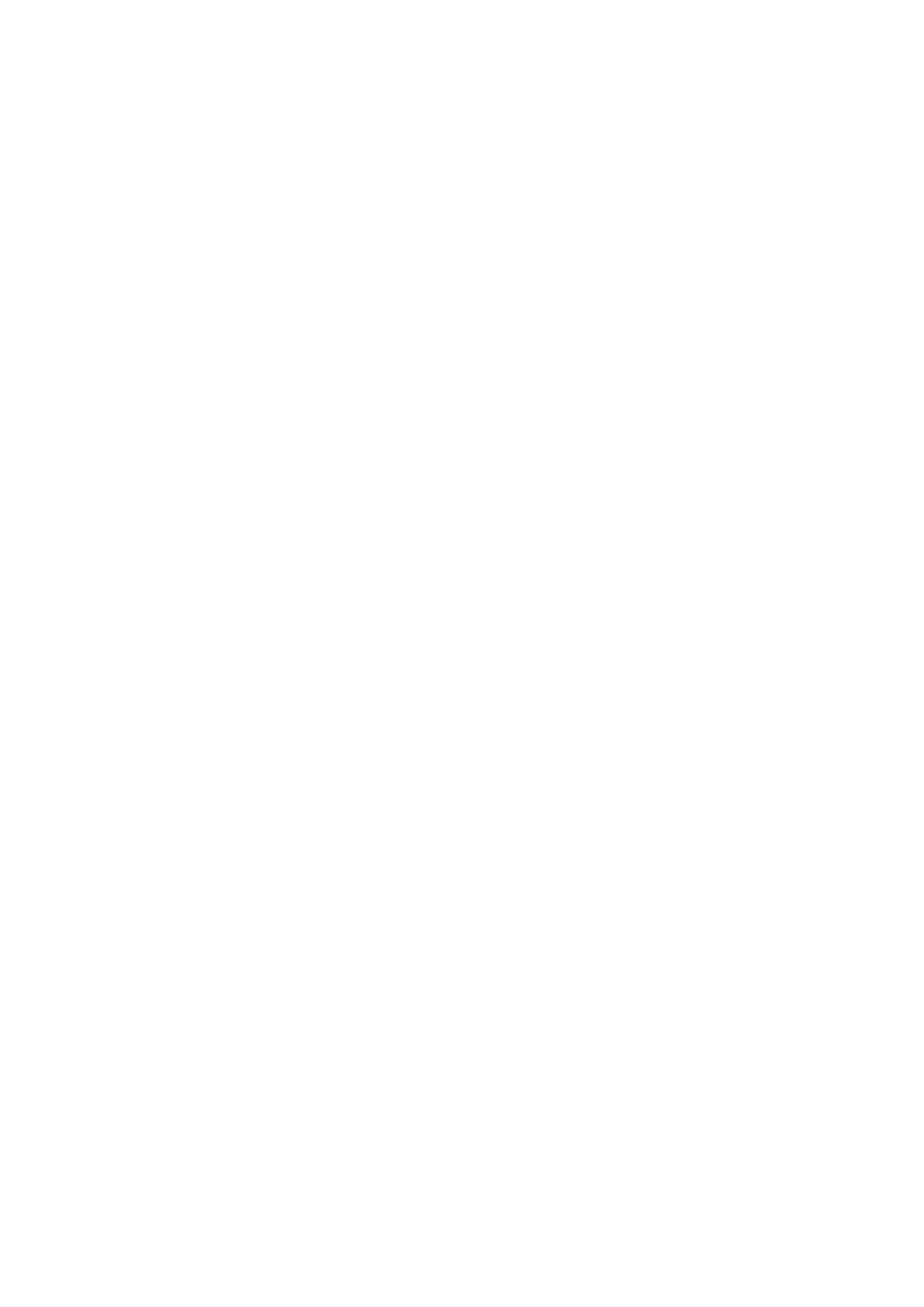# **TABLE OF CONTENTS**

| Corporate information                                             | 4      |
|-------------------------------------------------------------------|--------|
| Forward-looking statements                                        | 5      |
|                                                                   |        |
| Interpretation and definitions                                    | 6      |
| Salient features and important information                        | 9      |
| Overview of the Proposed Transaction                              | 13     |
| Overview of Dawn Properties Limited                               | 14     |
| Overview of African Sun Limited                                   | 17     |
| Corporate governance                                              | 22     |
| Termination of the Listing of Dawn Properties Shares on the ZSE   | 26     |
| Capital Commitments, Lease Commitments and Contingent Liabilities | 26     |
| <b>Material Contracts</b>                                         | 26     |
| Litigation Statement                                              | 26     |
| Share Price and Trading Information                               | 27     |
| <b>Experts' Consents</b>                                          | 29     |
| <b>Conditions Precedent</b>                                       | 30     |
| Regulatory Issues                                                 | 30     |
| Transaction Cost Implications for Dawn Shareholders               | 30     |
| Conflict of Interest                                              | 30     |
| Documents and Consents Available for Inspection                   | 30     |
| Dawn Properties Limited Directors' Responsibility Statement       | 31     |
| <b>APPENDICES</b>                                                 |        |
| Approximated the Historical Financial Information                 | $\cap$ |
|                                                                   |        |

| Annexure 1 – Historical Financial Information            | 32 |
|----------------------------------------------------------|----|
| Annexure 2 – Report of the Independent Financial Advisor | 38 |
| Annexure 3 – Notice of Extraordinary General Meeting     | 41 |
| Annexure 4 – Form of Proxy                               | 42 |
| Annexure 5 – Form of Acceptance                          | 44 |

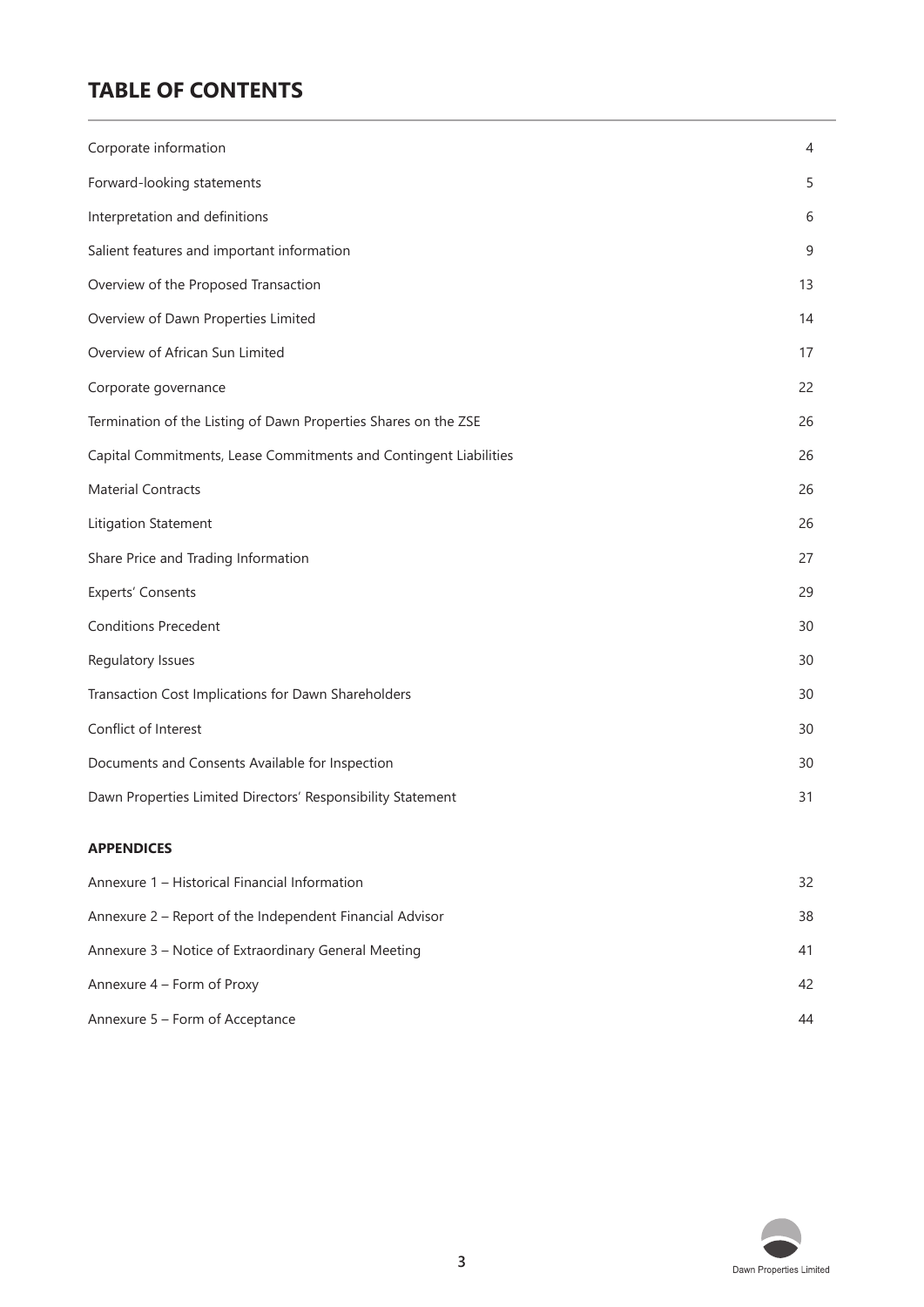# **CORPORATE INFORMATION**

The information below is given in compliance with the requirements of the Zimbabwe Stock Exchange. Dawn Properties Limited derives professional services from the following:

| Company Secretary and Registered Office | Markus De Klerk<br>8 <sup>th</sup> Floor Beverly Court<br>100 Nelson Mandela<br>Harare<br>Zimbabwe                                                                     |
|-----------------------------------------|------------------------------------------------------------------------------------------------------------------------------------------------------------------------|
| <i><b>Offerors</b></i>                  | African Sun Limited<br>Bally House, 870 Endeavour Way<br>Mount Pleasant Business Park<br>Harare<br>Zimbabwe                                                            |
| <b>Financial Advisors</b>               | Inter-Horizon Advisory (Private) Limited<br>Block 3<br>Tunsgate Business Park<br>30 Tunsgate Road<br>Mount Pleasant<br>Harare<br>Zimbabwe                              |
| <b>Sponsoring Brokers</b>               | Inter-Horizon Securities (Private) Limited<br>Block 3<br>Tunsgate Business Park<br>30 Tunsgate Road<br>Mount Pleasant<br>Harare<br>Zimbabwe                            |
| <b>Reporting Accountants</b>            | PricewaterhouseCoopers Chartered Accountants<br>Arundel Office Park<br>Building 4<br>Norfolk Road<br>Mount Pleasant<br>Harare<br>Zimbabwe                              |
| <b>Independent Financial Advisors</b>   | Imara Corporate Finance (Private) Limited<br>Block 2, Tendeseka Office Park<br>Samora Machel Ave<br>Eastlea<br>Harare<br>Zimbabwe                                      |
| <b>Transfer Secretaries</b>             | Corpserve Registrars (Private) Limited<br>2 <sup>nd</sup> Floor ZB Centre<br>Corner 1 <sup>st</sup> & Kwame Nkrumah Avenue<br>Harare<br>Zimbabwe                       |
| <b>Principal Bankers</b>                | First Capital Bank Limited<br><b>Barclay House</b><br>Corner 1 <sup>st</sup> & Jason Moyo Avenue<br>Harare<br>Zimbabwe                                                 |
| Legal Advisors                          | Dube, Manikai & Hwacha Legal Practitioners<br>6th Floor, Gold Bridge,<br><b>Eastgate Complex</b><br>Corner Sam Nujoma Street & Robert Mugabe Way<br>Harare<br>Zimbabwe |

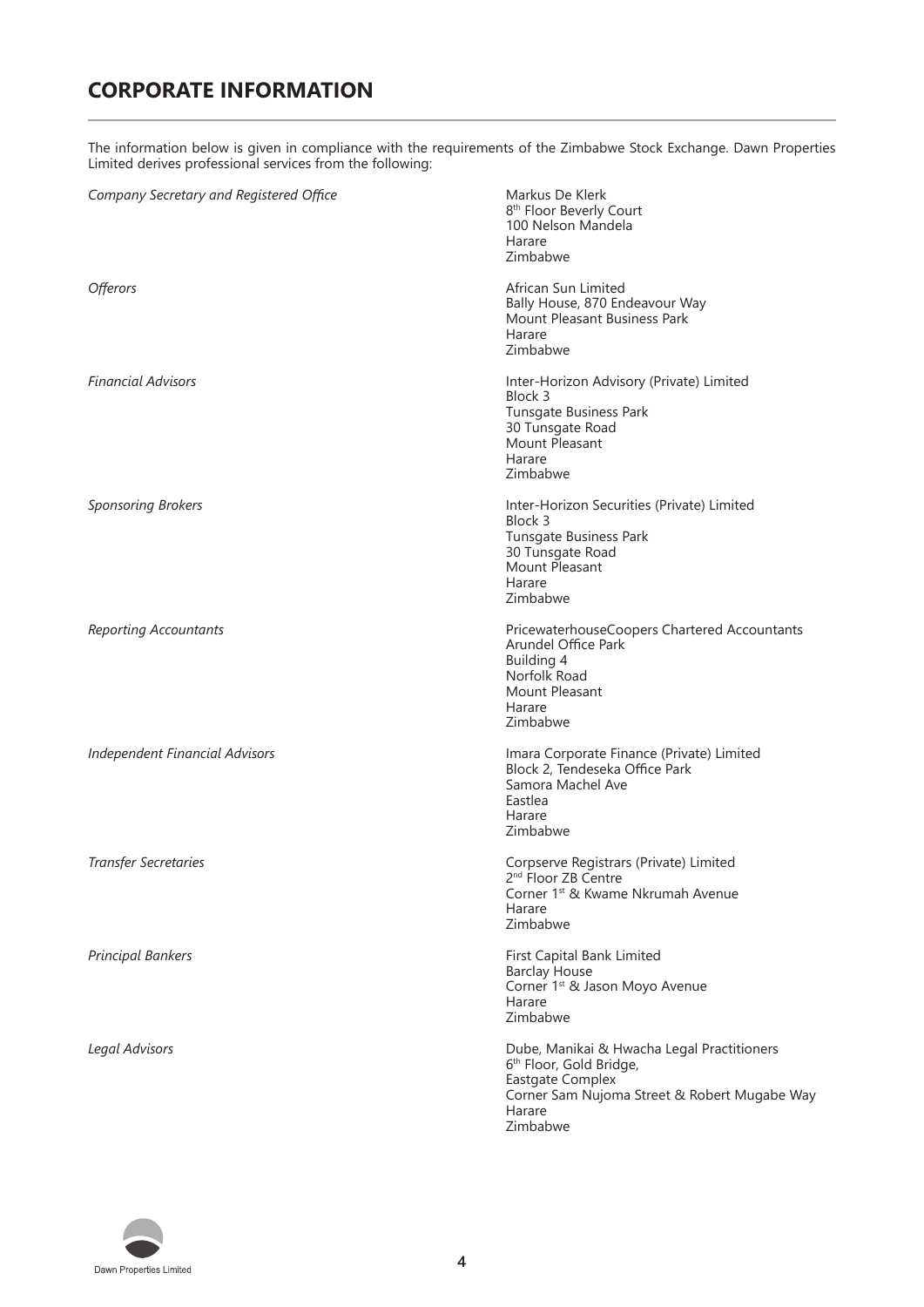# **FORWARD LOOKING STATEMENTS**

This Circular includes forward looking statements regarding Dawn Properties Limited. Forward looking statements are those other than statements of historical facts, included in this Circular. Any statements preceded by, followed by or including the words "believes", "expects", "aims", "estimates", "anticipates", "may", "will", "should", "could", "intends", "plans", "seeks", or similar expressions, are forward looking statements. Such forward looking statements involve known and unknown risks, uncertainties and other important factors that could cause Dawn Properties Limited's actual results, performance or achievements to be materially different from any future results, performance or achievements expressed or implied by such forward looking statements. Such forward looking statements are inherently based on numerous assumptions regarding Dawn Properties Limited's present and future business strategies and the environment in which Dawn Properties Limited will operate in the future. These forward-looking statements speak only as at the date of this Circular. The Directors of Dawn Properties Limited expressly disclaim any obligation or undertaking to disseminate, after the distribution of this Document, any updates or revisions to any forward looking statements contained herein to reflect any change in their expectations with regard thereto or any change in events, conditions or circumstances on which any such forward looking statement is based, unless legally required to do so.

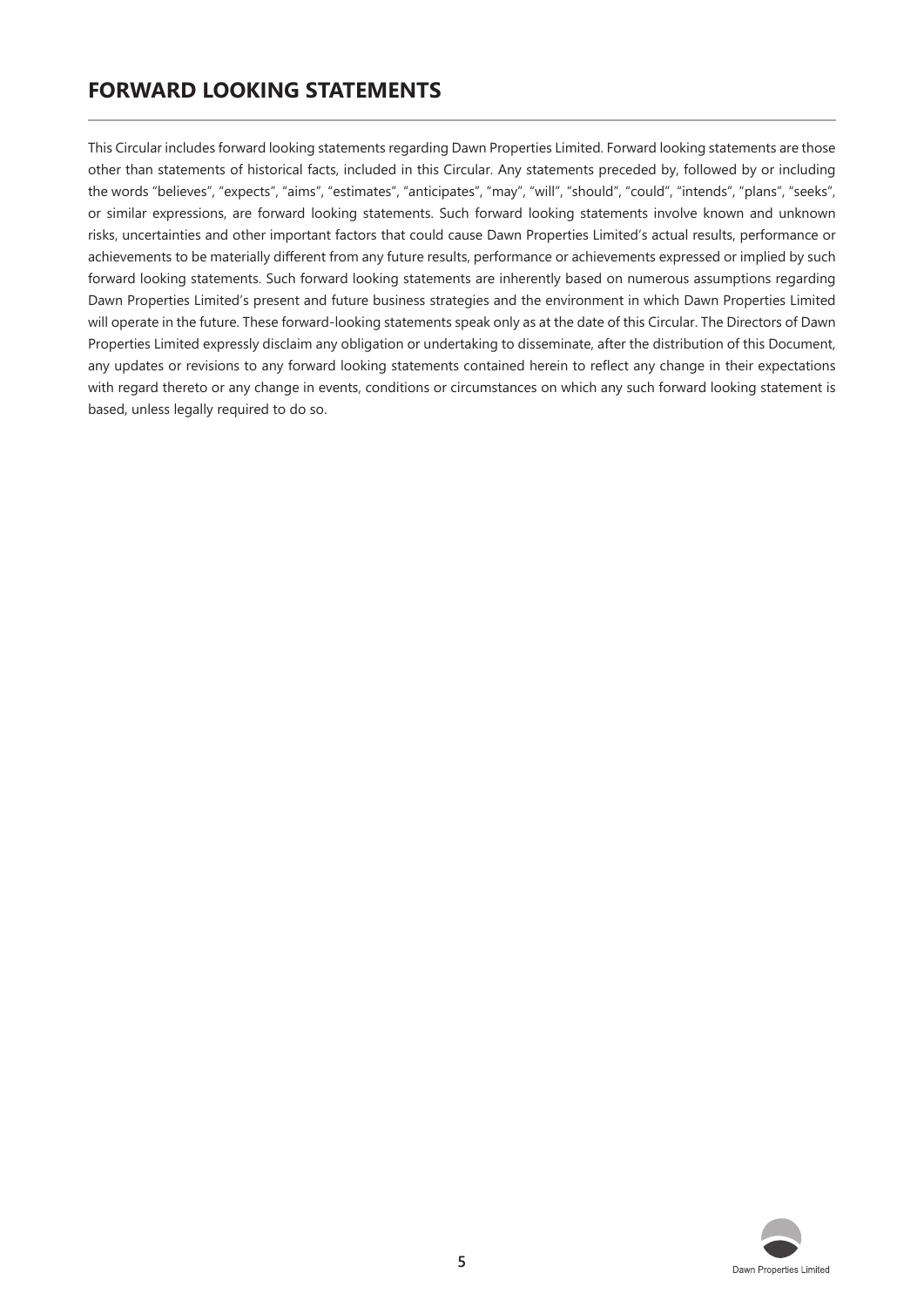# **INTERPRETATIONS AND DEFINITIONS**

In this document unless otherwise stated or the context otherwise requires, the words in the first column have the meanings stated opposite them in the second column, words in the singular shall include the plural and vice versa and words importing natural persons shall include juristic persons, whether corporate or incorporate and vice versa.

| "Acquisition"                                               | The Offer by African Sun to acquire all the shares in Dawn Properties that<br>it does not already own;                                                                                                                            |
|-------------------------------------------------------------|-----------------------------------------------------------------------------------------------------------------------------------------------------------------------------------------------------------------------------------|
| "Acquisition Payment Date"                                  | The date on which the Acquisition Consideration will be posted to Dawn<br>Properties Limited shareholders;                                                                                                                        |
| "African Sun" or, "the Company"<br>or, "the Group" or "ASL" | African Sun Limited, a Public Company incorporated in Zimbabwe under<br>company registration number 643/71 and listed on the ZSE;                                                                                                 |
| "Articles"                                                  | The Articles of Association of Dawn Properties;                                                                                                                                                                                   |
| "Auditors" or "Independent<br>Reporting Accountants"        | PricewaterhouseCoopers<br>Chartered<br>(Zimbabwe),<br>Accountants<br>Independent Auditors of the Company and Independent Reporting<br>Accountants to the Transaction;                                                             |
| "Board" or "Directors"                                      | The Board of Directors of Dawn Properties;                                                                                                                                                                                        |
| "Broker"                                                    | Any person or company registered as a member with the ZSE and<br>authorised to buy and sell shares and other securities on behalf of<br>customers;                                                                                |
| "Business Day"                                              | Monday to Friday inclusive, but excluding public holidays in Zimbabwe;                                                                                                                                                            |
| "CAGR"                                                      | Compound Annual Growth Rate;                                                                                                                                                                                                      |
| "Circular" or "the Document"                                | This document dated Monday, the 28 <sup>th</sup> of September 2020 including the<br>appendices hereto, addressed to Dawn Properties Shareholders, which<br>sets out the terms and conditions of the Transaction;                  |
| "Companies Act"                                             | The Companies and Other Business Entities Act (Chapter 24:31);                                                                                                                                                                    |
| "Conditions Precedent"                                      | The Conditions Precedent to which the Acquisition is subject, and the<br>Delisting is subject as set out in section 8;                                                                                                            |
| "CSD"                                                       | Central Securities Depository;                                                                                                                                                                                                    |
| "Dawn Properties" or "Dawn"                                 | Dawn Properties Limited, a public company incorporated in Zimbabwe<br>under company registration 9363/2003 and listed on the ZSE;                                                                                                 |
| "Dawn Shareholders"                                         | The holders of ordinary shares in Dawn Properties Limited;                                                                                                                                                                        |
| "Documents of Title"                                        | Share certificates, dematerialised shares in CSD accounts, certified transfer<br>deeds, balance receipts or any other physical documents of title to shares<br>acceptable to the issuer of such shares;                           |
| "EBITDA"                                                    | Earnings Before Interest, Taxation, Depreciation and Amortisation;                                                                                                                                                                |
| "EGM"                                                       | Extraordinary General Meeting of Dawn shareholders convened in terms<br>of the Companies Act and the same, to be held virtually at 1000 hours on<br>Monday 19 October 2020, at which Dawn Shareholders will vote on the<br>Offer; |
| "EPS"                                                       | Earnings per share;                                                                                                                                                                                                               |

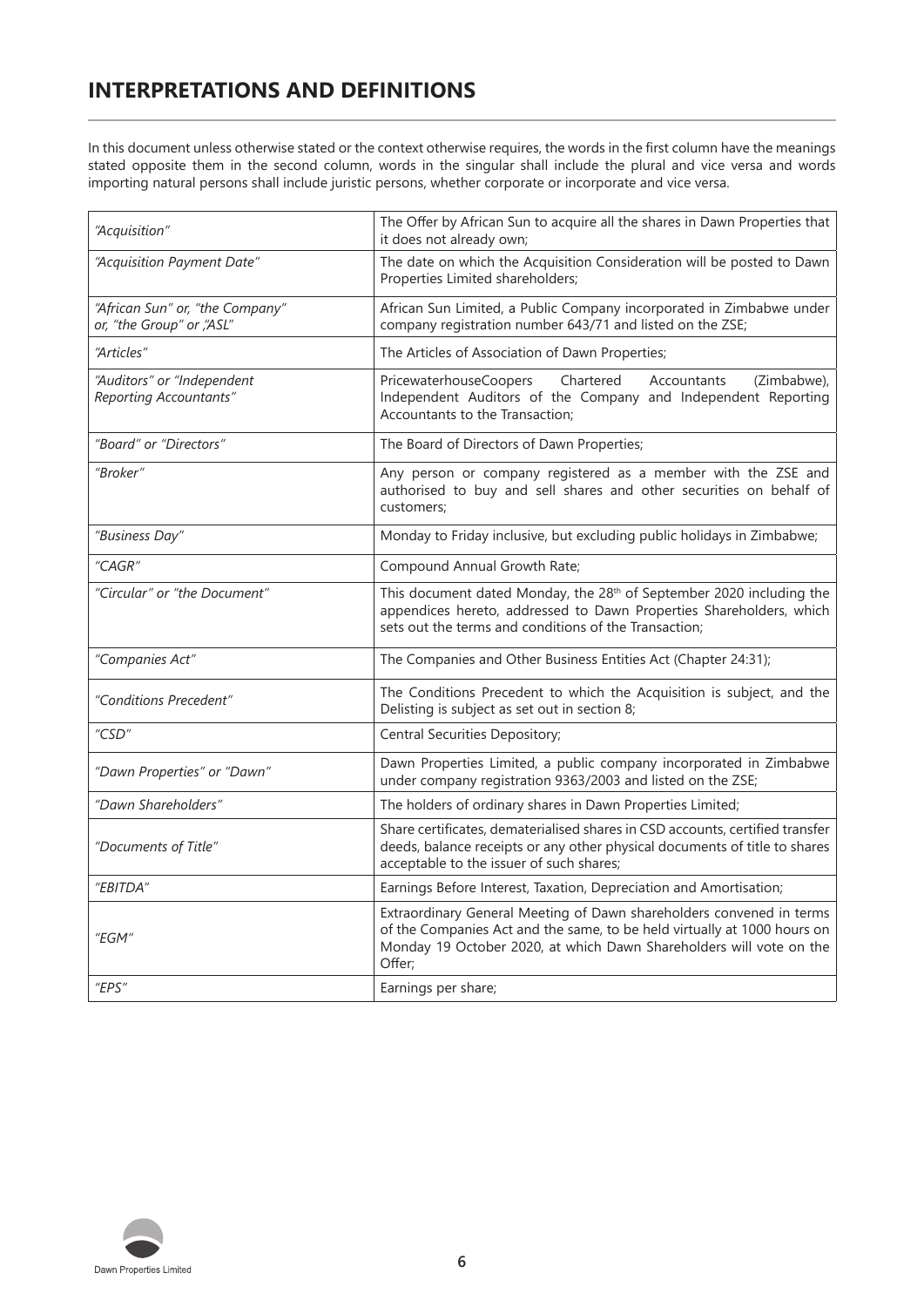# **INTERPRETATIONS AND DEFINITIONS (CONTINUED)**

| "Exchange Control Regulations"              | The Exchange Control Regulations promulgated under the Exchange<br>Control Act [Chapter 22:05] including and without limitation, the Exchange<br>Control Regulations, Statutory Instrument 109 of 1996, as amended; |
|---------------------------------------------|---------------------------------------------------------------------------------------------------------------------------------------------------------------------------------------------------------------------|
| "Form of Proxy"                             | The Form of Proxy accompanying this Circular;                                                                                                                                                                       |
| "Form of Acceptance"                        | The Form of Acceptance accompanying this Circular;                                                                                                                                                                  |
| ''IAS''                                     | International Accounting Standards;                                                                                                                                                                                 |
| "IFRS"                                      | International Financial Reporting Standards;                                                                                                                                                                        |
| "IH Advisory"                               | Inter-Horizon Advisory (Private) Limited, a licenced securities investment<br>advisor with the Securities and Exchange Commission of Zimbabwe;                                                                      |
| "IH Securities"                             | Inter-Horizon Securities (Private) Limited, the sponsoring broker for the<br>Transaction and a member of the Zimbabwe Stock Exchange;                                                                               |
| "Imara" or "Independent Financial Advisors" | Imara Corporate Finance (Private) Limited, independent financial advisors<br>to the Transaction;                                                                                                                    |
| "NAV"                                       | Net asset value;                                                                                                                                                                                                    |
| "Non-Resident Shareholder(s)                | A holder(s) of Dawn Properties shares who is designated as "non-resident"<br>in terms of the Exchange Control Regulations;                                                                                          |
| "Offer"                                     | The Offer by African Sun to acquire 100% of the ordinary shares of Dawn<br>Properties;                                                                                                                              |
| "Offer Shares"                              | Shares held by all Shareholders recorded in the Register, other than<br>African Sun, on the Offer Consideration Record Date;                                                                                        |
| "Offeror"                                   | African Sun Limited;                                                                                                                                                                                                |
| $H$ <sub>RBZ</sub> $H$                      | Reserve Bank of Zimbabwe:                                                                                                                                                                                           |
| "Register"                                  | The Register of Shareholders of the Company maintained by the Transfer<br>Secretaries and the sub-register of nominee Shareholders maintained by<br>each Broker;                                                    |
| "Registrar"                                 | The Registrar of Companies appointed in terms of the Companies Act;                                                                                                                                                 |

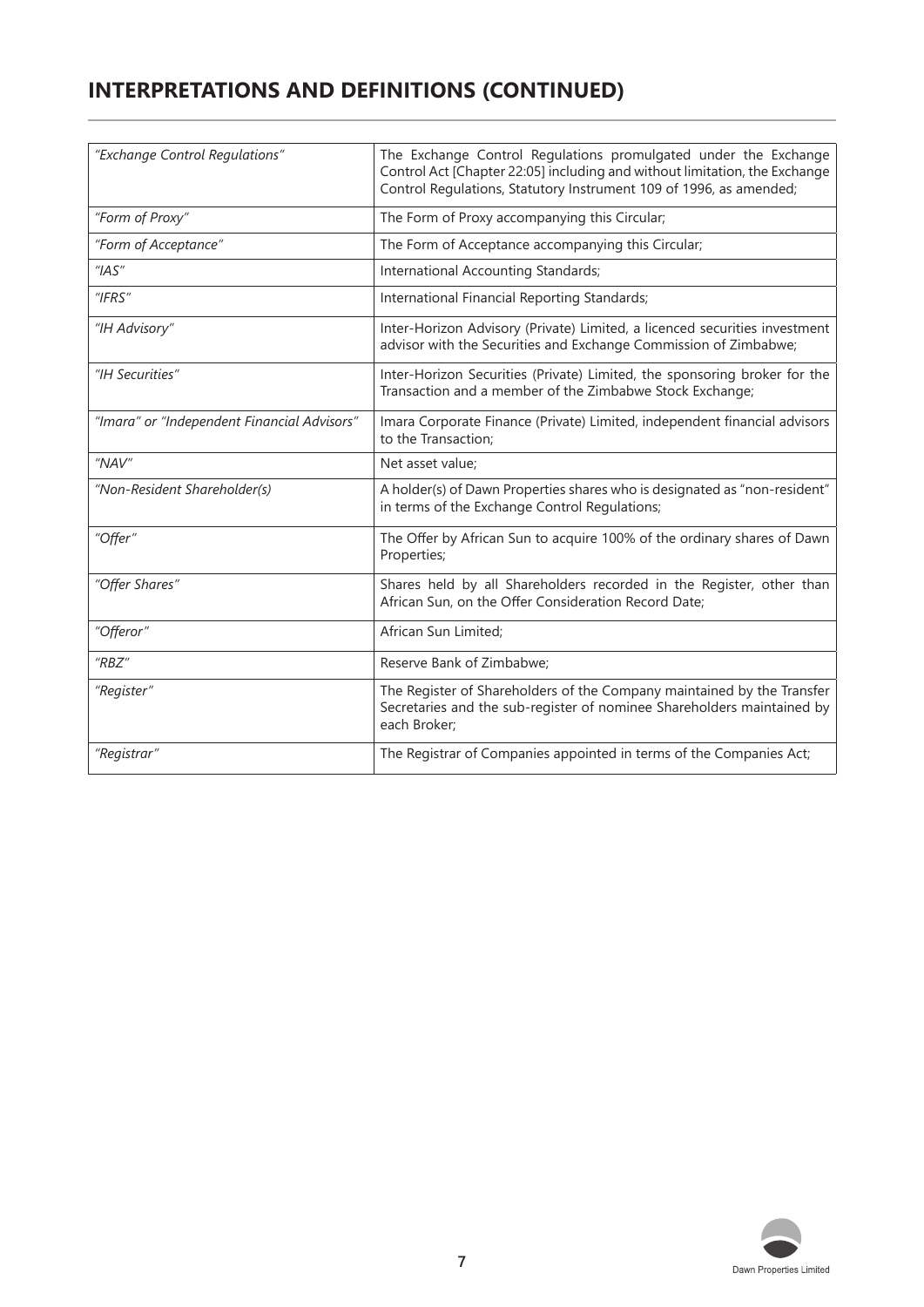# **INTERPRETATIONS AND DEFINITIONS (CONTINUED)**

| "Offer Consideration" or<br>"Acquisition Consideration" | The consideration payable to Dawn Properties Shareholders for their<br>Shares in terms of the Acquisition, being the consideration of 1 African Sun<br>shares for every 3.988075946 Dawn Properties Share. For the purposes of<br>this Transaction, shares to be issued will be rounded to the nearest whole<br>number; |
|---------------------------------------------------------|-------------------------------------------------------------------------------------------------------------------------------------------------------------------------------------------------------------------------------------------------------------------------------------------------------------------------|
| "Offer Consideration Record Date"                       | The date on which the Register of Dawn Properties Shareholders will be<br>closed to determine the eligibility of Shareholders to accept the Offer<br>Consideration, which date is expected to be Wednesday the 30 <sup>th</sup> of<br>September 2020;                                                                   |
| "Operative Date"                                        | The date on which the Change in Control shall have occurred;                                                                                                                                                                                                                                                            |
| "Target Shares"                                         | All Dawn Properties Shares held by Dawn Shareholders on the Operative<br>Date, being 2,457,172,108 Dawn Properties Shares at the Last Practicable<br>Date;                                                                                                                                                              |
| "Shareholder(s)"                                        | The holders of ordinary Shares of Dawn Properties;                                                                                                                                                                                                                                                                      |
| "Shares"                                                | The issued and/or authorised share capital of Dawn Properties;                                                                                                                                                                                                                                                          |
| "Transaction"                                           | The Offer by African Sun Limited to acquire 100% share capital of Dawn<br>Properties Limited;                                                                                                                                                                                                                           |
| "Transfer Secretaries"                                  | Corpserve Registrars (Private) Limited who provide share transfer<br>secretarial services to Dawn Properties;                                                                                                                                                                                                           |
| "US\$"                                                  | The United States Dollar;                                                                                                                                                                                                                                                                                               |
| "Voting Record Date"                                    | The date for Shareholders to be recorded in the Register eligible to vote at<br>the EGM, being at 1600 hours on Wednesday the 30 <sup>th</sup> of September 2020;                                                                                                                                                       |
| "VWAP"                                                  | Volume weighted average price;                                                                                                                                                                                                                                                                                          |
| "ZSE"                                                   | The Zimbabwe Stock Exchange, a stock exchange that is established in<br>terms of the Securities and Exchange Act of 2004 (Chapter 24:25) and<br>regulates the conduct of companies whose shares are listed on the Official<br>List and traded on the Zimbabwe Stock Exchange;                                           |
| "ZWL"                                                   | The Zimbabwean Dollar;                                                                                                                                                                                                                                                                                                  |

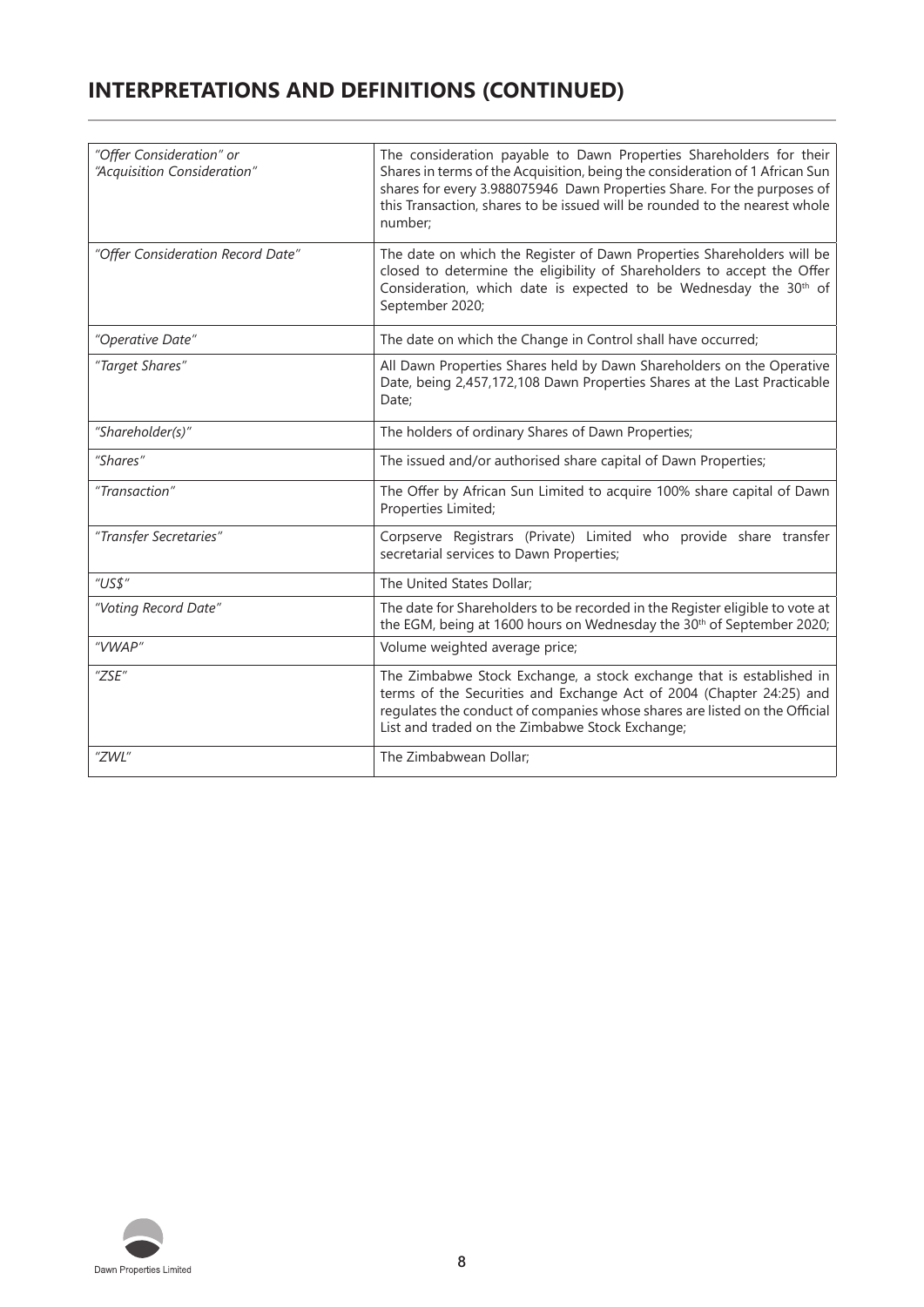#### **Overview of the Acquisition**

African Sun is proposing to put forward an offer to acquire 100% of Dawn's issued share capital. Should the offer become binding, African Sun will acquire 100% ownership of Dawn. Upon the Acquisition, Dawn shareholders will receive 1 African Sun ordinary share for every 3.988075946 Dawn ordinary shares held. Consequently, Dawn will be delisted from the ZSE.

#### **Overview of African Sun**

African Sun Limited, is a Zimbabwe based hospitality management company that was established in 1968. The company's strategic focus is on the hospitality and leisure industry in which it participates through its operations in hotels, resorts and casinos. African Sun changed its name from Zimbabwe Sun in 2008, as it sought to grow into a pan-African business with operations in Ghana and Nigeria. In January 2015, the company sold its hotels in Ghana and Nigeria to focus on the more profitable Zimbabwean operations.

A summary of African Sun's Hotel Portfolio as at 31 December 2019 is found in the table below:

| <b>HOTEL PORTFOLIO</b>                                     | <b>LOCATION</b>        | <b>ROOMS</b><br><b>CONFERENCE</b> | <b>CAPACITY</b> | <b>RESTAURANTS</b> |
|------------------------------------------------------------|------------------------|-----------------------------------|-----------------|--------------------|
| <b>Premier Brand</b>                                       |                        |                                   |                 |                    |
| The Victoria Falls Hotel                                   | Victoria Falls         | 161                               | 40              | 3                  |
| <b>Stand-Alone Brands</b>                                  |                        |                                   |                 |                    |
| Monomotapa Harare                                          | Harare                 | 243                               | 500             | $\overline{c}$     |
| Elephant Hills Resort and Conference Centre Victoria Falls |                        | 276                               | 500             | 3                  |
| Hwange Safari Lodge                                        | Hwange                 | 100                               | 100             | $\overline{c}$     |
| The Kingdom at Victoria Falls                              | Victoria Falls         | 294                               | 510             | 3                  |
| <b>Troutbeck Resort</b>                                    | Nyanga                 | 70                                | 445             | 2                  |
| Caribbea Bay Resort                                        | Kariba                 | 118                               | 220             |                    |
| Great Zimbabwe Hotel                                       | Masvingo               | 87                                | 100             |                    |
| <b>Under Franchise</b>                                     |                        |                                   |                 |                    |
| Holiday Inn Harare                                         | Harare                 | 201                               | 600             | 2                  |
| Holiday Inn Bulawayo                                       | Bulawayo               | 157                               | 835             | 2                  |
| Holiday Inn Mutare                                         | Mutare                 | 96                                | 570             |                    |
| <b>Total</b>                                               |                        | 1803                              | 4420            | 22                 |
| <b>SUN CASINOS</b>                                         | <b>GAMES AVAILABLE</b> |                                   |                 |                    |

Harare Sun Casino Slot Machines, American Roulette and Black Jack Makasa Sun Casino Slot Machines, American Roulette and Black Jack

#### **Overview of Dawn Properties Limited**

Dawn Properties Limited is a Company in real estate investment, development and consulting in Zimbabwe. Established in 2003, the Company has significant investments in hotel properties in all the major tourist destinations in Zimbabwe, as well as a large undeveloped residential land bank. The Company is listed on the Zimbabwe Stock Exchange. Dawn Properties has three integrated real estate businesses, namely property investments, property development and property consultancy. The Company's flat corporate structure and business model supports synergies across its businesses and contributes to the overall success of the businesses.

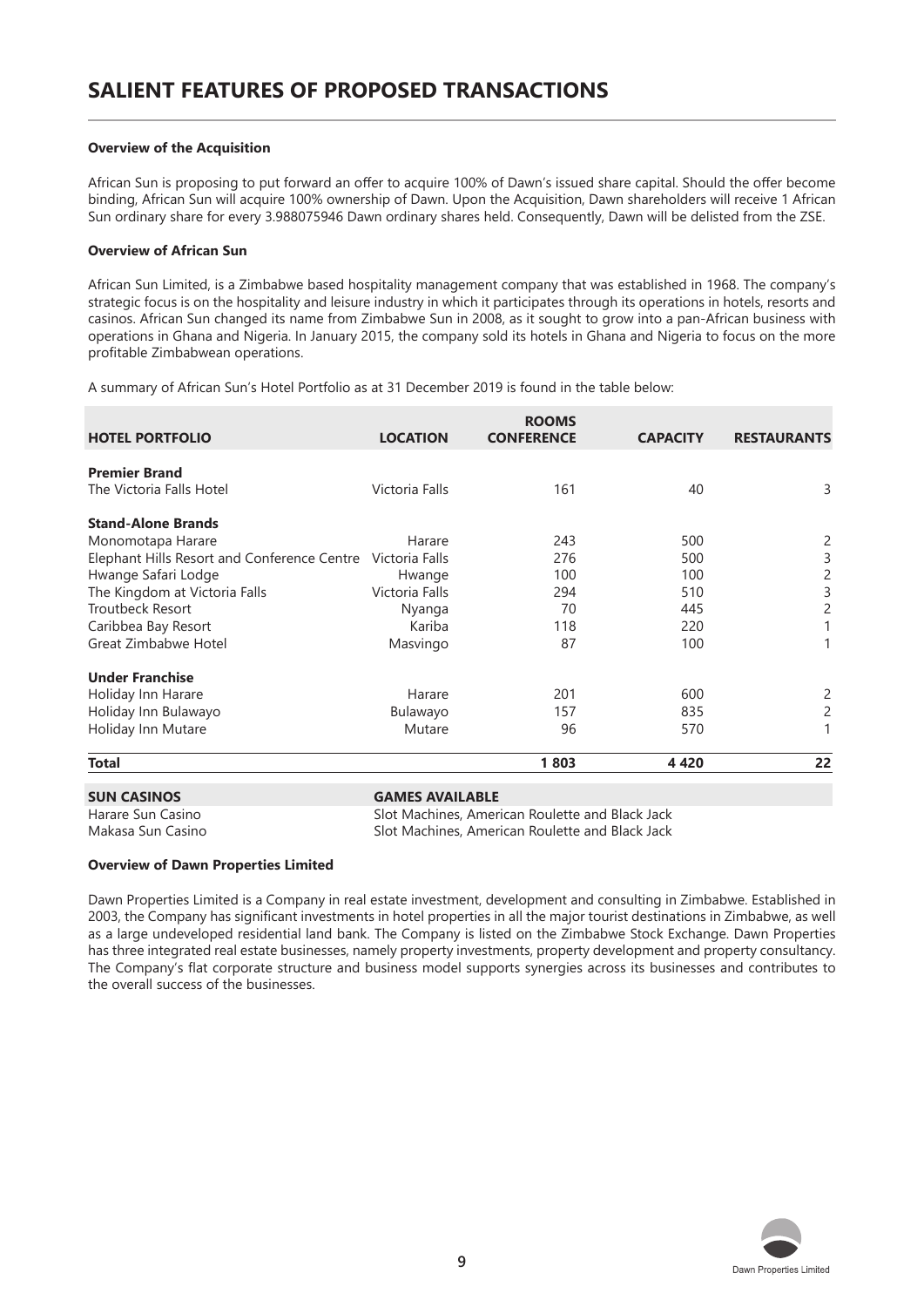#### **Property investments**

Dawn's hotel properties are valued at ZWL1 476 666 450 as at 31 December 2019 and are operated by African Sun Limited under long term operating leases. Rental income from African Sun is the main contributor to Dawn's revenue. In addition, Dawn's hotel portfolio also includes timeshare properties. Acquired in March 2016 from African Sun Limited for US\$1.1million through a settlement transaction, these timeshares offer customers who are looking for a flexible, dependable and affordable vacation option, partial ownership and regular access to luxury lodges located in two major vacation destinations – Blue Swallow Lodges located in Nyanga and the Kingfisher Cabanas in Kariba.

#### **Proposed Acquisition of Dawn Properties Limited**

At the meeting held on 18 May 2020, the Board of Directors of African Sun considered and identified a potential opportunity for the acquisition of Dawn Properties Limited. It was undertaken to conclude the transaction in lieu of its shares. Included in Section 9.3 is an indication of the implied purchase consideration based on this price based on number of shares held. The negotiated value of the acquisition at the Effective Date of the Dawn Acquisition, is to be settled via an issuance of 616,129,718 new African Sun ordinary shares that are listed on the ZSE for 2,457,172,108 shares in Dawn Properties representing 100% of the issued shares.

On completion of the Acquisition, Dawn will become a wholly owned subsidiary of African Sun and Dawn will delist from the ZSE and African Sun will remain listed on the Zimbabwe Stock Exchange.

Dawn Shareholders will be asked to approve several Resolutions as per the ZSE Listings Committee requirements. These are summarized below:

- An ordinary resolution to consider the proposed transaction for the acquisition by ASL of up to 100% of the issued share capital of Dawn by means of a share swap through the issue of the Acquisition Shares with the result that Dawn Shareholders who accept the offer will become Shareholders in ASL and Dawn may become a subsidiary of ASL and otherwise for the implementation of the Transaction described in the Circular to Shareholders.
- An ordinary resolution to authorize and empower Dawn's Directors to take all steps and actions to give effect to the resolution above, and to implement the Transaction, including signing all resolutions and agreements for the purpose.

#### **Mechanics of the Offer**

- Dawn shareholders holding their own physical share certificates or dematerialised shares held on the CSD who wish to accept the offer should complete the Form of Acceptance, Surrender and Transfer presented in Annexure 5 of this Circular, in accordance with the instructions therein.
- These documents must then be forwarded, with relevant share certificates enclosed or CSD account number, to the Transfer Secretaries, Corpserve Registrars (Pvt) Limited at the address set out in the "Corporate Information" section at the beginning of this Circular on or before the closing date of the Offer no later than 1600 hours on Friday 13 November 2020.
- Late postal acceptances will be accepted provided the envelope is postmarked with a date on or before the Closing Date of the Offer and provided they are received by Friday 13 November 2020.
- Dawn shareholders who do not wish to accept the offer should not fill out the Form of Acceptance, Surrender and Transfer.
- New shares are to be then posted on the ZSE on or about Monday 23 of November 2020.

#### **Directors Recommendation**

In accordance with the ZSE Listing Requirements, the Board, through its Non-Executive Directors, appointed Imara Corporate Finance Zimbabwe as Independent Financial Advisors, to advise as to whether the terms of the Proposed Transactions are fair and reasonable to Dawn Shareholders. Taking into consideration the terms and conditions of the Proposed Transactions, the Independent Financial Advisor is of the opinion that such terms and conditions are fair and reasonable to Dawn Shareholders. The Independent Financial Advisor's opinion is included in Annexure 2 of this Circular and has not been withdrawn prior to the publication of this Circular. The Directors, having considered the future prospects of the Company and the opinion of the Independent Financial Advisors, have concluded the Proposed Transaction as fair and reasonable.

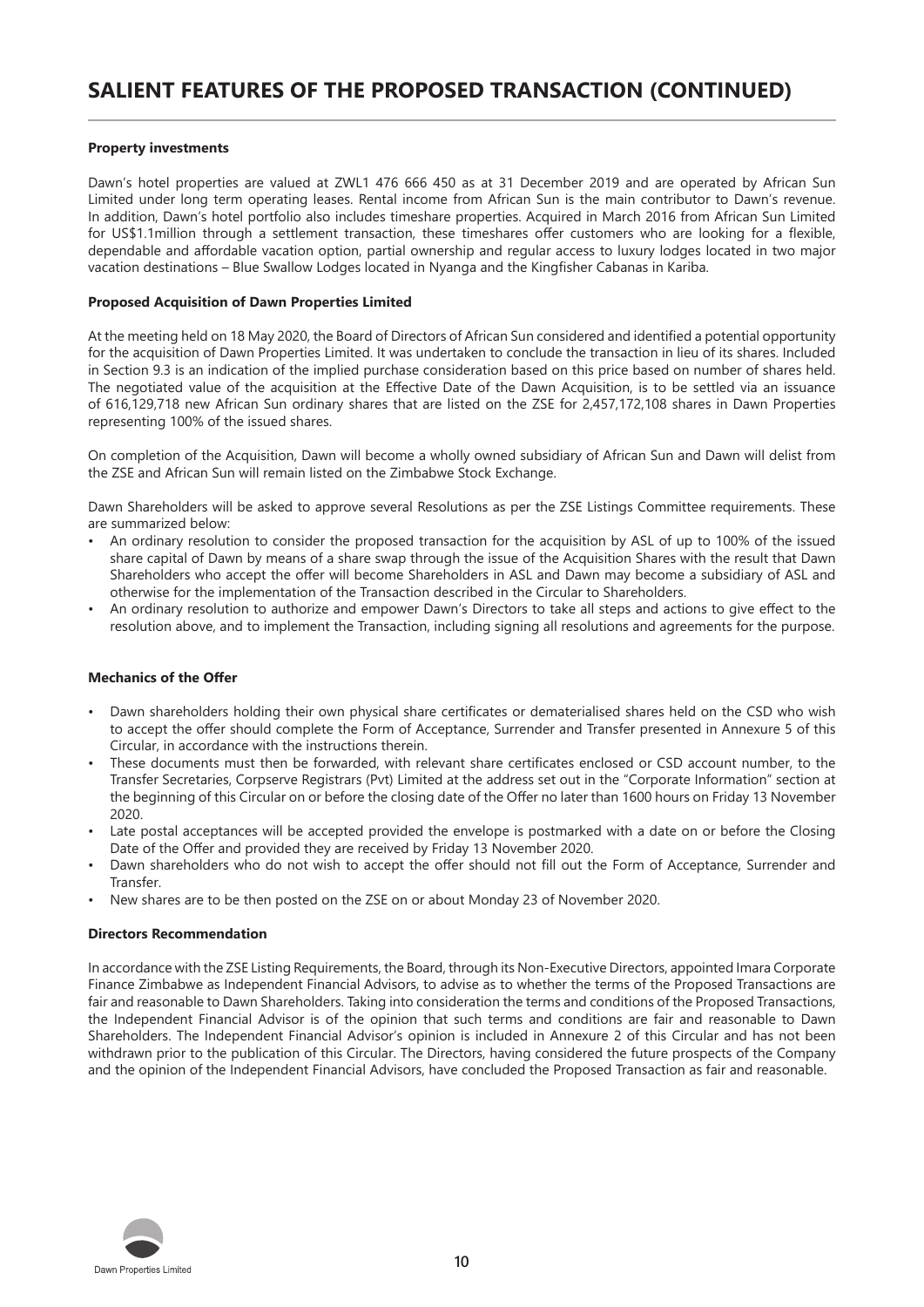#### **Benefits of the Proposed Transaction**

The benefits of the acquisition include, but are not limited to, the following:

- Dawn's property portfolio has consistently performed below expectation with its yields averaging below 3%. Thus the opportunity to have exposure in African Sun will enhance the free cash flow yield for the shareholders of the merged entity.
- Given the consideration will be in new African Sun shares the enlarged entity will provide greater liquidity to investors
- Cost savings will be unlocked after the Acquisition the current structure of two listed companies creates material cost duplication to achieve the same objective; Cost savings will be achieved mainly from the rationalisation of:
	- o Structural efficiencies removing duplication;
	- o Increased procurement efficiencies;
	- o Constructive leveraging of capital permitting cheaper pricing of debt; and
	- o Administrative and head office functions.

The bulk of the cost savings are anticipated within the first full year post the transaction.

In the event that the Acquisition does not take place, then African Sun and Dawn will both remain separate companies with substantially the same shareholding and the benefits previously outlined above will not be available to either African Sun or Dawn shareholders.

#### **Dividend Policy**

Following the Acquisition, the Directors of African Sun expect to maintain the policy of paying as dividends, at least 30% of long-term sustainable earnings.

#### **Timetable and Important Dates**

| <b>Important Dates</b>                                                   |                             |  |
|--------------------------------------------------------------------------|-----------------------------|--|
| Dawn EGM Notice and announcement published                               | Monday 28 September 2020    |  |
| Voting and Offer Record Date, Dawn share register closed (at 1600 hours) | Wednesday 30 September 2020 |  |
| Last day of lodging Proxy Forms (at 1600 hours)                          | Wednesday 14 October 2020   |  |
| Dawn EGM (at 1000 hours)                                                 | Monday 19 October 2020      |  |
| Publication of Dawn EGM resolution results                               | Wednesday 21 October 2020   |  |
| Offer opens (at 1000 hours)                                              | Friday 23 October 2020      |  |
| Offer closed (at 1600 hours)                                             | Friday 13 November 2020     |  |
| Publication of Dawn Offer Results                                        | Monday 16 November 2020     |  |

The above dates may be subject to change, and any such change will be published in the Zimbabwe national press. All times indicated above and elsewhere in the Circular are Zimbabwean local times.

#### **Actions to be taken by Dawn Shareholders**

- Read this Document in its entirety. If you are in doubt as to the action you should take, you should immediately seek advice from your stockbroker, bank manager, legal practitioner, accountant, or other professional advisors;
- Attend and vote at the EGM to be held on Monday the 19th of October 2020; and
- Shareholders who are unable to attend the EGM, but who wish to be represented thereat, should complete and sign the Proxy Form included with this Document and ensure it is lodged at the registered offices of Dawn being, 8th Floor Beverly Court, 100 Nelson Mandela, Harare, Zimbabwe so that it is received by the Transfer Secretaries by no later than 1600hours, on Wednesday the 14<sup>th</sup> of October 2020. Proxy forms will be accepted at the discretion of the Chairman up to 1 hour before the commencement of the EGM. Shareholders may attend the meeting virtually, notwithstanding the completion and return of a Proxy Form.

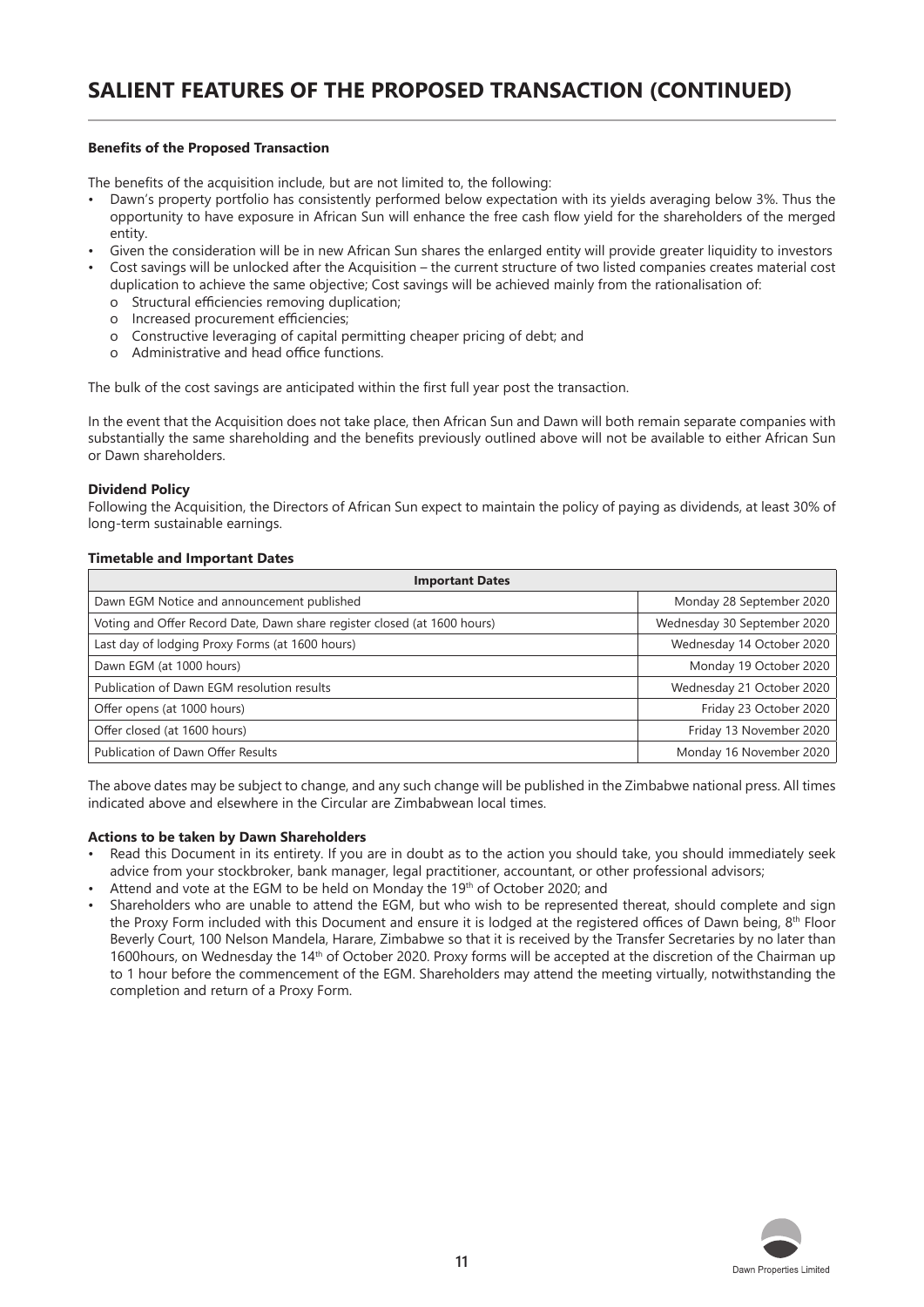#### **Queries**

If you have any questions on any aspect of this Document, please contact your stockbroker, accountant, banker, legal practitioner, or other professional advisors. Alternatively, please contact Inter-Horizon Advisory or Inter-Horizon Securities (whose details are given below):

Block 3 Block 3 Tunsgate Business Park Tunsgate Business Park Tunsgate Business Park Tunsgate Business Park Tunsgate Business Park Tunsgate Road 30 Tunsgate Road 30 Tunsgate Road Mount Pleasant Mount Pleasant Harare Harare Zimbabwe Zimbabwe Email: advisory@ih-group.com Email: info@ihsecurities.com Tel: +263 (24) 274 5119/ 274 5139/ 274 5937 Tel: +263 (24) 279 6477/86

#### **Conditions Precedent**

The implementation of the Proposed Transaction is conditional upon the following:

- The passing by Shareholders of African Sun of the resolutions authorising the Acquisition, by the requisite majority, at an EGM to be held on Tuesday 13October 2020 in terms of the Notice of the EGM published in the national press dated Tuesday 22 September 2020;
- The Offer being accepted by Dawn shareholders representing not less than thirty-five per cent (35%) of the total ordinary shares and any preference shares with the right to vote with ordinary shares ("Control Block");
- African Sun notifying any remaining shareholders of its intention to acquire their shares as well as make a thirty day offer to the holders of any remaining unacquired Target Shares ("Remaining Shares Offer");
- The RBZ approval of payment of the Acquisition Consideration in the form of African Sun ordinary shares to Non-Resident Shareholders;
- Approval of the proposed Dawn Acquisition by the Competition and Tariff Commission;
- Obtaining all such other necessary regulatory approvals as may be required.

#### **Documents Available for Inspection**

Between Monday 28 September 2020 and Friday 13 November 2020, copies of the following documents will be available for inspection by electronic means, during normal working hours, at the Sponsoring Brokers, Financial Advisors and African Sun Registered Offices at the addresses set out in the "Corporate Information" section at the beginning of this document:

- The Memorandum of Association of the Company;
- The substituted Articles of Association of the Company:
- The written consents detailed in Paragraph 13 of the Document;
- The Acquisition Agreement for the Acquisition of Dawn Properties Limited;
- The Independent Reporting Accountant's Report on the historical financial information for the three financial year sended 31 December 2019;
- The audited financial statements for the three financial years ended 31 December 2019 for African Sun and its subsidiaries;
- The audited financial statements for the three financial years ended 31 December 2019 for Dawn and its subsidiaries;
- The ZSE approval letter for the distribution of the circular; and
- The Acquisition Agreement for the Acquisition of Dawn becoming unconditional in accordance with their respective terms and conditions therein in adherence with the Companies Act.



**Inter-Horizon (Private) Advisory Inter-Horizon Securities (Private) Limited**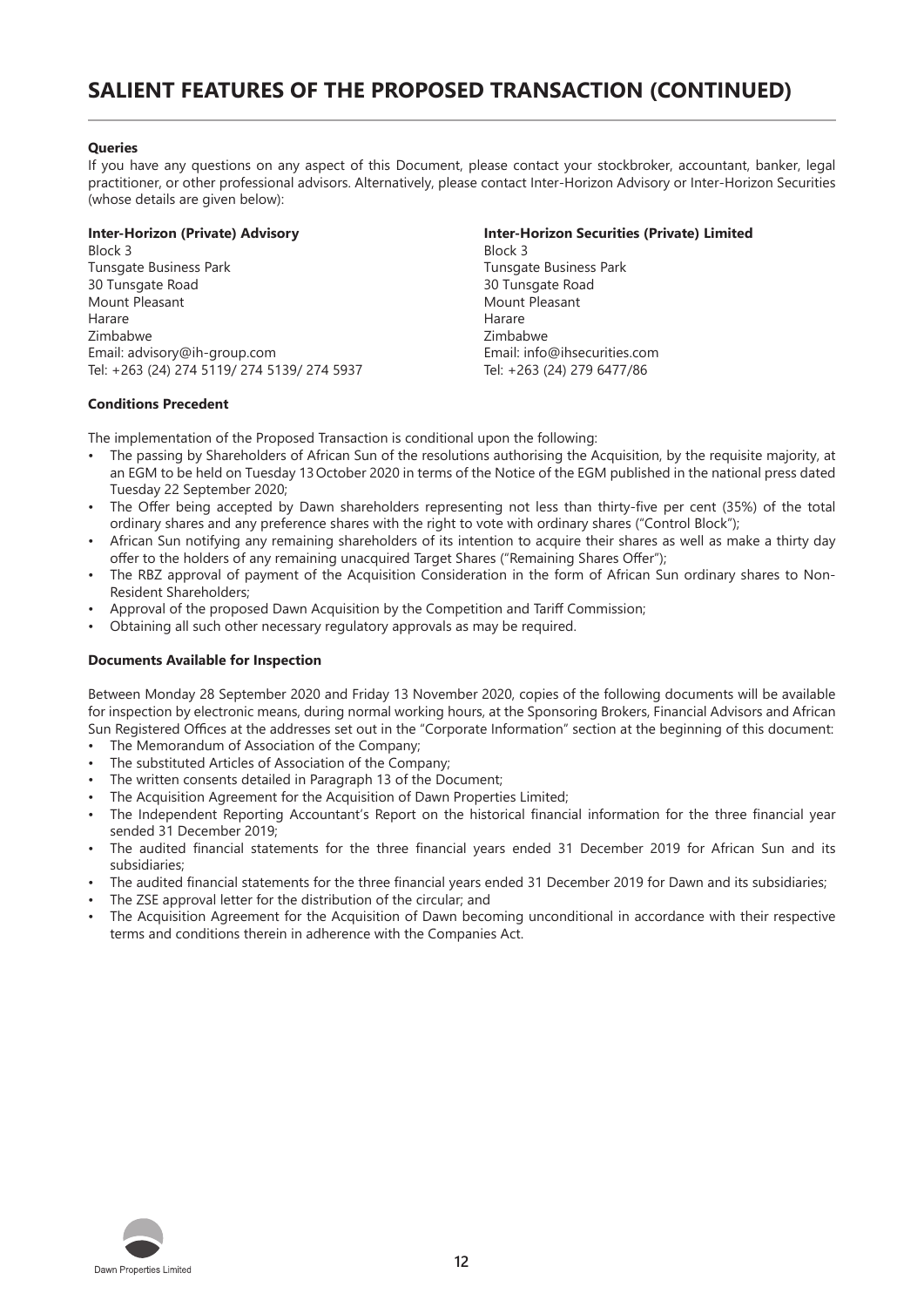#### **1. OVERVIEW OF THE PROPOSED TRANSACTION**

#### **1.1. The Proposed Acquisition of Dawn Properties Limited by African Sun Limited**

Dawn Properties Limited is one of the industry leaders in real estate investment, development and consulting in Zimbabwe. Established in 2003, the Company has significant investments in hotel properties in all the major tourist destinations in Zimbabwe, as well as a large undeveloped residential land bank. Dawn Properties has three integrated real estate businesses, namely property investments, property development and property consultancy. The Company's flat corporate structure and business model supports synergies across its businesses and contributes to the overall success of the businesses.

At the meeting held on 18 May 2020, the Board of Directors of African Sun considered and identified a potential opportunity for the acquisition of Dawn Properties Limited. It was undertaken to conclude the transaction in lieu of its shares. Included in Section 9.3 is an indication of the implied purchase consideration based on this price. The negotiated value of the acquisition at the Effective Date of the Dawn Acquisition is to be settled via issuance of 616,129,718 African Sun ordinary shares that are to be listed on the ZSE for 2,457,172,108 shares in Dawn Properties representing 100% of the issued shares.

The issuance of these New Shares will involve:

• An initial issue of 616,129,718 African Sun ordinary shares, on the Effective Date of the Dawn Acquisition.

#### **1.2. Conditions to the Acquisition**

The implementation of the Proposed Transaction is conditional upon the following:

- The passing by Shareholders of African Sun of the Resolutions, by the requisite majority, at an EGM to be held on Tuesday 13 October 2020 in terms of the Notice of the EGM published in the national press dated Tuesday 22 September 2020;
- The Offer being accepted by Dawn shareholders representing not less than thirty-five per cent (35%) of the total ordinary shares and any preference shares with the right to vote with ordinary shares ("Control Block");
- ASL notifying remaining shareholders of its intention to acquire their shares as well as make a thirty day offer to the holders of any remaining unacquired Target Shares ("Remaining Shares Offer");
- The RBZ approval of payment of the Acquisition Consideration in the form of African Sun ordinary shares to Non-Resident Shareholders;
- Approval of the proposed Dawn Acquisition by the Competition and Tariff Commission;
- The Zimbabwe Revenue Authority ("ZIMRA").
- Obtaining all such other necessary regulatory approvals as may be required.

#### **1.3. Termination of Listing of Dawn Shares on the ZSE**

Subject to the fulfilment of the Conditions Precedent set out in Section 8 and the transaction becoming operative, the termination of listing of Dawn Shares on the ZSE will be required in accordance with paragraph 1.10E of the ZSE Listing Requirements. It is the intention of Dawn, to apply to the ZSE for voluntary delisting. Subject to the fulfilment of the Conditions Precedent set out in Section 11 and the Transaction becoming operative, the termination of listing of Dawn Shares will be carried out in accordance with paragraph 1.10E of the ZSE Listing Requirements. If the transaction does not become operative in its entirety, Dawn may apply for voluntary termination of its listing according to Section 1.10A of the ZSE Listing Requirements.

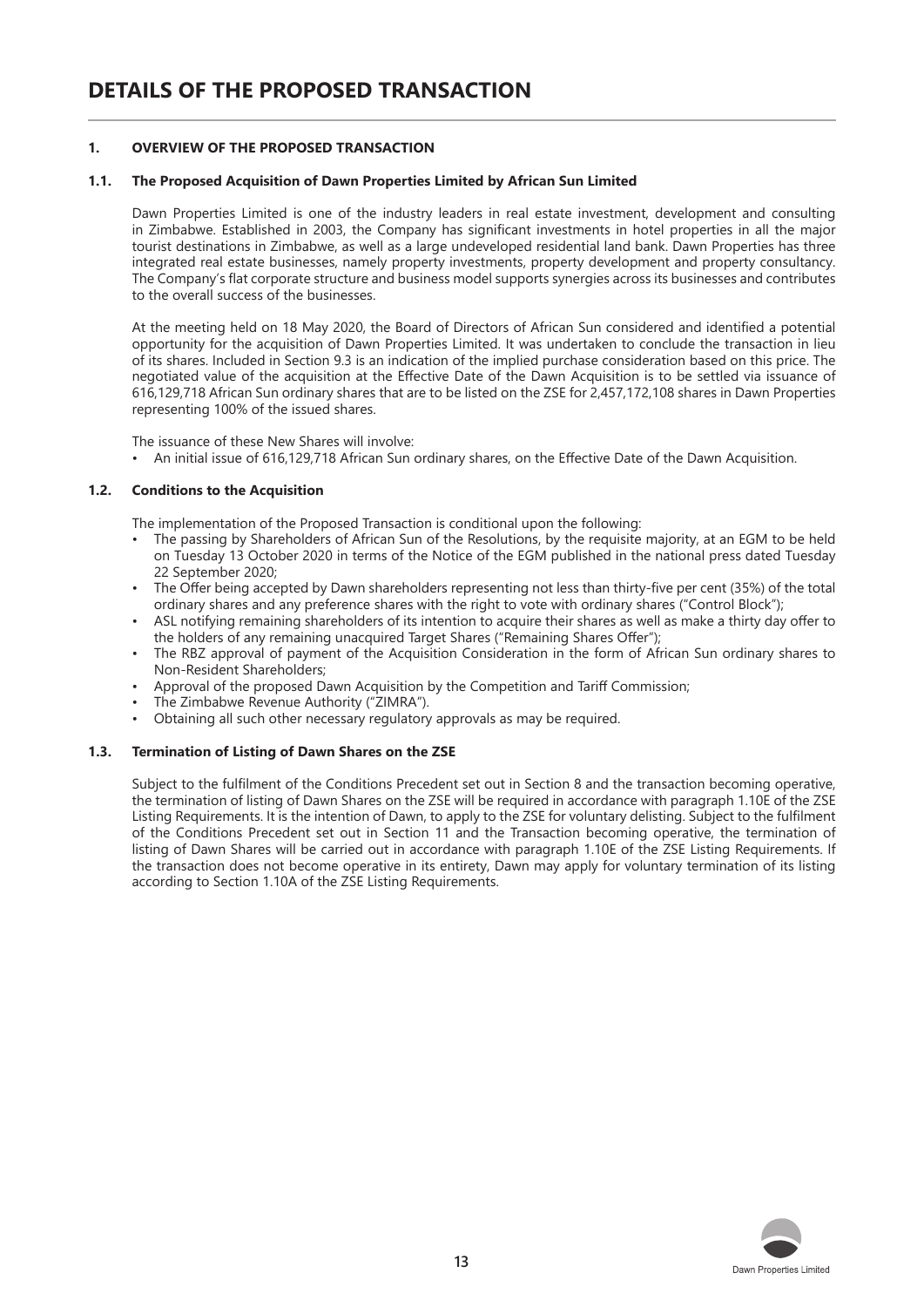# **DETAILS OF THE PROPOSED TRANSACTION (CONTINUED)**

#### **2. OVERVIEW OF DAWN PROPERTIES LIMITED**

#### **2.1. Dawn Properties Limited Group Structure**

The Group structure is as follows:



#### **2.2. Property Investments**

Dawn's hotel properties valued at ZWL 1 476 666 450 as of 31 December 2019, are operated by African Sun Limited under 50 year operating leases, for the former Beitbridge Express Hotel which is partially leased to a third party. Rental income from the African Sun Limited leased portfolio is the main contributor to Dawn's revenue. In addition to Dawn's hotel portfolio are the timeshare properties which are currently owner-managed/operated. Acquired in March 2016 from African Sun Limited for US\$1.1million, these timeshares offer customers a flexible, dependable and affordable vacation option, partial ownership and regular access to luxury lodges located in two major vacation destinations – BlueSwallow Lodges located in Nyanga and the Kingfisher Cabanas in Kariba.

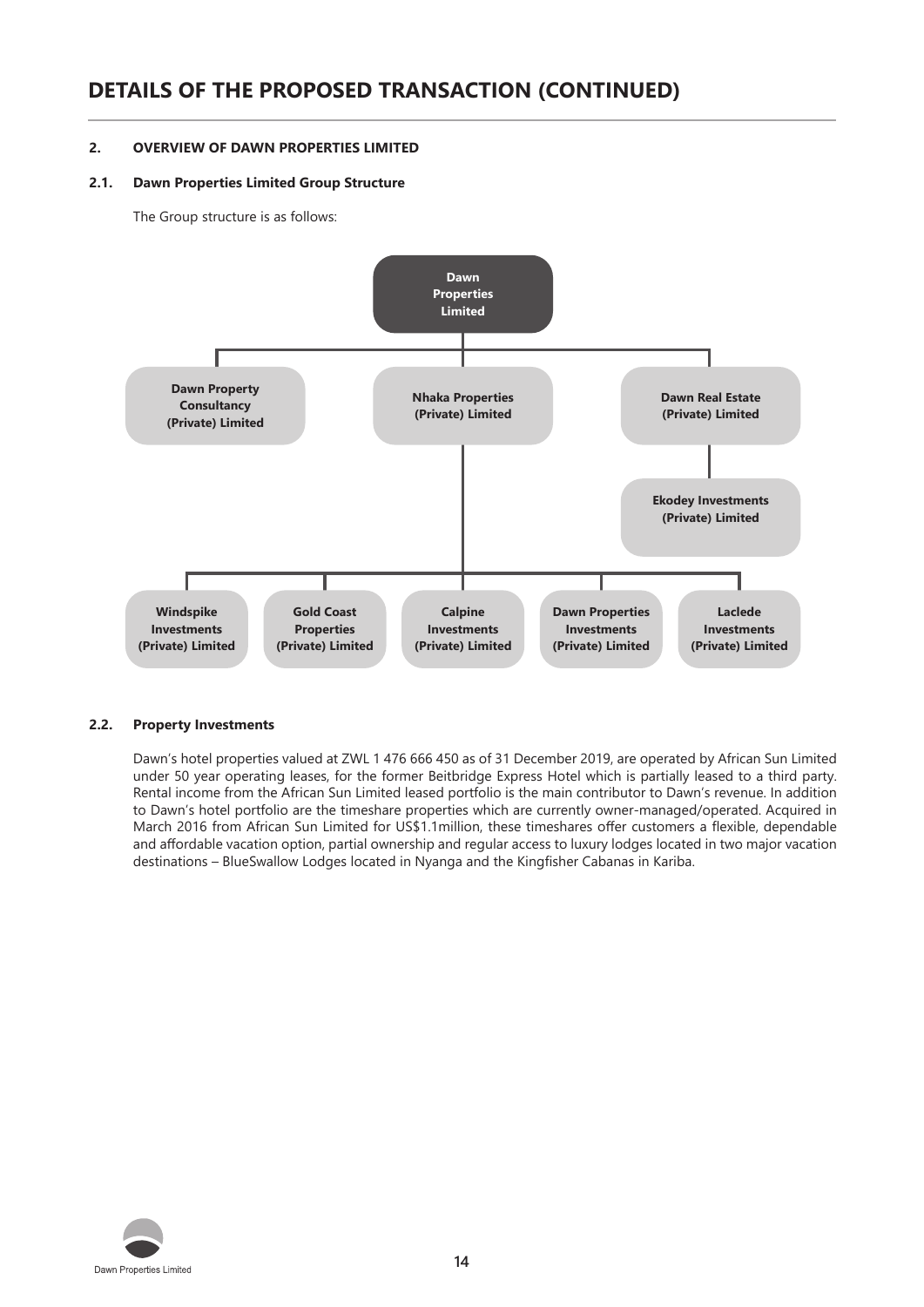The hotel and timeshare property portfolio comprises the following:

| <b>PROPERTIES</b>                           | <b>NUMBER OF ROOMS</b>  | <b>LOCATION</b> |
|---------------------------------------------|-------------------------|-----------------|
| <b>Hotels</b>                               |                         |                 |
| Caribbea Bay Resort                         | 118                     | Kariba          |
| Monomotapa Hotel                            | 245                     | Harare          |
| Elephant Hills Resort and Conference Centre | 276                     | Victoria Falls  |
| Great Zimbabwe Hotel                        | 87                      | Masvingo        |
| Holiday Inn Mutare                          | 96                      | Mutare          |
| Hwange Safari Lodge                         | 106                     | Hwange          |
| <b>Troutbeck Resort</b>                     | 70                      | Nyanga          |
| <b>Beitbridge Express</b>                   | 102                     | Beitbridge      |
| <b>Total available rooms</b>                | 1109                    |                 |
| <b>PROPERTIES</b>                           | <b>NUMBER OF LODGES</b> | <b>LOCATION</b> |
| <b>Timeshares</b>                           |                         |                 |
| Kingfisher Cabanas                          | 11                      | Kariba          |
| <b>Blue Swallow Lodges</b>                  | 24                      | Nyanga          |
| Total available timeshare units             | 35                      |                 |

Kingfisher Cabanas and Blue Swallow Lodges are timeshare properties that offer one to three-bedroom self-catering stand-alone units.

#### **2.3. Property Consultancy**

The Group's property consulting services are offered through a standalone entity, Dawn Property Consultancy (Private) Limited ("DPC") (formerly CB Richard Ellis Zimbabwe). With a permanent staff complement of 38, DPC is one of the largest independent property consultancy firms in Zimbabwe offering mainly two services – property management and valuation advisory.

The property management division manages over 482 000m<sup>2</sup> of lettable space mainly on behalf of large corporates across 130 locations in Zimbabwe. The valuation advisory division offers accurate, timely and supportive conclusions of value for all types of property, plant, machinery and equipment.

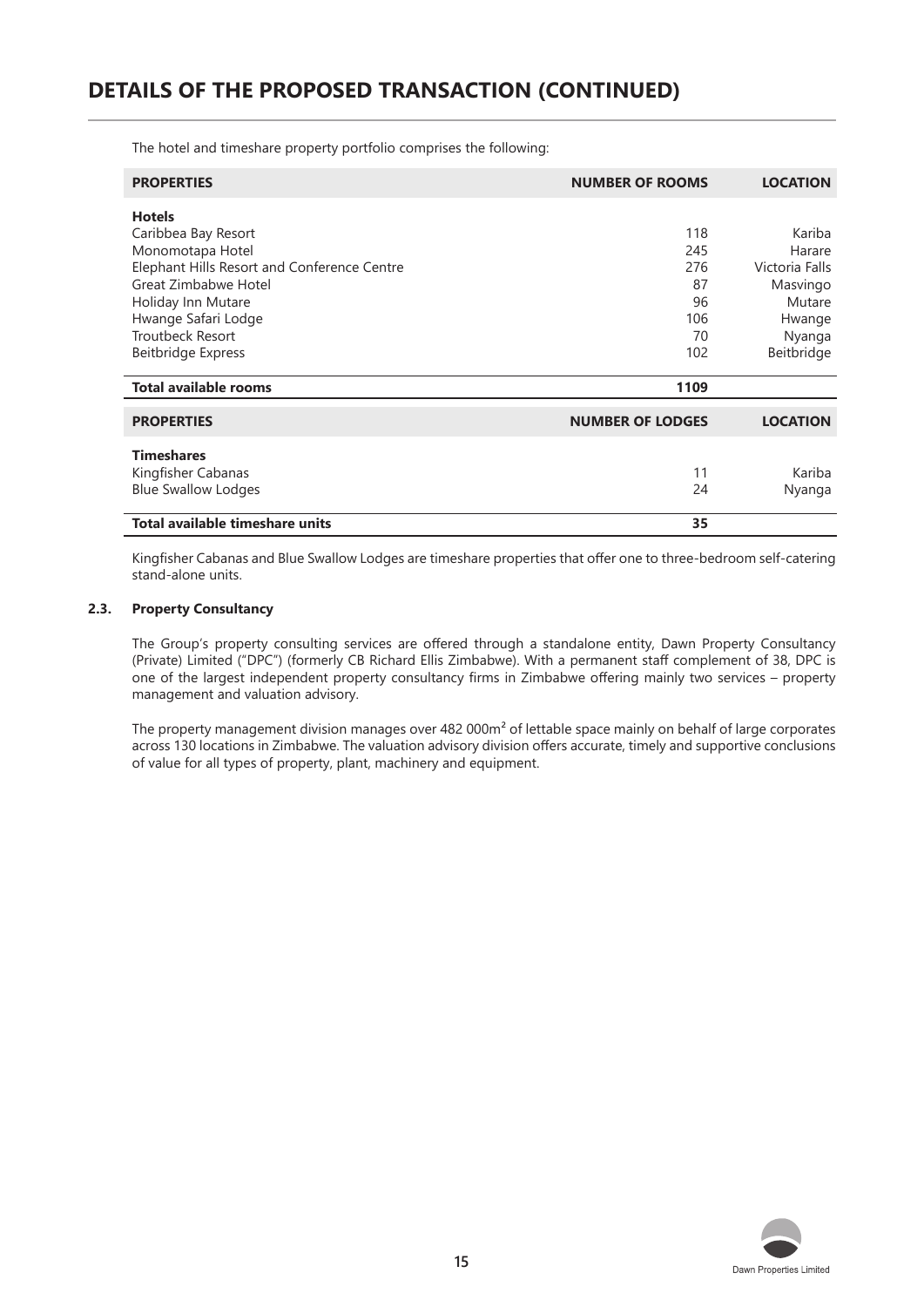#### **2.4. Property Development**

The Group owns land measuring approximately 2 900 hectares (ha), in both residential and commercial areas, whose fair value amounted to ZWL 180 901 000 at 31 December 2019. The land, which is largely earmarked for residential development, is located in some of the most sought after neighbourhoods in the country. The development of the residential land bank is being rolled out in phases with an objective of providing luxury, low to middle income residential housing solutions at competitive prices.

The Land Bank is as follows:

|                              | SIZE (HA)     | <b>LOCATION</b> |
|------------------------------|---------------|-----------------|
| Borrowdale                   | 1.78          | Harare          |
| Marlborough Residential Land | 332.57        | Harare          |
| Lake View                    | 9.15          | Kariba          |
| Mandara                      | 1.45          | Harare          |
| Victoria Falls               | 3.76          | Victoria Falls  |
| <b>Brondesbury Park</b>      | 212.25        | Juliasdale      |
| Farm 41                      | 2 3 3 0 . 3 6 | Hwange          |
| Mandara                      | 1.45          | Harare          |
| <b>Total</b>                 | 2 892.77      |                 |

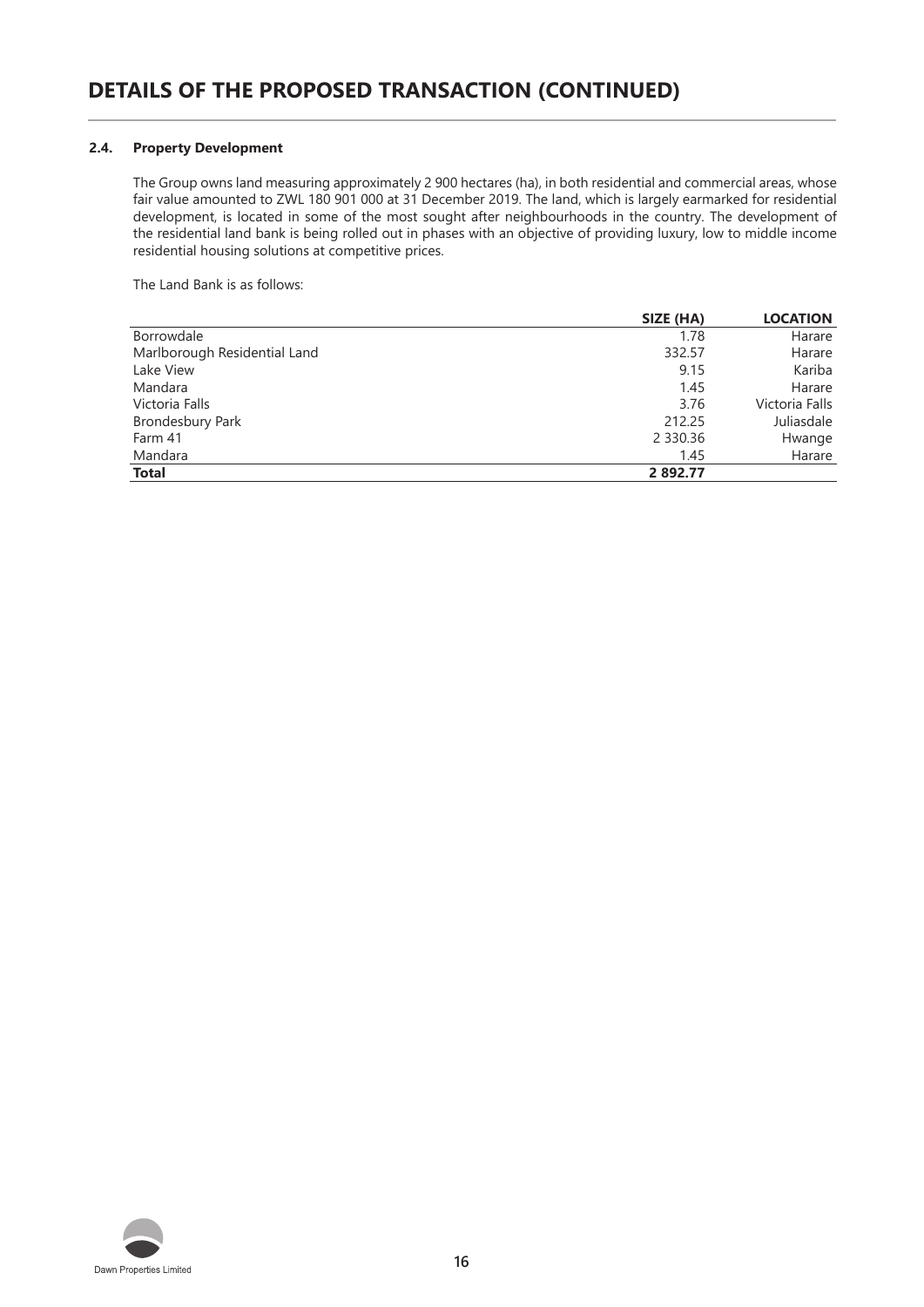#### **3. OVERVIEW OF AFRICAN SUN**

#### **3.1. History of African Sun**

African Sun Limited, is a Zimbabwe based hospitality management company established in 1968. It changed from Zimbabwe Sun Limited in 2008 to include the pan-African ideas. In January 2015, it sold its hotels in Ghana and Nigeria. It operates in the hospitality and leisure industry through a number of hotels, resorts and casinos throughout Zimbabwe with a reservations office in South Africa. It is listed on the Zimbabwe Stock Exchange.

#### **3.2. The Industry**

According to the Zimbabwe Tourism Authority, 2.5 million tourists generated an estimated \$1 billion in revenue in 2018. While tourism dropped by 11% in 2019, the country remained one of the top tourist destinations in Africa, attracting visitors from all over the world. Despite the challenges faced by the unstable economic environment in the country, exacerbated by the Covid 19 pandemic, African Sun has managed to retain its status as a leading Hotel Asset Management Company in Zimbabwe operating internationally recognized brands, with a clear vision to become the leading hospitality and leisure company in the markets it serves.

#### **3.2.1. Operating Environment**

The financial year 2019 was characterised by a volatile economy, a few political disturbances and a series of monetary and fiscal policy changes. These factors resulted in a challenging business environment in 2019, with the greatest impact felt in the first quarter where we had cancellation of bookings from both the domestic and foreign market. The combined impact of these macroeconomic and political developments on African Sun's business is reflected in the reduction in volumes from both their local and export markets.

In 2019 tourist arrivals in Zimbabwe decreased by 11%, a total of 2 294 259 tourists, registering an estimated US\$1.247 billion in tourism receipts. During the same period, international tourist arrivals into African Sun hotels decreased by 12% from 123 741 down to 108 328 compared to the same period last year.

Additionally, International tourist arrivals were largely depressed given protests which rocked the country in January and to some extent exacerbated by the image issues relating to economic challenges together with fuel and power shortages. However, it is important to highlight that 2018 benefited significantly from election related business and a relatively stable local macroeconomic environment.

#### **3.2.2. Outlook**

There are significant headwinds in the Zimbabwean economy, which make it difficult to forecast business performance, particularly business from the domestic market. Whilst, volume performance for the first three months of 2020 were in line with expectations, the novel coronavirus (COVID-19) has created unprecedented challenges for the travel and tourism industry. However, African Sun took early and decisive action to boost liquidity and reduce corporate expenditures as outlined under note 30.2. It is the company's view that the COVID-19 pandemic could adversely impact travel and tourism by more than 25% in 2020, an equivalent of three months' worth of tourism activity.

Many countries have grounded their airlines, implemented travel restrictions and quarantine measures in a bid to contain the impact of COVID-19 and flatten the infection curve. These measures are weighing on African Sun's domestic and international business outlook and are expected to result in cancellations of bookings or deferrals without concrete dates. As of 6 May 2020, African Sun's statistics have shown that they have had 31 907 room nights cancelled, which is substantial for the business. However, as lockdowns are proving to have an extremely high economic cost, governments world over have started looking at alternatives that will be less costly and more effective in the long-term at protecting communities and the economy. To that end, the government of Zimbabwe through several statutory instruments implemented measures to ease the lockdown to Level Two effective 4 May 2020. On 17 May 2020, the government further extended this lockdown for an indefinite period with regular twoweek interval reviews to assess progress.

Significantly, the latest Level Two extension saw businesses trading hours being further relaxed and extended to 16:30 pm from 15:00pm. Under Level Two, in line with the relaxation of the lockdown measures, African Sun took a decision to reopen its hotels on a phased approach. Under phase one, four (4) hotels being (Holiday Inn Harare, Holiday Inn Mutare, Holiday Inn Bulawayo and Great Zimbabwe Hotel) were reopened on 11 May 2020. African Sun implemented strict health and safety measures as guided by the World Health Organization ("WHO"), InterContinental Hotels Group ("IHG") and government at its hotels. As the pandemic evolves, African Sun continues to assess the risks arising from the virus at all levels.

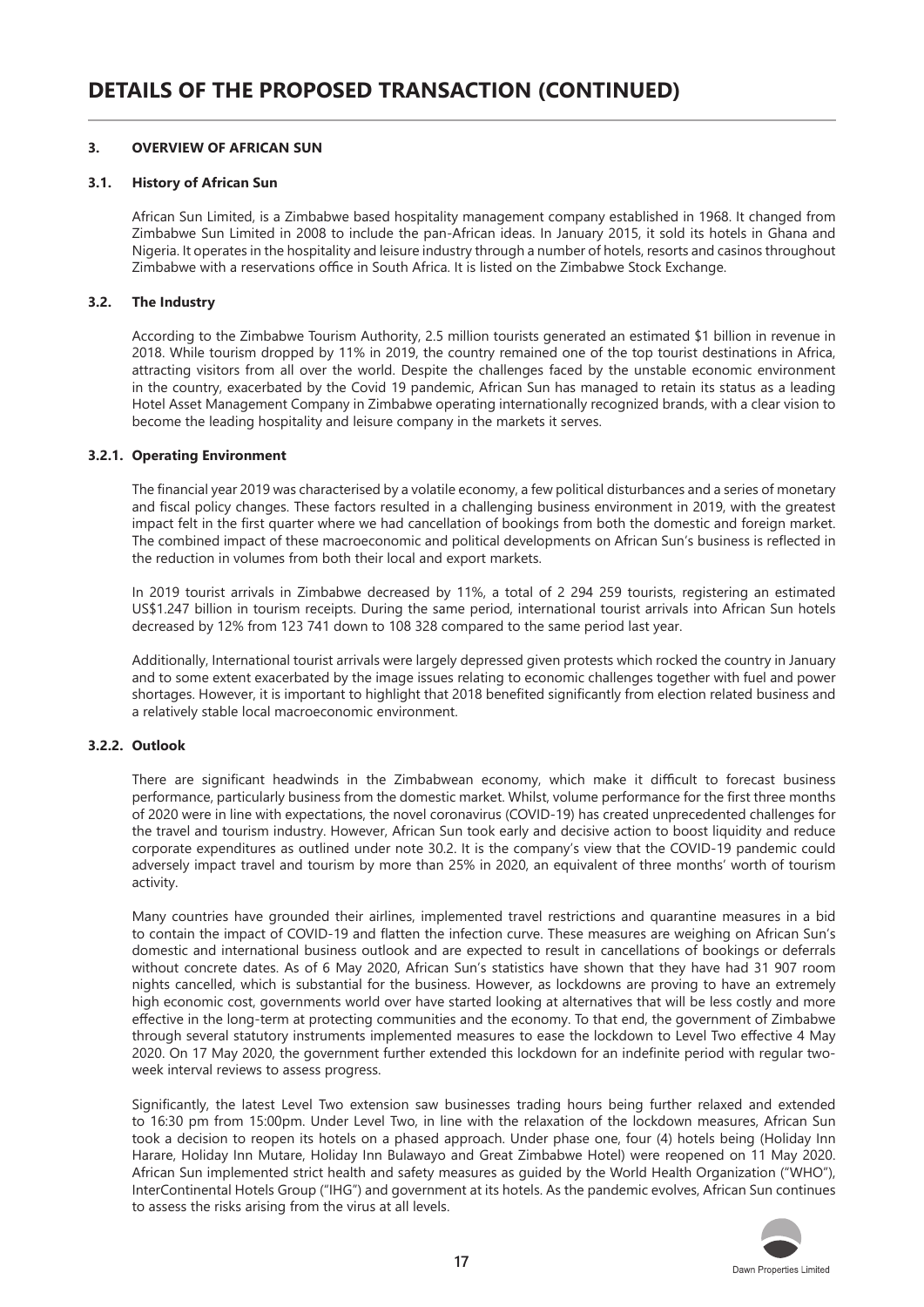With regards to revenue earning capacity and net-unit growth goals, the Group has completed two campsites at Great Zimbabwe Hotel, and Caribbea Bay Hotel with a combined capacity of 75 rooms accommodating a maximum of 150 people. The Group also launched Sun Leisure Tours (a touring division) in the first quarter of 2020, with the initial investment directed to Victoria Falls and Bulawayo. The company is working on resourcing Harare.

#### **3.3. Operations**

#### **3.3.1. City and Country Hotels**

Five hotels fall under this division including the three hotels that operate under the InterContinental Hotels Group ("IHG") brand (Holiday Inn Harare, Holiday Inn Bulawayo and Holiday Inn Mutare). The other two hotels are Monomotapa Harare, which is located in the capital city Harare, with its iconic structure overlooking the Harare Gardens and the fifth, Troutbeck Resort.

#### **3.3.2. Resort Hotels**

The resort hotels are located in all of the country's major tourist destinations, namely, Victoria Falls, Hwange, Masvingo and Kariba. The hotels are Elephant Hills Resort and Conference Centre and The Kingdom at Victoria Falls, located in Victoria Falls. Hwange Safari Lodge is situated adjacent to Hwange National Park. Great Zimbabwe Hotel is located in Masvingo, within walking distance from the Great Zimbabwe National Monument, a UNESCO World Heritage Site. Caribbea Bay Resort is located in Kariba on the shores of Lake Kariba, which is one of the four largest man-made lakes in the world and second largest reservoir by volume in Africa.

#### **3.3.3. The Victoria Falls Hotel Partnership**

The Victoria Falls Hotel is a property that the Group jointly operates with Meikles Hospitality (Private) Limited. The Hotel is affiliated to The Leading Hotels of the World.

#### **3.3.4. Sun Leisure**

This division comprises the gaming unit of the group (Casinos and the group's ground handling unit) and Sun Leisure Tours. Sun Casinos operates one stand-alone charity casino (Harare Sun Casino) and one hotel-based casino (Makasa Sun Casino at The Kingdom at Victoria Falls).

Sun Leisure Tours was launched during the year under review. Sun Leisure Tours provides shuttle services, destination tours and other hospitality related leisure activities.

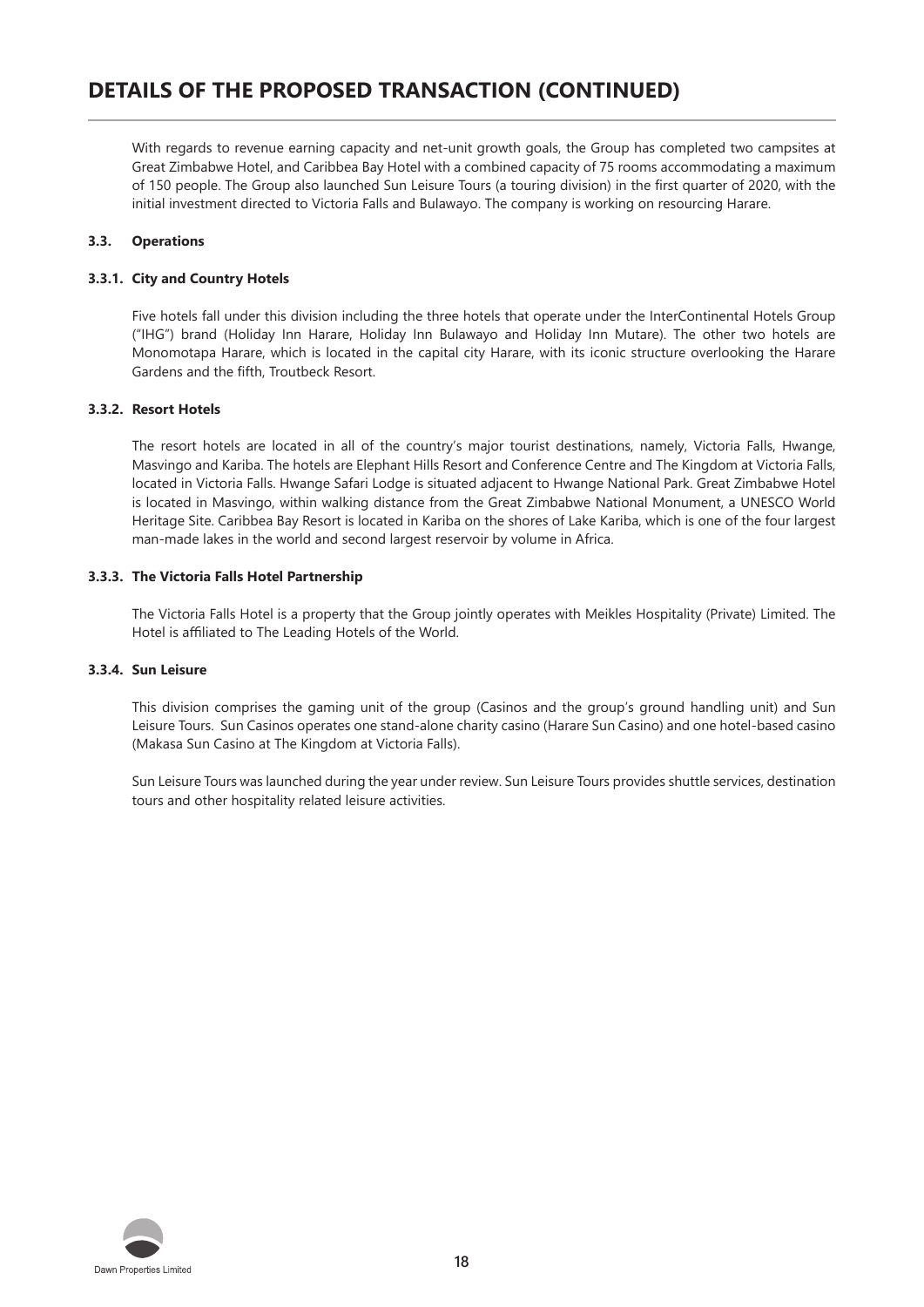#### **3.3.5. Summary**

A summary of African Sun's Hotel Portfolio as at 31 December 2019 is found in the table below:

| <b>HOTEL PORTFOLIO</b>        | <b>LOCATION</b> | <b>ROOMS</b> | <b>CONFERENCE</b><br><b>CAPACITY</b> | <b>RESTAURANTS</b> |
|-------------------------------|-----------------|--------------|--------------------------------------|--------------------|
| <b>Premier Brand</b>          |                 |              |                                      |                    |
| The Victoria Falls Hotel      | Victoria Falls  | 161          | 40                                   | 3                  |
| <b>Stand-Alone Brands</b>     |                 |              |                                      |                    |
| Monomotapa Harare             | Harare          | 243          | 500                                  |                    |
| Elephant Hills Resort and     |                 |              |                                      |                    |
| Conference Centre             | Victoria Falls  | 276          | 500                                  | 3                  |
| Hwange Safari Lodge           | Hwange          | 100          | 100                                  |                    |
| The Kingdom at Victoria Falls | Victoria Falls  | 294          | 510                                  | 3                  |
| Troutbeck Resort              | Nyanga          | 70           | 445                                  |                    |
| Caribbea Bay Resort           | Kariba          | 118          | 220                                  |                    |
| Great Zimbabwe Hotel          | Masvingo        | 87           | 100                                  |                    |
| <b>Under Franchise</b>        |                 |              |                                      |                    |
| Holiday Inn Harare            | Harare          | 201          | 600                                  |                    |
| Holiday Inn Bulawayo          | Bulawayo        | 157          | 835                                  |                    |
| Holiday Inn Mutare            | Mutare          | 96           | 570                                  |                    |
| <b>Total</b>                  |                 | 1803         | 4 4 2 0                              | 22                 |

| Harare Sun Casino | Slot Machines, American Roulette and Black Jack |
|-------------------|-------------------------------------------------|
| Makasa Sun Casino | Slot Machines, American Roulette and Black Jack |

#### **3.4. Historical Financial Information of African Sun**

Revenue for 2017 was US\$51.83 million a 19% growth compared to 2016. The growth was spurred by an 8-percentage points increase in occupancy from 44% in 2016 to 52% in 2017. Occupancy growth was driven by a strong performance of all our source markets. Average daily rate ("ADR") for 2017 was US\$93 as the Group focused on driving occupancies. The rate strategy and growth in occupancy spurred rooms revenue per available room ("RevPAR") to US\$48 in 2017. Total RevPAR was US\$86. EBITDA for 2017 was US\$8.37 million as a result of revenue growth and continued cost management. Profit for 2017 from continuing operations was US\$4.82 million.

Group occupancies for the year ended 31 December 2018 was 592%, a 7-percentage points increase in from 52% last year to 59%. This resulted in revenue growing by 32% compared to 2017. The revenue growth was also augmented by a 17% growth in average daily rate ("ADR") from US\$93 recorded in 2017 to US\$109 as the hotels continued to align domestic rates to the implied exchange rate between US\$ and RTGS dollar. Occupancy growth was driven by a strong performance from all our source markets with room nights sold for domestic, international, and regional increasing by 12%, 14% and 7% respectively. The improvement in ADR and growth in occupancy spurred a 33% growth in rooms revenue per available room ("RevPAR") from US\$48 recorded last year to close at US\$64.

Total RevPAR also increased by 34% from US\$86 last year to US\$115 in 2018 as a result of the 32% growth in revenue.

In light of the above, the following is a summary of the trend analysis of the key performance indicators for the city and country hotels, resort hotels and the Victoria Falls Hotel Partnership respectively:

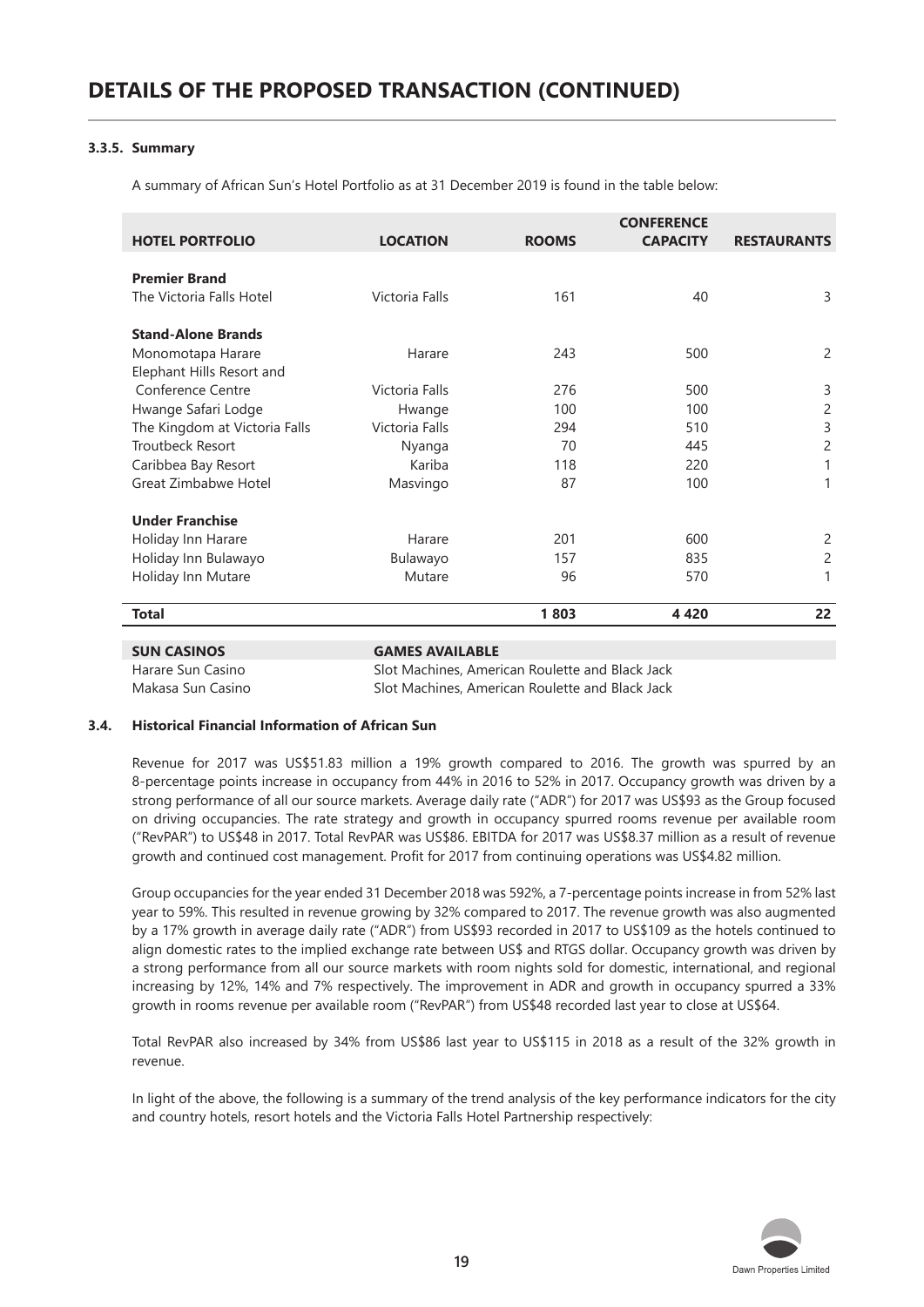# **DETAILS OF THE PROPOSED TRANSACTION (CONTINUED)**

| <b>City and Country Hotels</b>      | 2019      | 2018    | 2017    | % Growth |
|-------------------------------------|-----------|---------|---------|----------|
| Occupancy                           | 55%       | 68%     | 59%     | $-19%$   |
| Average Room Rate                   | \$1 3 6 4 | \$731   | \$644   | 86%      |
| Revenue Per Available Room (RevPAR) | \$755     | \$497   | \$382   | 51%      |
| <b>Total RevPAR</b>                 | \$1 435   | \$933   | \$710   | 53%      |
|                                     |           |         |         |          |
| <b>Resort Hotels</b>                | 2019      | 2018    | 2017    | % Growth |
| Occupancy                           | 40%       | 49%     | 44%     | $-18%$   |
| Average Room Rate                   | \$1 782   | \$869   | \$803   | 105%     |
| Revenue Per Available Room (RevPAR) | \$715     | \$429   | \$353   | 66%      |
| <b>Total RevPAR</b>                 | \$1 287   | \$756   | \$626   | 70%      |
|                                     |           |         |         |          |
| Victoria Falls Hotel Partnership    | 2019      | 2018    | 2017    | % Growth |
| Occupancy                           | 60%       | 66%     | 63%     | $-9%$    |
| Average Room Rate                   | \$5 081   | \$2 193 | \$2 190 | 131%     |
| Revenue Per Available Room (RevPAR) | \$3 060   | \$1450  | \$1 389 | 111%     |
| <b>Total RevPAR</b>                 | \$4716    | \$2 276 | \$2 197 | 107%     |

During 2018 the Group posted EBITDA of US\$17.13 million. This was an increase of 78% from 2017 as a result of the growth in revenue and continued cost management. Net financing costs for the year amounted to US\$0.66 million, a 37% decrease from US\$1.05 million reported in 2017 due to loan repayments and lower average borrowing rates. Profit before income tax from operations was at US\$13.60 million; a 132% increase from US\$5.86 million reported in 2017 the prior year driven by the strong revenue performance and cost management. Profit for the year of US\$10.14 million was 110% higher than in 2017.

Group inflation adjusted revenue for the year ended 31 December 2019 was ZWL914 million; a 68% increase growth from prior year largely driven by ("ADR"). ADR grew by 102% from ZWL869 recorded in 2018 to ZWL1 759 as the hotels continued to align room rates with interbank exchange rate during the year.

Occupancy for 2019 was 48%, compared to 59% recorded in 2018. The comparable period benefited from a relatively stable economy, elections, and political developments. The local market was negatively affected by the January 2019 protests and low disposable incomes, with room nights declining by 15% from 214,892 reported in 2018 to 181,698 in 2019. The international market has also been affected by the general slowdown in world travel by 3%, as well as random actions of civil unrest like the Hong Kong strikes which affected our arrivals in the Victoria Falls destination, in particular for The Kingdom at Victoria Falls. Resultantly, foreign room nights reduced by 21% from 134,639 reported in 2018 to 106,526 reported in 2019.

The Group posted inflation adjusted EBITDA of ZWL387.94 million in 2019. This was 187% above 2018 EBITDA mainly in response to inflation pressure. Net financing costs for the year amounted to ZWL8.8 million, an 83% increase from ZWL4.8 million reported in 2018. The increase is mainly attributable to lease liabilities as finance costs on borrowings decreased by 93%.

Inflation adjusted profit before income tax for the year was at ZWL338.01 million; a 302% growth from ZWL83.89 million reported in 2018. Profit for the period was ZWL187.04 million, a growth of 227% from last year profit of ZWL57.21 million.

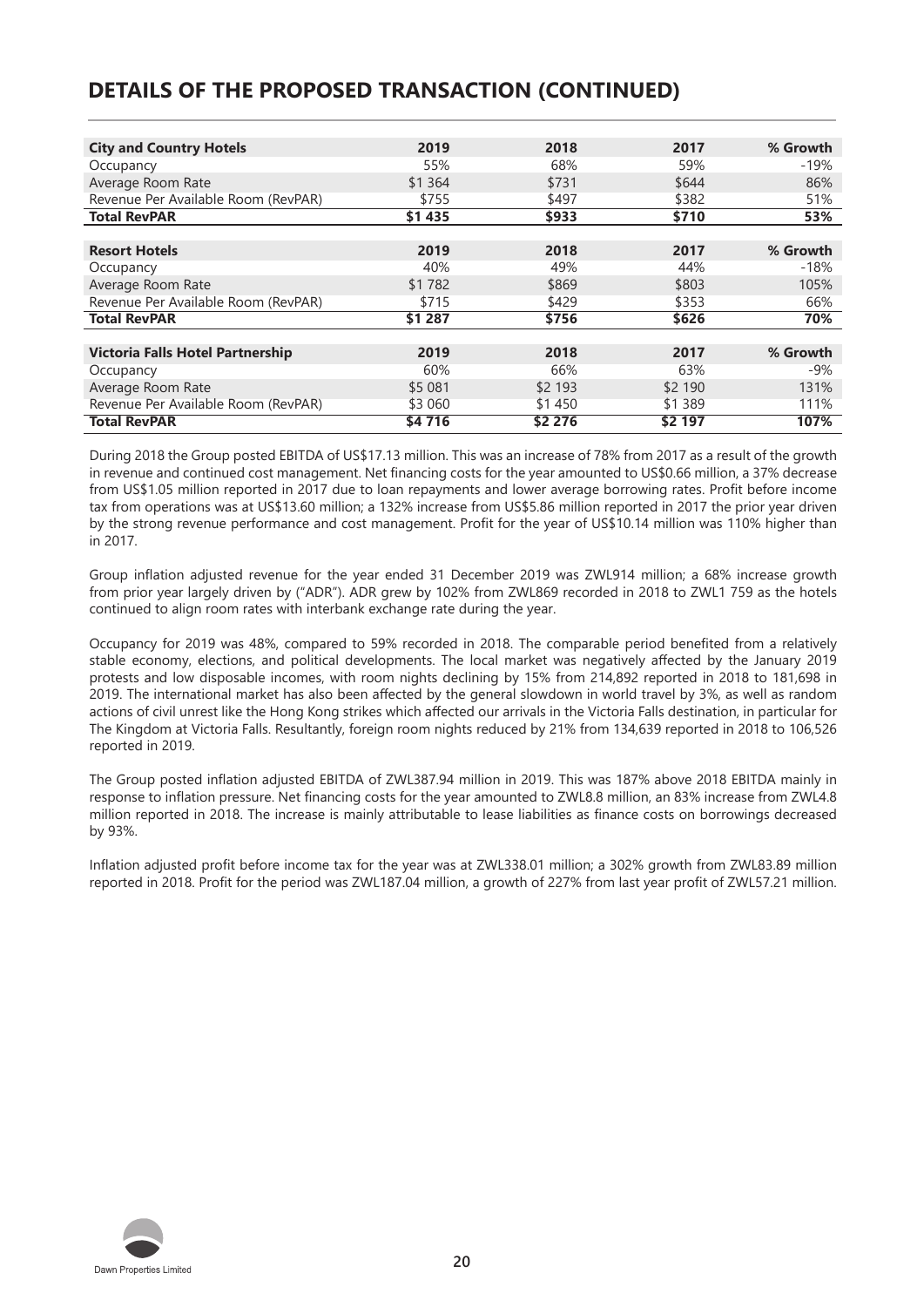# **DETAILS OF THE PROPOSED TRANSACTION (CONTINUED)**

**CAGR % 31 Dec 31 Dec 31 Dec 31 Dec 31 Dec 2019 2018 2017 2016 2015\*\* Headline earnings** Headline earnings / (loss) per share - 12.03 1.17 0.31 0.31 (0.96)<br>Diluted headline earnings / (loss) per share - 12.03 1.17 0.31 0.31 (0.96) Diluted headline earnings / (loss) per share  $\begin{array}{cccc} - & 12.03 & 1.17 & 0.31 & 0.31 & 0.96 \end{array}$ <br>
Net asset value  $\begin{array}{cccc} 0.29 & 0.77 & 0.77 & 0.29 \end{array}$ Net asset value (270) 54.52 2.28 0.77 0.77 0.29 Closing market price  $64$  12.44 4.80 1.20 1.20 1.70 **Ratios and Returns** Revenue generation Revenue: ZWL (63) 449 225 618 68 499 410 43 600 924 43 600 924 63 154 973 Room occupancy % 12% 48 59 44 44 49 RevPAR: ZWL (108) 848 511 45 45 45 ADR: ZWL (109) 1 759 869 93 93 93 **Profitability and returns** EBITDA: ZWL 172 387 947 720 135 104 405 5 484 832 5 484 832 7 092 331 EBITDA margin (%) 67 86 197 13 13 11<br>Pre-tax return on equity (%) 61 20 51 73 73 (356) Pre-tax return on equity (%) 51 20 51 73 73 (356) Income after taxation to total capital employed (%) - 23 32 32 32 (87) Pre-tax return on total assets (%) 130 732 14 14 14 (26) **Solvency** Gearing (%) (100) - 34 34 34 65 \*Interest cover (times) (100) - 3 4 4 1<br>
Shareholders' equity to total assets (%) 58 44 20 20 20 7 Shareholders' equity to total assets (%)  $58$  44 20 20 20 20<br>Total liabilities to total shareholders' funds (%) (61) 30 405 405 405 Total liabilities to total shareholders' funds (%) (61) 30 405 405 405 405 1,255

African Sun Historical Financial Highlights for the 5 years to 31 December 2019

#### **3.3. African Sun Strategy Review**

During the year African Sun Limited transitioned from being a hotel investment company to a modern, wider, more flexible and competitive business model that of a hotel asset management company. This development was after the hotel management contract with Legacy Hospitality Management Serves Limited (Legacy) was terminated. To date, the Group has fully integrated and taken over the management of all the hotels previously managed by Legacy. Group operations are now segmented into country and city hotels, resorts hotels and the partnership and sun leisure division. The divisions/segments are reviewed as shown in note 7 of these financials. The strategy driving change in our business model is premised on the need to move the Group to a position of sustainable growth and value creation.

Below is the summarised overall strategic intent for the Group:

- 1. Consistently achieve no less than 20% pre-tax return on equity;
- 2. To achieve an EBITDA margin of at least 25% ;
- 3. Customer Satisfaction Index (CSI) of 75% and above;
- 4. Create a benchmark in our talent development for sustainability, succession and growth;
- 5. Ensure that associations with reputable brands have sustainable long-term returns;
- 6. Seek to be in top 3 measured by Revenue Generation Index (RGI) in markets in which we operate; and
- 7. To align the African Sun model to a Hotel Asset Management Company.

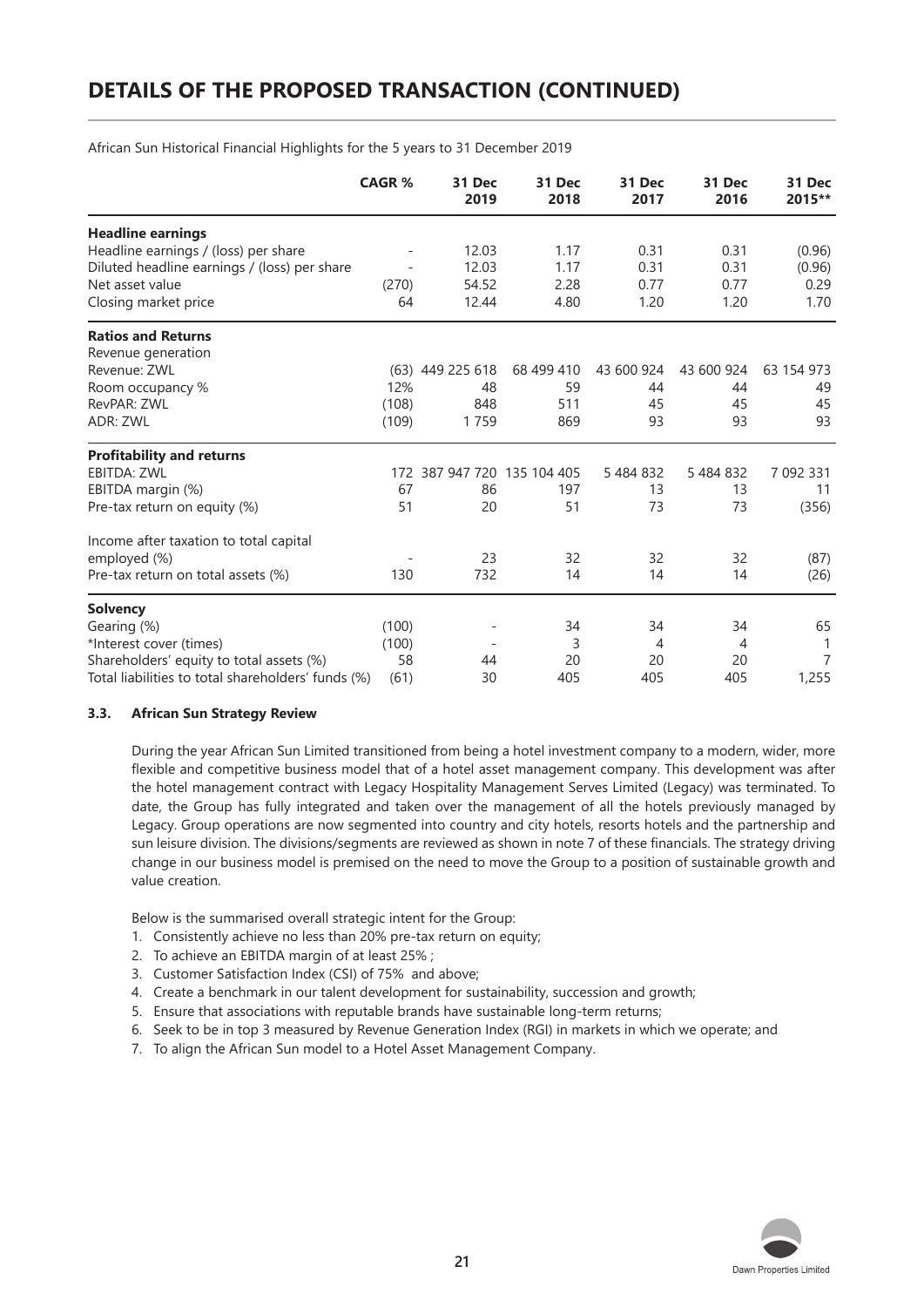#### **4. CORPORATE GOVERNANCE**

#### **4.1. Introduction**

Dawn Properties is committed to a Code of Corporate Practices and Conduct based on the principles laid out in the King Reports and the Principles of Corporate Governance in Zimbabwe as laid out in the Manual of Best Practice. The Directors recognise the need to conduct the affairs of the Group with principles of transparency, integrity, accountability and in accordance with generally accepted corporate practices, in the interests of its Shareholders, employees and other stakeholders. This process enables the Company's Shareholders and stakeholders to derive assurance that, in protecting and adding value to Dawn Properties' financial and human capital investment, the Company is being managed ethically, according to prudently determined risk parameters and in compliance with the best international practices.

#### **4.2. Board of Directors**

The primary responsibility of the Board is to discharge its fiduciary responsibility to the Shareholders and the Company. The Board is accordingly the highest policy organ of the Company and acts to direct strategy. The full names, addresses and positions of the Directors of Dawn Properties are set out below:

| <b>Full Name</b>     | <b>Residential Address</b>                          | <b>Position</b>         |
|----------------------|-----------------------------------------------------|-------------------------|
| Graham Johnson       | 36 Ross Road, Borrowdale, Harare                    | Chairman                |
| Justin Dowa          | 7 Meadow Bank, Northwood, Harare                    | Managing Director       |
| Ndangariro Mutizwa   | 27 Sussex Road, Avondale West, Harare               | <b>Finance Director</b> |
| Murisi Mukonoweshuro | 5 Thames Road, Vainona, Harare                      | Non-Executive Director  |
| <b>Brett Childs</b>  | Eden Roc Lane, Pereybere, Mauritius                 | Non-Executive Director  |
| Peter Saungweme      | 112 Manresa Park, Harare                            | Non-Executive Director  |
| Lloyd Mhishi         | 1 Beauly Close, Borrowdale, Harare                  | Non-Executive Director  |
| Elizabeth Rabvukwa   | Stand 360 Carrick Creagh Estate, Borrowdale, Harare | Non-Executive Director  |
| Constantine Chikosi  | 13 Takunda Road, Murambi Gardens, Mutare            | Non-Executive Director  |

#### **Graham Johnson - Non-Executive Chairman**

Mr. Johnson Johnson is an experienced projects and business manager whose career has developed from a broad technical base through consulting, operational and general management. He has extensive experience of working at Board level, setting strategy and direction and then implementing the decisions throughout the organisation. He established GPJ Projects in 2016, a professional Consultancy business offering services in the project management field of all types of projects. Graham was the Managing Director of Boschendal Wine Estate Property Development Company and was instrumental in gaining the first approvals for the R4.5 billion multi-use property development which included residential, retirement village, commercial, hotel and resort projects. Prior to this Graham was an Executive Director of Zimbabwe Sun Limited, now African Sun Limited, where he held several portfolios including those of Operations and Marketing Director responsible for the group's local, regional and international sales and marketing and Development Director where he was responsible for the Group's extensive hotel development programme during the 1990's. He did an Advanced Management Programme from Oxford University, Property Development programme from the University of Cape Town Graduate School of Business and a Bachelor's of Science in Quantity Surveying from the University of Cape Town.

#### **Justin Dowa – Managing Director**

Mr. Dowa is both a Chartered Surveyor and a Chartered Builder with broad experience in property investment. A former Chief Executive Officer for Mashonaland Holdings Limited and Dawn Properties Limited, he started his career at Knight Frank Zimbabwe before moving to CB Richard Ellis where he rose to become Partner. Justin has considerable overseas work experience having spent several years in Australia working for large organizations including Shell Australia Limited and Brookfield Multiplex Limited. A seasoned professional, Justin holds various qualifications including an MBA in Construction and Real Estate from the University of Reading, a post-graduate Diploma in Surveying from the College of Estate Management, a post-graduate Diploma in Project Management from the Royal Institution of Chartered Surveyors and a Bachelor of Arts from the University of Zimbabwe. He also holds memberships of the Australian Property Institute, the Zimbabwe Valuers' Council, and the Real Estate Institute of Zimbabwe. In the recent past, he has been Managing Director for Dawn Property Consultancy, a subsidiary of Dawn Properties Limited.

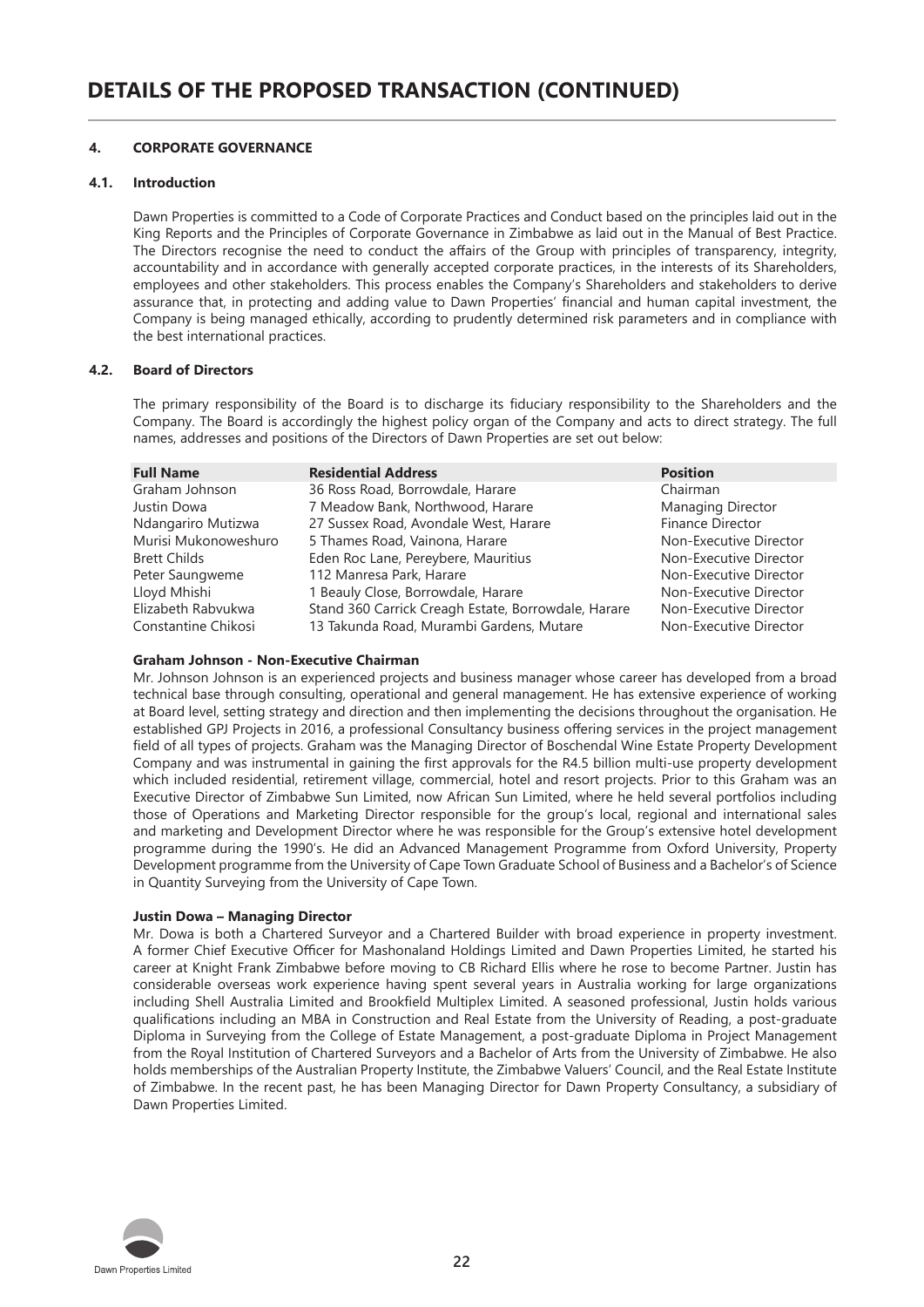#### **Ndangariro Mutizwa – Finance Director**

Mr. Mutizwa is a Deloitte trained Chartered Accountant and a Chartered Financial Analyst charter holder. He has over 13 years of experience in international financial reporting, taxation planning, administration and leadership, investments target screening, capital raise, deal structuring and strategy formulation and implementation. His experience spans across the following industries; insurance, property, hospitality, and manufacturing. Prior to joining Dawn Properties Limited, he was the Chief Finance Officer of Mashonaland Holdings Limited, and he also held senior roles at Masawara PLC in the finance and investments departments.

#### **Murisi Mukonoweshuro- Non-Executive Director**

Mr Mukonoweshuro has served as Non-Executive Director at Dawn Properties Ltd since January 1, 2013. He also serves as Chairman of the Finance and Investments Committee of the Company. He is a Chartered Accountant ("CAZ") and is a member of the Institute of Chartered Accountancy of Zimbabwe. Through various assignments in audit, advisory services, banking and investment management, he has gained over 20 years' experience in strategy, investment management, business acquisitions and financial management.

#### **Brett Ivor Childs- Non-Executive Director**

Mr. Childs was appointed to the Dawn Properties Limited Board on 16 March 2017. A Chartered Accountant from Zimbabwe, Brett is a business veteran with 30 years' experience in capital raising, IPOs, managing investments and corporate exits. Brett spent 15 years in London, where he helped to build a successful venture capital business, listing assets on the London Stock Exchange ("LSE") and Helsinki Stock Exchange ("HEX"). Mr. Childs is the former Chief Executive Officer of the major shareholder, Arden Capital Management (Private) Limited having joined in June 2016 as a Non-Executive Director.

#### **Peter Saungweme – Non-Executive Director**

Mr. Saungweme is a Chartered Accountant (Zimbabwe). He holds a Bachelor of Accounting Science Honours and Bachelor of Accounting Science degrees from the University of South Africa ("UNISA"), Certificate of Theory in Accounting ("CTA") and an Advanced Diploma in Auditing. He possesses strong financial management background having been the Financial Controller of Ecobank Zimbabwe Limited and Chief Finance Officer at Cell Holdings (Private) Limited - a holding company with subsidiaries and associates with interests in short term and medical insurance.

Peter is the Chief Finance Officer and interim Chief Executive Officer of Arden Capital Limited ("Arden"). Before joining Arden, Peter was the Finance Director at Dawn Properties Limited. Peter has significant audit background in banking, insurance, tourism, and power generation sectors having worked as an Auditor Manager for both KPMG Zimbabwe Inc. and KPMG Namibia Inc. for a combined period of 5 years. Peter sits on the boards of Arden Capital Limited, African Sun Limited, Dawn Properties Limited, Dawn Property Consultancy (Private) Limited, FML Logistics (Private) Limited and on other boards for special purpose entities within the Arden Group of companies.

#### **Lloyd Mhishi – Non-Executive Director**

Mr. Mhishi is the founder and current Senior Partner of Mhishi Nkomo Legal Practice based in Harare. Lloyd has practiced law at several well-established Zimbabwean law firms since 1993. Although he has experience in general practice, Lloyd has a special interest in Property Law, Real Estate and Conveyancing including registration of transfers and mortgage bonds with the Deeds Office. He has extensive experience in financial transactions involving financing agreements for international funders having registered security in their favour binding local institutional debtors. He also has experience in commercial and corporate law practice, banking and financial services work. Individually and as part of teams, Lloyd has advised on significant transactions including on competition laws, reconstruction and restructuring, schemes of arrangement, privatisations, unbundling, mergers and acquisitions and listings relating to several companies listed on the Zimbabwe Stock Exchange.

#### **Elizabeth Rabvukwa – Non-Executive Director**

Elizabeth has more than 15years experience as an executive, and she is currently the Managing Director of Zimnat Financial Services (Private) Limited and an Executive Director of Zimnat Asset Management (Private) Limited. Prior to joining Zimnat Financial Services (Private) Limited, she held various senior executive roles at Reserve Bank of Zimbabwe and Zimnat Life Assurance Limited where she gained vast experience in strategy formulation and execution, business transformation, managing start ups, mergers and acquisitions, property development and property management.

Elizabeth is a non-executive director on various boards across different sectors spanning from health, financial services and parastatals. She is currently the Chairperson of the Finance and Audit Committee of Industrial Development Corporation of Zimbabwe. Elizabeth is a Chartered Accountant and also holds a Masters in Business Leadership from UNISA SBL and an Executive Leadership program from GIBS.

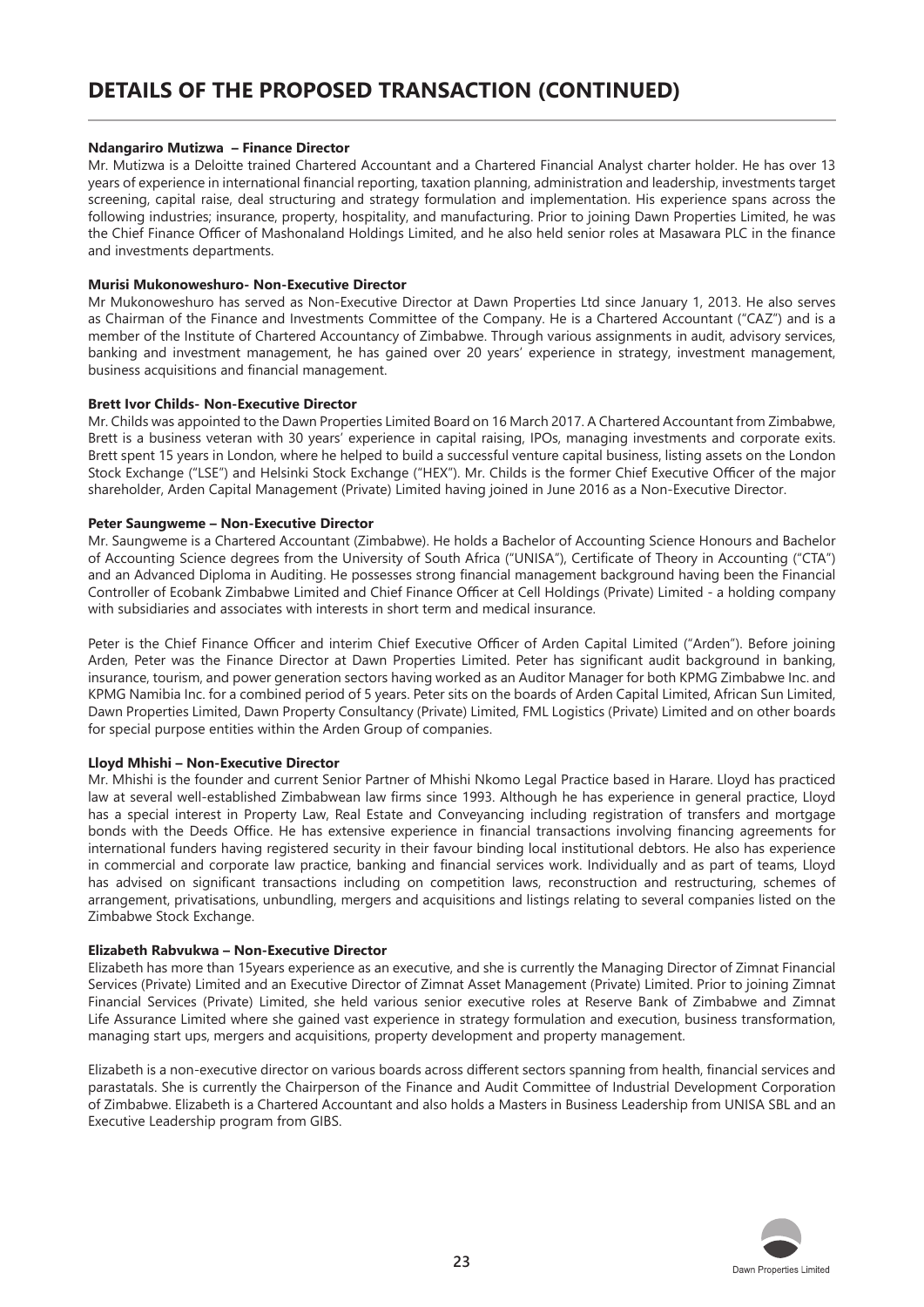#### **Constantine Chikosi – Non-Executive Director**

In a career spanning 20 years with the World Bank Group, Constantine held various operational, strategy and management roles delivering development solutions for the Bank's client countries through analytical work, high level policy dialogue with governments and advising its Board on internal corporate strategy and forward looking initiatives. He oversaw a threefold growth of the World Bank's investment portfolio in Southeast Asia and a 40 per cent improvement in its performance as chair of committees that shaped the Bank's operational strategy and investment portfolios in Cambodia, Laos, Malaysia, Myanmar and Thailand.

Constantine led the opening of the World Bank's offices in Malaysia and Mauritius where he assisted the government in developing policy responses to the 2008 global financial crisis and streamlining the country's business regulation to reduce the cost of regulatory compliance. Prior to joining the World Bank, he worked for the Commonwealth Secretariat in London as Chief Economics Officer and as business development executive for a global mining company. Currently, Constantine serves on the boards of Strand Hanson Ltd, a London-based investment bank, Mauritius Commercial Bank Group Ltd and BAT Zimbabwe Ltd, among other corporate engagements.

Constantine holds a law degree from the University of Zimbabwe, is a Chartered Management Accountant (UK), an MSc in Economics from the University of Surrey (UK) and a graduate of INSEAD Business School (France).

#### **4.3. Directors Interests**

As at the 25<sup>th</sup> of September 2020, the Directors directly and/or indirectly, did not hold beneficial interests in Dawn Properties Limited.

| <b>Directors</b> | <b>Shareholding (Direct and/or Indirect)</b> | <b>Percentage of Issued Share Capital</b> |
|------------------|----------------------------------------------|-------------------------------------------|
| G. Johnson       |                                              |                                           |
| J. Dowa          |                                              |                                           |
| N. Mutizwa       |                                              |                                           |
| M. Mukonoweshuro |                                              |                                           |
| B. Childs        |                                              |                                           |
| P. Saungweme     |                                              |                                           |
| L. Mhishi        |                                              |                                           |
| E. Rabvukwa      |                                              |                                           |
| C. Chikosi       |                                              |                                           |

#### **4.4. Other Interests**

Except as disclosed in this Document, none of the Directors of Dawn Properties have an interest in any contracts of significance relating to services provided to Dawn Properties by third parties.

#### **4.5. Governance Committee**

Dawn is an organisation built on the pillars of transparency, accountability, efficiency, integrity and sustainability. The Dawn Board of Directors is committed to ensuring that these values, standards and principles are held and practiced at the highest level. In support of this pledge, the organisation's executive leadership utilises firm corporate governance to guide all aspects of the organisation's business, and it's never ending development and its application of best practices.

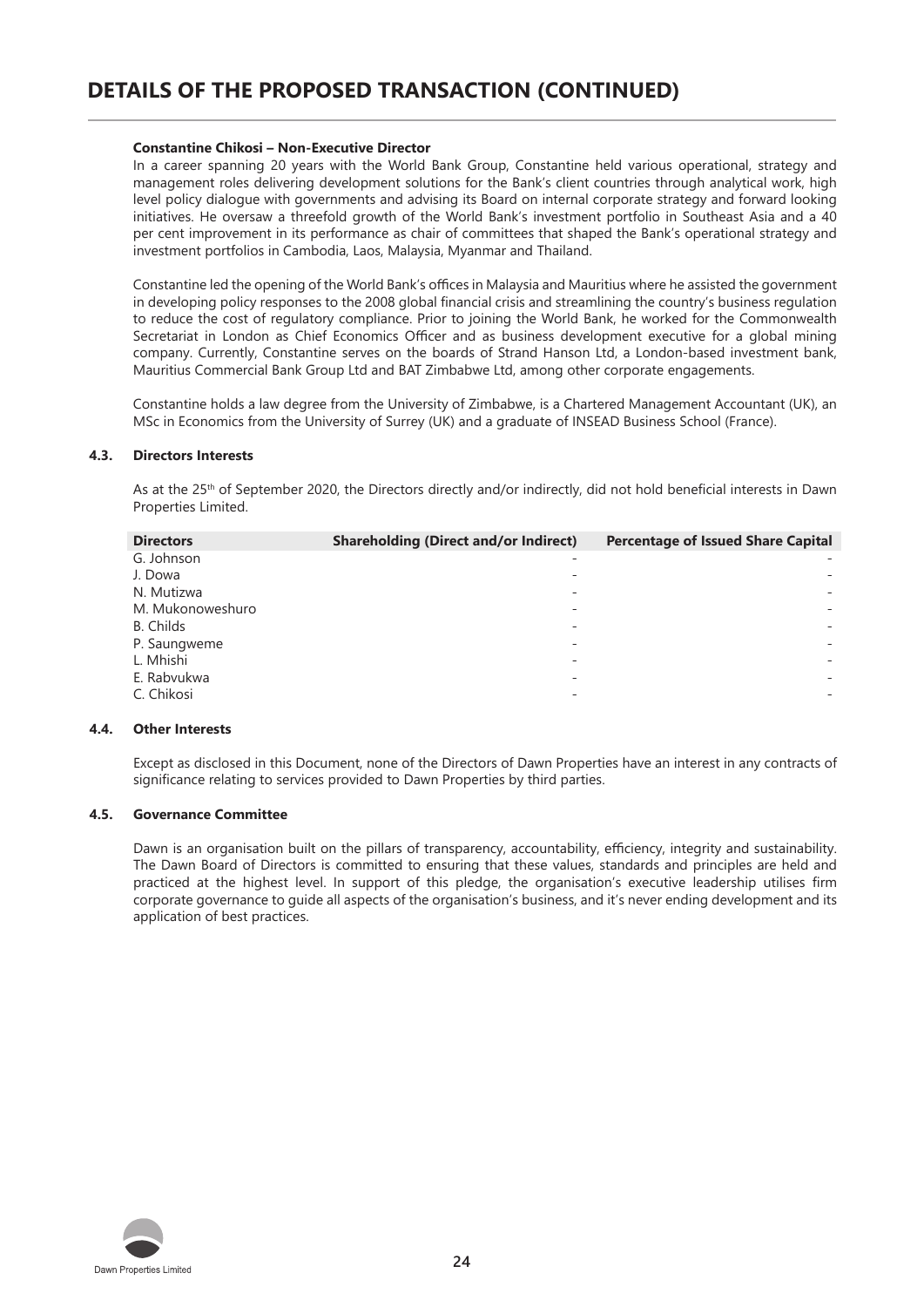#### **4.6. Audit and Risk Committee**

The committee has two primary mandates:

#### **a) Audit**

The audit aspect focuses on providing the Board with additional assurance regarding the efficacy and reliability of the financial information used by the Directors to assist them in the discharge of their duties. The Committee is required to provide assurance to the Board that adequate and appropriate financial operating controls are in place, that significant financial, business and other risks have been identified and are being suitably managed and that satisfactory standards of governance, reporting and compliance are in operation. Its responsibilities also include overseeing the financial reporting process, reviewing audit results, audit processes and risk management, the cost effectiveness, independence and objectivity of the auditors and compliance issues.

#### **b) Risk**

With respect to risk, the Committee identifies, assesses, manages and monitors the risks to which the business is exposed. The most significant risk is that of a single customer exposure. Others are single sectorial exposure and total or partial destruction of property. The tenant insures all properties at replacement values. The Audit and Risk Committee comprises three non-executive Directors. The Managing Director and Finance Director attend the meetings by invitation. The independent auditor has unfettered access to the committee and its chairman. The committee meets at least four times a year.

#### **4.7. Remuneration and Nominations Committee**

The Remuneration and Nominations Committee has the mandate to ensure that the Group adopts market related remuneration policies and reviews and approves remuneration for senior executives. In addition, the Committee also assesses and makes recommendations to the main Board of Directors on all new director appointments.

#### **4.8. Finance and Investments Committee**

The Finance and Investments Committee reviews the performance of the Group's investment property. In addition, the Committee also reviews and makes recommendations to the Board concerning new investment proposals as well as all financing arrangements.

#### **4.9. Corporate Social Responsibility (CSR) and Ethics Committee**

The Committee has an independent, oversight role with responsibility for monitoring and reporting on the Group's compliance with legislated social and economic development requirements and other codes of good practice relating to corporate citizenship, the environment, health, public safety and consumer protection.

#### **4.10. Executive Committee**

The Executive Committee ("EXCO") supports the Managing Director in carrying out his responsibilities for the day to day management of the Group's operations and consists of five members as follows;

- The Managing Director;
- the Finance Director:
- the Financial Controller;
- the Dawn Properties Consultancy (Private) Limited General Manager Finance and;
- the Dawn Properties Consultancy (Private) Limited Property Manager.

#### **4.11. Dealing in Shares**

The Company has a policy, in line with the ZSE Listing Requirements, prohibiting dealings in shares by Directors, Officers and Executive Management for a designated period, which is one month prior to the end of the reporting period until the preliminary announcement of the Company's interim and year end results, or when they are in possession of price-sensitive information not within the public domain.

#### **4.12. Ethics and Business Integrity**

Professional and ethical standards and the highest standards of integrity are an integral part of how the Company conducts its business affairs. The Company recognises that investor and stakeholder perceptions are based on the manner in which the Company, its Directors, management and staff conduct business and the Company, therefore, strives to achieve the highest standards of integrity and business ethics at all times.

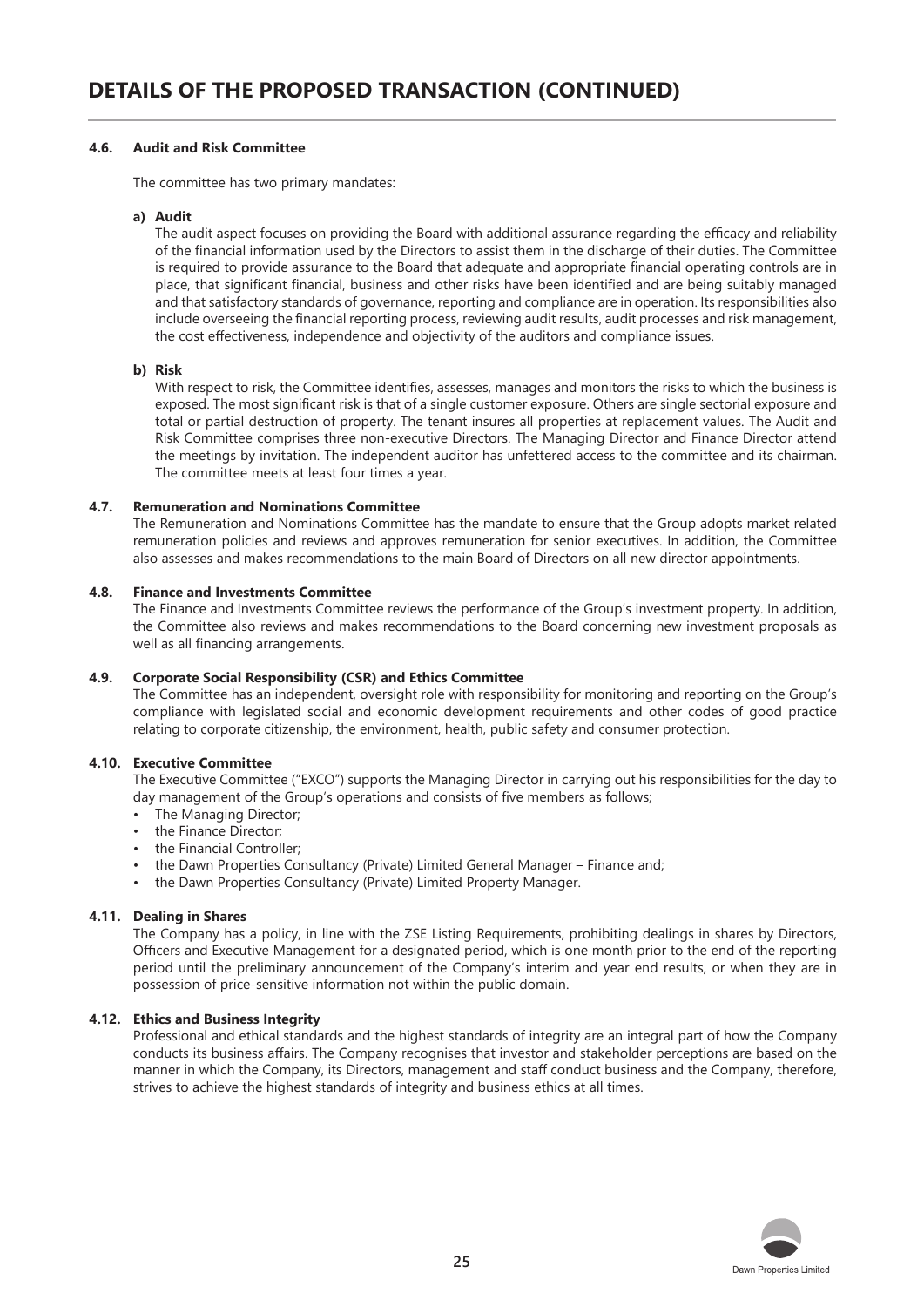#### **5. TERMINATION OF LISTING OF DAWN PROPERTIES SHARES ON THE ZSE**

Subject to the fulfilment of the Conditions Precedent set out in Section 11, the termination of listing of Dawn Properties Shares will be required in accordance with paragraph 1.10E of the ZSE Listing Requirements.

#### **6. CAPITAL COMMITMENTS AND CONTINGENT LIABILITIES**

#### **6.1. Capital Commitments**

As at 31 December 2019, Dawn had no material capital commitments.

#### **6.2. Finance Lease Commitments**

As at 31 December 2019, Dawn had no material finance lease commitments.

#### **6.3. Contingent Liabilities**

As at 31 December 2019, Dawn had no material contingent liabilities.

#### **7. MATERIAL CONTRACTS**

As at 31 December 2019, Dawn had not entered into any material contracts, other than in the ordinary course of business.

#### **8. LITIGATION STATEMENT**

The Company is not involved in any material litigation or arbitration proceedings which may have, or which have had, during the twelve months preceding the date of this Circular, a significant effect on the financial position of Dawn nor is the Company aware that any such proceedings are pending or threatened.

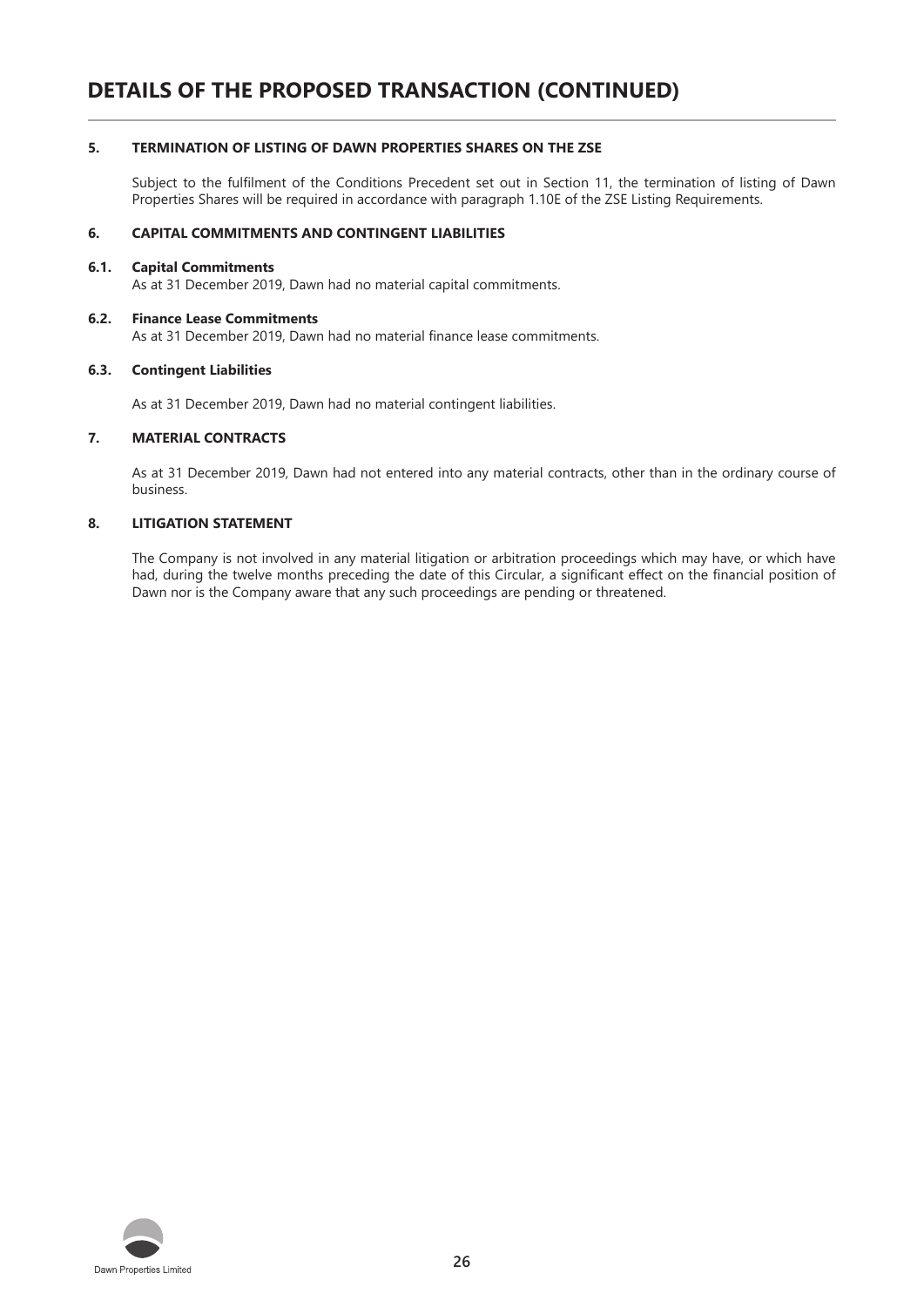## **9. SHARE PRICE AND TRADING INFORMATION**

#### **9.1. Major shareholders**

The table below details the top twenty shareholders of Dawn Properties as at 21 August 2020:

|                | <b>Rank Names</b>                                  | <b>Shares</b> | Percentage |
|----------------|----------------------------------------------------|---------------|------------|
| $\mathbf{1}$   | ARDEN CAPITAL MANAGEMENT (PRIVATE) LIMITED         | 1,275,953,683 | 51.93%     |
| 2              | OLD MUTUAL LIFE ASSURANCE ZIMBABWE LIMITED         | 526,629,592   | 21.43%     |
| 3              | LENGRAH INVESTMENTS (PRIVATE) LIMITED*             | 365,716,551   | 14.88%     |
| $\overline{4}$ | MEGA MARKET (PRIVATE) LIMITED                      | 87,151,860    | 3.55%      |
| 5              | ZIMBABWE SUN EMPLOYEE SHARE                        | 24,000,000    | 0.98%      |
| 6              | STANBIC NOMINEES (PRIVATE) LIMITED                 | 16,902,743    | 0.69%      |
| $\overline{7}$ | ARCHER CLOTHING MANUFACTURING (PRIVATE) LIMITED    | 5,956,364     | 0.24%      |
| 8              | <b>STANBIC NOMINEES 033667800003</b>               | 5,486,550     | 0.22%      |
| 9              | HIPPO VALLEY ESTATE PENSION FUND-DATVEST           | 5,054,331     | 0.21%      |
| 10             | ADRIAN RICHARD FRASER ARMSTRONG                    | 4,678,990     | 0.19%      |
| 11             | <b>MRS FAANYA ROSE</b>                             | 3,853,200     | 0.16%      |
| 12             | MR JONATHAN CHARLES STEWART CHENEVIX- TRENCH (NNR) | 3,243,870     | 0.13%      |
| 13             | LIANGMING JIN                                      | 3,048,617     | 0.12%      |
| 14             | WILHEL HENRY ALFRED HANS- ALBERT KUHLMANN          | 3,000,000     | 0.12%      |
| 15             | DATVEST NOMINEES (PRIVATE) LIMITED                 | 2,511,251     | 0.10%      |
| 16             | PICKOVER INVESTMENTS (PRIVATE) LIMITED             | 2,500,000     | 0.10%      |
| 17             | LUDLOW INVESTMENTS (PRIVATE) LIMITED               | 1,969,973     | 0.08%      |
| 18             | BNS NOMINEES AC SIMON T. D                         | 1,885,747     | 0.08%      |
| 19             | J. MUREHWA                                         | 1,875,000     | 0.08%      |
| 20             | <b>GURAMATUNHU FAMILY TRUST</b>                    | 1,652,139     | 0.07%      |
|                | <b>Selected Shares</b>                             | 2,343,070,461 | 95.36%     |
|                | <b>Non - Selected Shares</b>                       | 124,914,557   | 4.64%      |
|                | <b>Issued Shares</b>                               | 2,457,172,108 | 100.00%    |

\*Arden Capital Limited Nominee

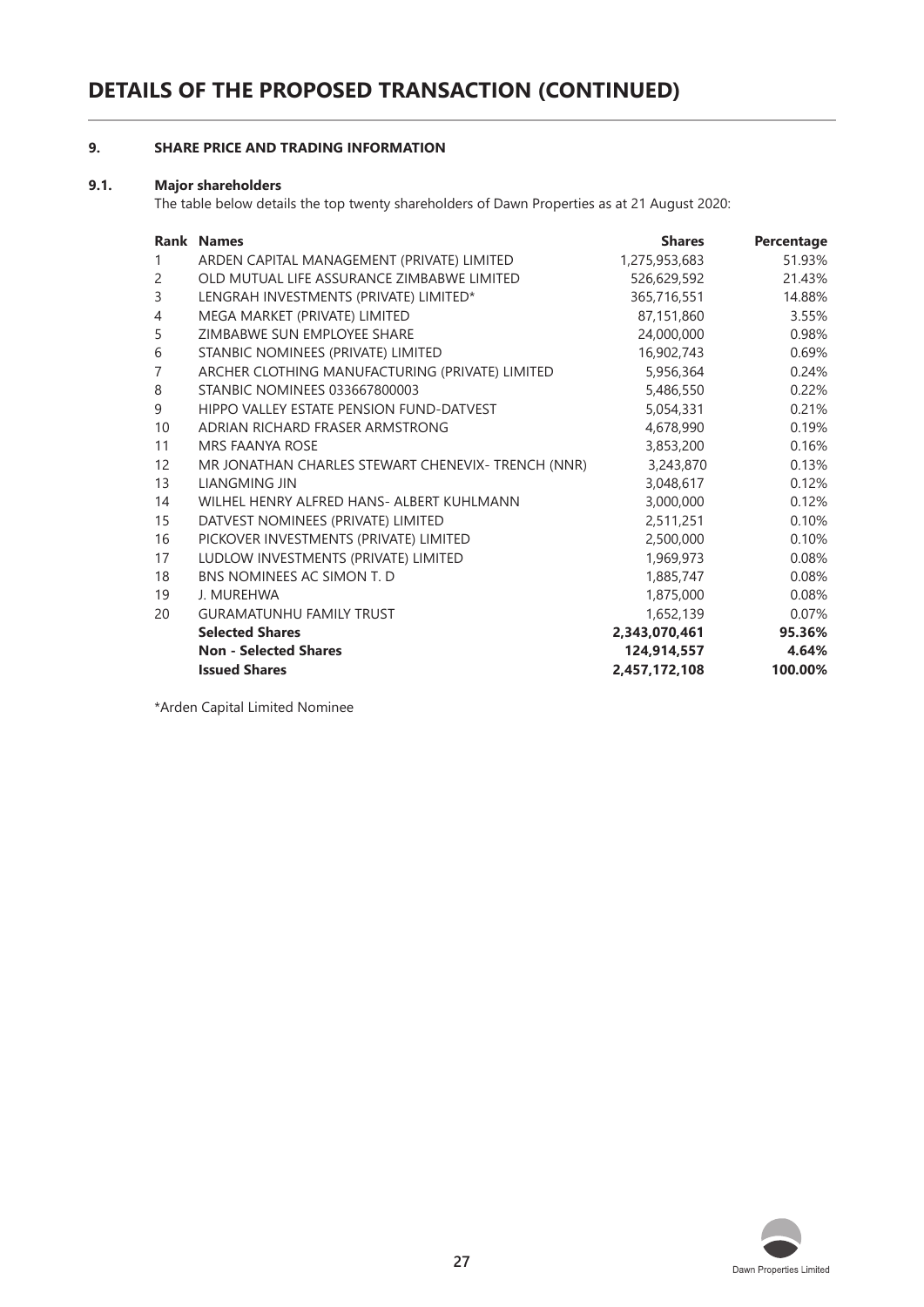#### **9.2. Share Price History**

The tables below provide statistical information on the market price and volumes traded of African Sun shares:

### **Daily Share Price**

| <b>Date</b> | <b>Closing Price</b> | <b>Volume</b> | <b>Date</b> | <b>Closing Price</b> | <b>Volume</b> |
|-------------|----------------------|---------------|-------------|----------------------|---------------|
| 12.05.2020  | 0.09                 | -             | 04.06.2020  | 0.50                 | 1,000         |
| 13.05.2020  | 0.09                 | ۰             | 05.06.2020  | 0.60                 | 4,800         |
| 14.05.2020  | 0.11                 | 1,000         | 08.06.2020  | 0.72                 | 588,900       |
| 15.05.2020  | 0.11                 |               | 09.06.2020  | 0.82                 | 72,100        |
| 18.05.2020  | 0.13                 | 1,000         | 10.06.2020  | 0.95                 | 5,100         |
| 19.05.2020  | 0.16                 | 1,000         | 11.06.2020  | 0.95                 | 48,300        |
| 20.05.2020  | 0.18                 | 5,800         | 12.06.2020  | 0.95                 | 21,000        |
| 21.05.2020  | 0.21                 | 71,500        | 15.06.2020  | 1.14                 | 7,000         |
| 22.05.2020  | 0.25                 | 11,800        | 16.06.2020  | 1.14                 | 3,300         |
| 26.05.2020  | 0.24                 | 59,100        | 17.06.2020  | 1.14                 | 41,600        |
| 27.05.2020  | 0.25                 | 1,400         | 18.06.2020  | 1.14                 | 1,600         |
| 28.05.2020  | 0.25                 | 500           | 19.06.2020  | 1.13                 | 11,000        |
| 29.05.2020  | 0.30                 | 40,747,200    | 22.06.2020  | 1.13                 | 1,900         |
| 01.06.2020  | 0.36                 | 24,200        | 23.06.2020  | 1.13                 | 8,200         |
| 02.06.2020  | 0.36                 |               | 24.06.2020  | 1.14                 | 3,600         |
| 03.06.2020  | 0.43                 | 37,300        | 25.06.2020  | 1.14                 | 5,000         |

#### **Monthly Share Price Quarterly Share Price**

| Price (ZWL) | <b>Volume</b> |
|-------------|---------------|
| 0.03        | 401,600       |
| 0.04        | 206,900       |
| 0.04        | 2,127,200     |
| 0.05        | 71,126,600    |
| 0.08        | 89,930,300    |
| 0.08        | 1,002,900     |
| 0.07        | 73,757,800    |
| 0.08        | 1,029,200     |
| 0.12        | 139,500       |
| 0.11        | 47,349,400    |
| 0.07        | 2,515,300     |
| 0.14        | 40,900,300    |
| 0.86        | 885,900       |

| Price (ZWL) | <b>Volume</b> | <b>Date</b>         | Price (ZWL) | <b>Volume</b> |
|-------------|---------------|---------------------|-------------|---------------|
| 0.03        | 401,600       | Q3 2018             | 0.02        | 1,084,845     |
| 0.04        | 206,900       | Q4 2018             | 0.03        | 6,603,406     |
| 0.04        | 2,127,200     | Q1 2019             | 0.03        | 1,305,754     |
| 0.05        | 71,126,600    | Q2 2019             | 0.03        | 18,546,983    |
| 0.08        | 89,930,300    | O <sub>3</sub> 2019 | 0.05        | 73,467,000    |
| 0.08        | 1,002,900     | Q4 2019             | 0.08        | 164,693,700   |
| 0.07        | 73,757,800    | O1 2020             | 0.11        | 48,703,300    |
| 0.08        | 1,029,200     | Q2 2020             | 0.36        | 44,301,500    |
|             |               |                     |             |               |

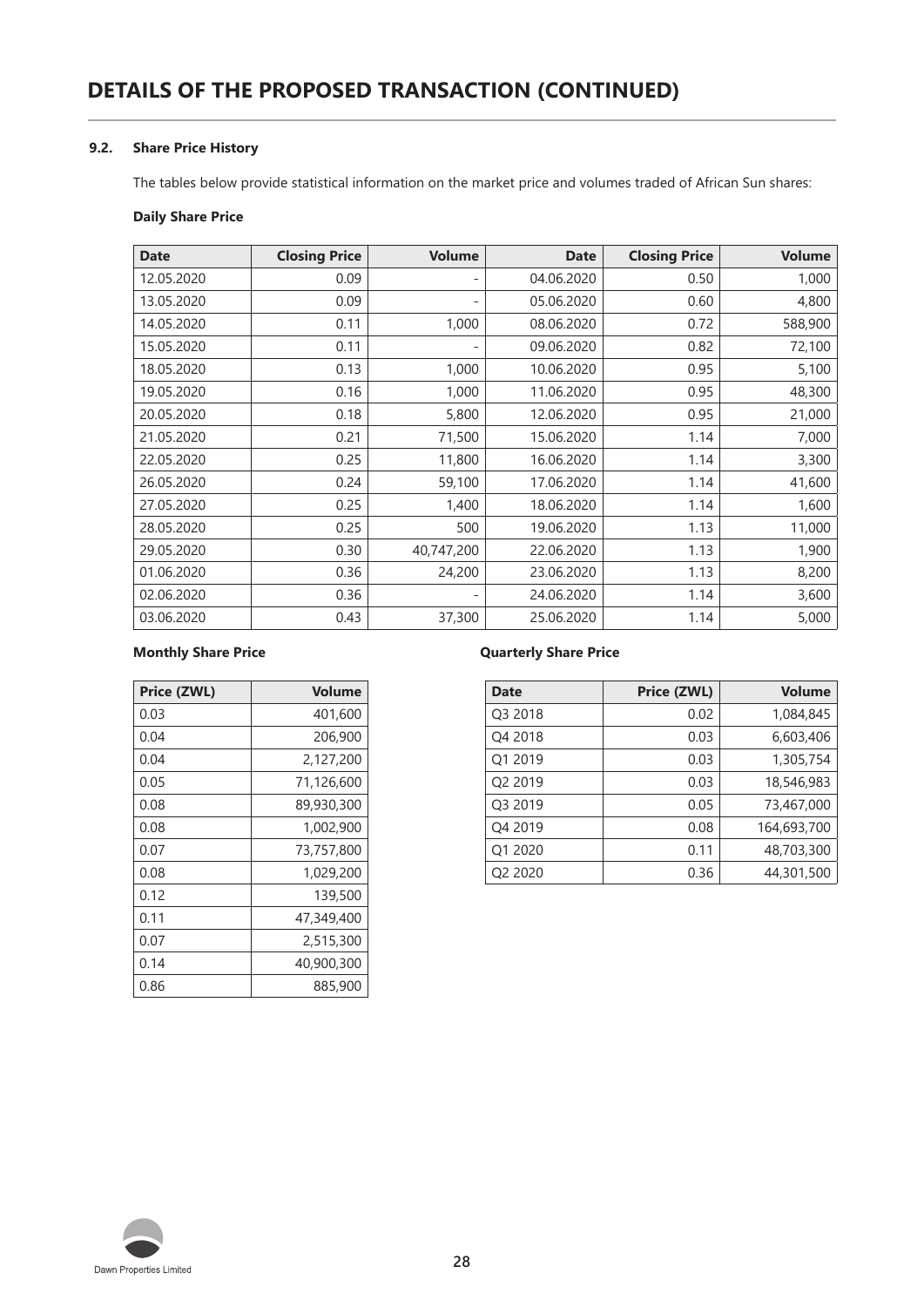#### **9.3. Table of Entitlements**

The following table sets out the number of African Sun ordinary shares to which Dawn shareholders are entitled in terms of the Acquisition:

| <b>Number of Ordinary Shares Held</b> | Entitlement of every 1 African Sun share for<br>every 3.988075946 Dawn shares held |
|---------------------------------------|------------------------------------------------------------------------------------|
| 100                                   | 25                                                                                 |
| 200                                   | 50                                                                                 |
| 300                                   | 75                                                                                 |
| 400                                   | 100                                                                                |
| 500                                   | 125                                                                                |
| 600                                   | 150                                                                                |
| 700                                   | 176                                                                                |
| 800                                   | 201                                                                                |
| 900                                   | 226                                                                                |
| 1,000                                 | 251                                                                                |
| 2,000                                 | 501                                                                                |
| 3,000                                 | 752                                                                                |
| 4,000                                 | 1,003                                                                              |
| 5,000                                 | 1,254                                                                              |
| 6,000                                 | 1,504                                                                              |
| 7,000                                 | 1,755                                                                              |
| 8,000                                 | 2,006                                                                              |
| 9,000                                 | 2,257                                                                              |
| 10,000                                | 2,507                                                                              |
| 15,000                                | 3,761                                                                              |
| 20,000                                | 5,015                                                                              |
| 100,000                               | 25,075                                                                             |
| 250,000                               | 62,687                                                                             |
| 500,000                               | 125,374                                                                            |
| 1,000,000                             | 250,747                                                                            |
| 5,000,000                             | 1,253,737                                                                          |
| 10,000,000                            | 2,507,475                                                                          |
| 12,000,000                            | 3,008,970                                                                          |

#### **10. EXPERTS' CONSENT**

The Financial Advisors, Sponsoring Brokers, Legal Advisors, Transfer Secretaries, Independent Financial Advisors, Auditors and Independent Reporting Accountants have submitted their written consents to act in the capacities stated and to their names being stated in the Document which consents have not been withdrawn as at the date of this Document. The above mentioned are available for inspection by interested parties in terms of Section 15 below.

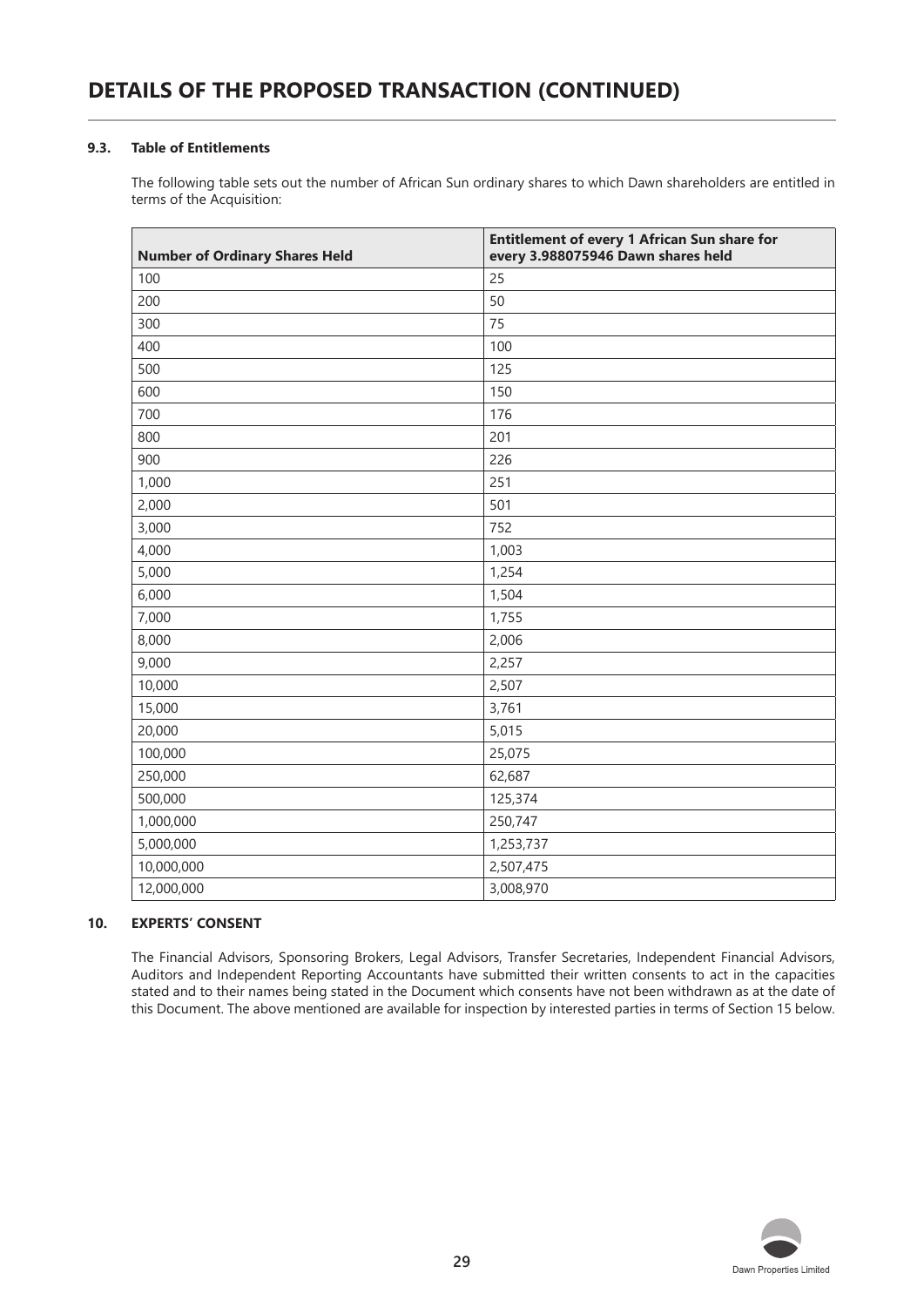#### **11. CONDITIONS PRECEDENT**

The implementation of the Proposed Transactions is conditional upon the following:

- The passing by Shareholders of African Sun of the Resolutions, by the requisite majority, at an EGM to be held on Tuesday 13 October 2020 in terms of the Notice of the EGM published in the national press dated Tuesday 22 September 2020;
- The Offer being accepted by Dawn shareholders representing not less than thirty-five per cent (35%) of the total ordinary shares and any preference shares with the right to vote with ordinary shares ("Control Block");
- ASL notifying remaining shareholders of its intention to acquire their shares as well as make a thirty day offer to the holders of any remaining unacquired Target Shares ("Remaining Shares Offer");
- The RBZ approval of payment of the Acquisition Consideration in the form of African Sun ordinary shares to Non-Resident Shareholders;
- Approval of the proposed Dawn Acquisition by the Competition and Tariff Commission;
- Obtaining all such other necessary regulatory approvals as may be required.

#### **12. REGULATORY ISSUES**

- 1. Zimbabwe Stock Exchange The ZSE approved the distribution of this Circular on Friday 25<sup>th</sup> September 2020.
- 2. Reserve Bank of Zimbabwe In line with Exchange Control Regulations, the authority of the RBZ for the Company to issue shares to Non-Resident Shareholders has been sought.
- 3. Competition and Tariff Commission- the Company shall notify the Competition and Tariff Commission of the Acquisition as soon as the Shareholders have approved the Transaction;
- 4. The Zimbabwe Revenue Authority ("ZIMRA").

#### **13. TRANSACTION COST IMPLICATIONS FOR DAWN SHAREHOLDERS**

As African Sun's ('the buyers') Transfer Secretaries hold the register of Dawn ('the sellers'), the Transfer Secretaries will deduct a percentage of seller's trading fees as shares from each shareholder who will have accepted the offer. African Sun, the buyer of the shares being represented by IH Securities, will buy the shares and pay buyer's trading fees together with the sellers' trading fee. African Sun will then subsequently recover the seller trading fees from the shares withheld by Corpserve as seller trading fees.

#### **14. CONFLICT OF INTEREST**

None of the expert advisors to the Proposed Transaction directly or indirectly own shares in Dawn Properties Holdings or African Sun Limited. The contractual agreements entered between each respective expert adviser and the Companies pertaining to this offer to the Dawn Properties Shareholders were done at an arm's length basis.

#### **15. DOCUMENTS AND CONSENTS AVAILABLE FOR INSPECTION**

Between Monday 28 September 2020 and Friday 13 November 2020, copies of the following documents will be available for inspection, during normal working hours, at the Sponsoring Brokers, Financial Advisors and African Sun Registered Offices at the addresses set out in the "Corporate Information" section at the beginning of this document:

- The Memorandum of Association of the Company;
- The substituted Articles of Association of the Company;
- The written consents detailed in Paragraph 13 of the Document;
- The Acquisition Agreement for the Acquisition of Dawn Properties Limited;
- The Consolidated historical financial information including the Independent Reporting Accountant's Report for the three financial years ended 2019;
- The Independent Financial Advisor's Report dated 27 August 2020;
- The audited financial statements for the three financial years ended 31 December 2019 for African Sun;
- The audited financial statements for the three financial years ended 31 December 2019 for Dawn and its subsidiaries; and
- The ZSE approval letter for the distribution of the circular.

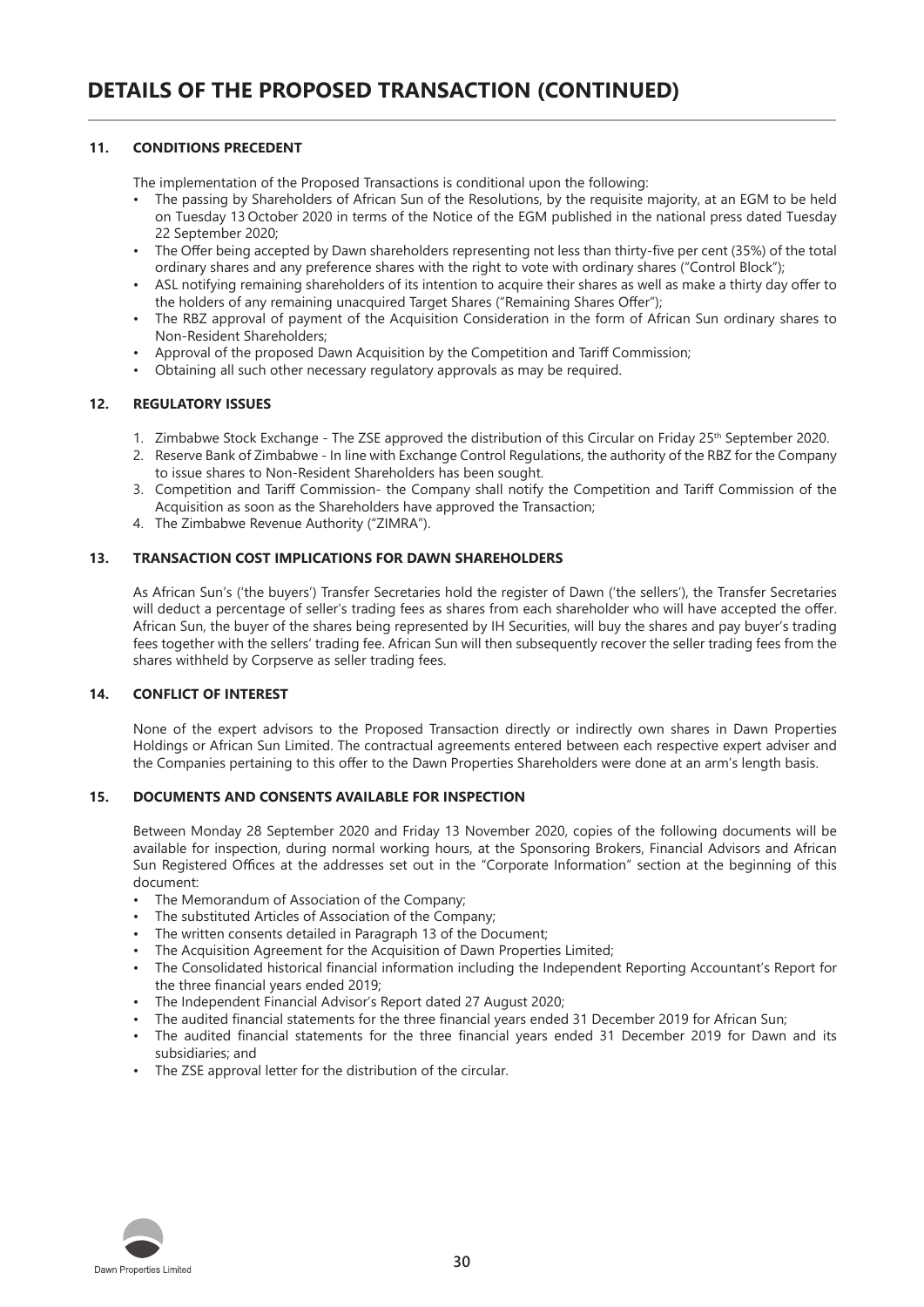#### **16. DAWN PROPERTIES DIRECTORS' RESPONSIBILITY STATEMENT**

The Directors of Dawn Properties whose names appear below, collectively and individually accept full responsibility for the accuracy of the information in this Circular, and certify that to the best of their knowledge and belief, there are no other facts the omission of which would make any statement false or misleading. They have made all reasonable enquiries to ascertain such facts, and this Circular contains all information required by law.

#### **Signed on 25 September 2020:**

| <b>Director's Name</b> | <b>Position</b>          | <b>Signature</b>     |
|------------------------|--------------------------|----------------------|
| Graham Johnson         | Non-Executive Chairman   | [Signed on original] |
| Justin Dowa            | <b>Managing Director</b> | [Signed on original] |
| Ndangariro Mutizwa     | Finance Director         | [Signed on original] |
| Murisi Mukonoweshuro   | Non-Executive Director   | [Signed on original] |
| <b>Brett Childs</b>    | Non-Executive Director   | [Signed on original] |
| Peter Saungweme        | Non-Executive Director   | [Signed on original] |
| Lloyd Mhishi           | Non-Executive Director   | [Signed on original] |
| Elizabeth Rabvukwa     | Non-Executive Director   | [Signed on original] |
| Constantine Chikosi    | Non-Executive Director   | [Signed on original] |

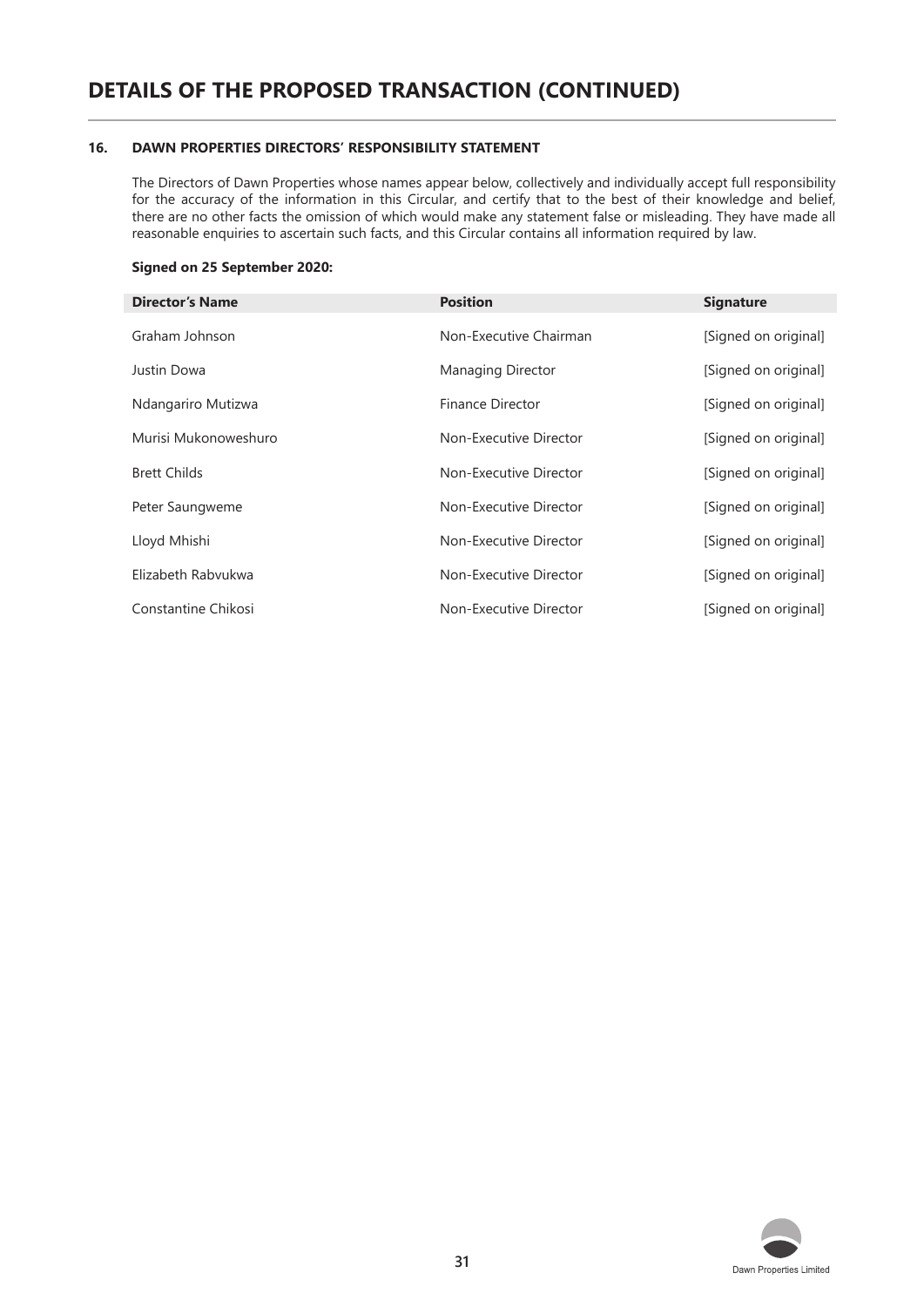#### **FINANCIAL COMMENTARY**

The Group experienced a revenue decline of 4% in 2019 closing the year at ZWL66.5 million from ZWL69.3 million reported in 2018(2017: US\$5.1 million), owing to suspension of development inventory sales due to the subdued market.

Operating expenses amounted to ZWL36.1 million compared with ZWL24.7 million reported in 2018, representing a 46% growth in costs (2017 US\$3 million). The significant growth in expenses was a result of a general increase in costs in line with inflationary pressures experienced in 2019. The major cost driver was staff cost as the Group tried to cushion employees against a steep increase in costs of living. All the expense line items were moving in tandem with parallel exchange rates hence the sharp increase in costs compared to prior periods.

The Group recorded a net profit after tax amounting to ZWL861 million compared with ZWL21 million recorded in 2018 (2017: US\$3 million). The business adjusted for fair value gains in property of ZWL888.6 million following the change of reporting currency. We expect that fair value gains will continue to be adjusted in line with movements in the currency.

#### **Property Investments**

#### **Hotel properties**

Trading conditions were subdued in 2019 compared to the two previous years. Local demand declined as the economy continued to worsen towards the end of 2019. Salary increases across the board have not caught up with inflation forcing most consumers to reduce expenditure on travel. Internationally, our major source markets in the West faced uncertainty owing to Brexit and a trade war between the USA and China. As a result, overall occupancy was down 10% compared to 2018 performance.

Rental revenue earned for the 2019 financial period was at ZWL49.4 million compared with ZWL25.1 million for the prior year (2017: US\$3 million). The rental revenue growth was mainly attributable to increased rentals from Elephant Hills Resort and Conference Centre up by 270%, Monomotapa Hotel up by 223% and Holiday Inn Mutare up by 339%.

The rental yield improved to 5.4% in 2018 from 4% recorded in 2017. However, the yield decreased to 1.7% in 2019. This is largely a result of the volatility of the local currency during the reporting period.

#### **Timeshare lodges – Blue Swallow Lodges and Kingfisher Cabanas**

2019 represents the third full year under which Dawn has managed the timeshare resorts of Blue Swallow Lodges in Nyanga and Kingfisher Cabanas in Kariba. Revenue from timeshare rentals grew by 7% from ZWL1.7 million in 2018 to ZWL1.8 million in 2019 (US\$195,519 in 2017). Renovation of the lodges to world class standards is ongoing and should invariably increase the uptake of our timeshare contracts.

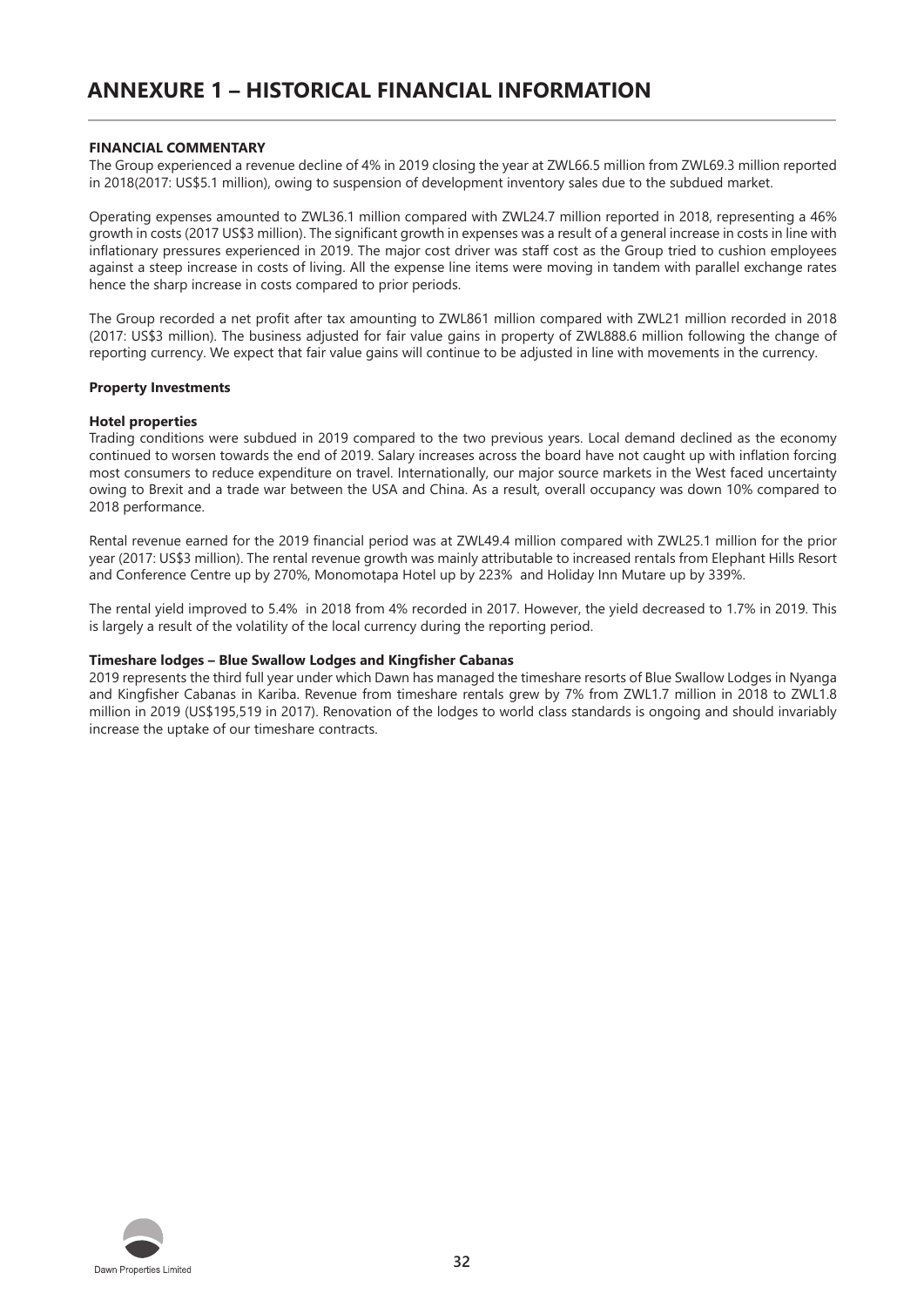#### **Property development**

#### **Elizabeth Windsor Gardens**

There were no sales recorded in 2019. The market was subdued as most banks suspended their mortgage offerings. Prior to the promulgation of Statutory Instrument 142 of 2019, prices had continued to be pegged in US\$ which put them beyond the affordability levels of most local buyers. The Group decided to hold the remaining 22 units for capital appreciation purposes and reclassified these from inventory to investment property on 31 December 2019.

#### **Marlborough Sunset Views**

The Group launched its second development project during the latter part of the second half of the year ended 31 December 2019. Marlborough Sunset Views is located about 13 kilometres west of Harare CBD. It consists of 295 residential stands measuring circa 2,000 square metres each. Phase 1 of the development is complete, and the stands are currently being sold. The large land bank in Marlborough offers exciting development opportunities in the short to medium term as the company tries to whether the global economic challenges as a result of the Covid-19 pandemic.

#### **Property consultancy**

The consultancy business recorded total revenue of ZWL15.7 million compared to ZWL20.5 million in 2018 (2017: US\$1.9 million). The business unit continues to be resilient despite a tough operating environment in the property management arena, driven by increased voids and downward pressure on rentals.

Property management remained the main driver of revenue, with a contribution of ZWL7.5 million compared to ZWL8.4 million in 2018 (2017: US\$1.2 million). Valuation and advisory services continued steady growth, with revenues of ZWL6.3 million from ZWL3.8 million in 2018 (2017: US\$570 305). Profit after income tax for the consultancy business decreased by 104% from ZWL4,297,966 in 2018 profit to ZWL169,030 loss in 2019 (2017 US\$662 005).

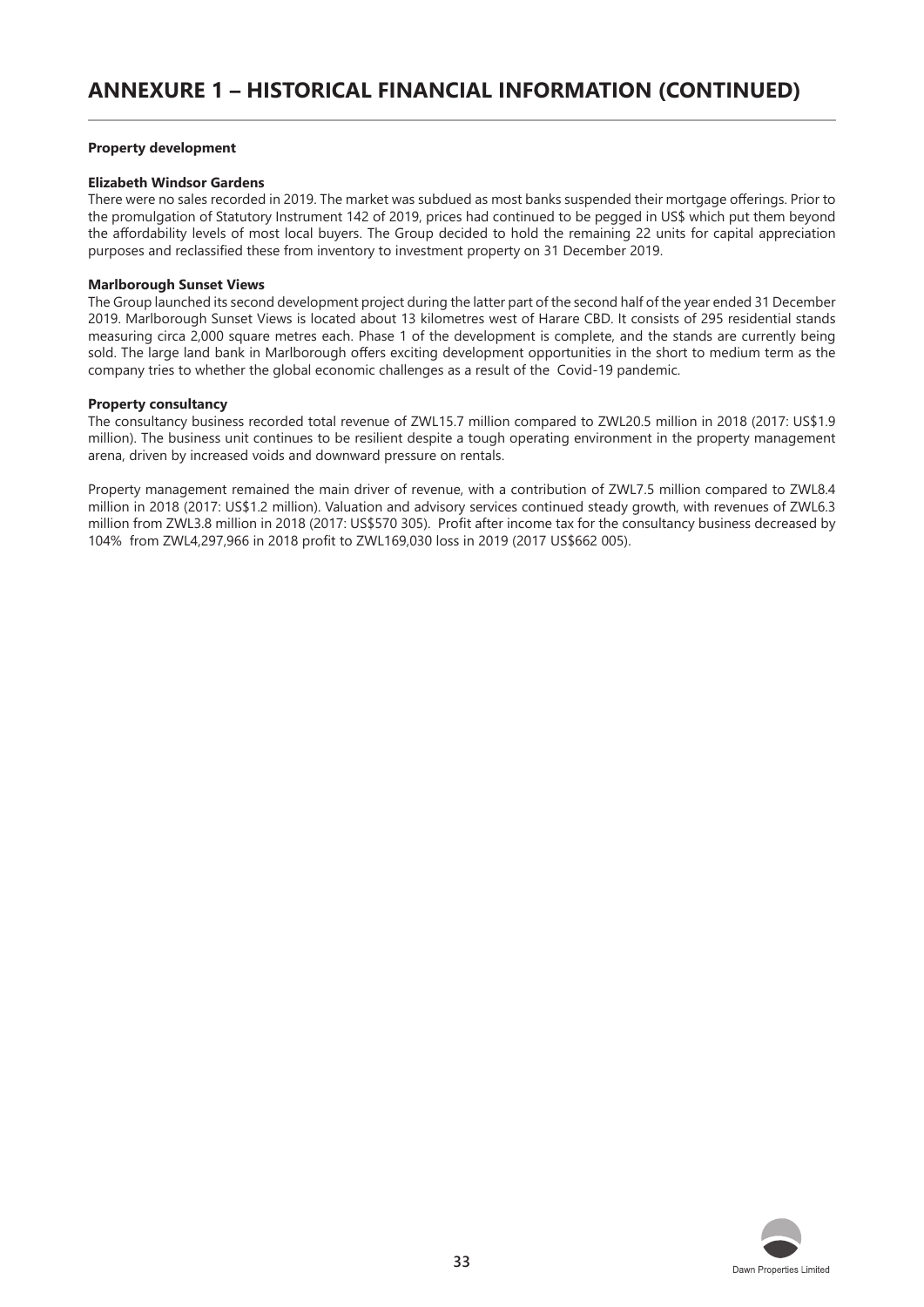#### **CONSOLIDATED STATEMENTS OF COMPREHENSIVE INCOME FOR THE YEAR ENDED 31 DECEMBER 2019**

|                                                                                                                                                                                               | <b>31 December</b><br>2019<br><b>ZWL</b> | <b>31 December</b><br>2018<br><b>ZWL</b> | <b>31 December</b><br>2017<br>US\$ |
|-----------------------------------------------------------------------------------------------------------------------------------------------------------------------------------------------|------------------------------------------|------------------------------------------|------------------------------------|
| Revenue<br>Cost of sales                                                                                                                                                                      | 66 544 330                               | 69 304 469<br>(35995464)                 | 5 131 783                          |
| Gross profit                                                                                                                                                                                  | 66 544 330                               | 33 309 005                               | 5 131 783                          |
| Fair value gain on investment property                                                                                                                                                        | 888 644 964                              | 11 799 237                               | 1 949 696                          |
| Other income                                                                                                                                                                                  | 3 190 080                                | 1 348 585                                | 66 039                             |
| <b>Total income</b>                                                                                                                                                                           | 958 379 374                              | 46 456 827                               | 7 147 518                          |
| Operating expenses<br>Net impairment losses on financial assets                                                                                                                               | (36 133 142)<br>(562 108)                | (24705383)<br>(1877873)                  | (2972682)<br>53 313                |
| <b>Operating profit</b>                                                                                                                                                                       | 921 684 124                              | 19 873 571                               | 4 2 2 8 1 4 9                      |
| Net finance expense<br>(Monetary loss)/non-monetary gain                                                                                                                                      | (1229816)<br>(7785335)                   | (1600567)<br>10 030 933                  | (327 280)                          |
| Profit before income tax                                                                                                                                                                      | 912 668 973                              | 28 303 937                               | 3 900 869                          |
| Income tax expense                                                                                                                                                                            | (50814323)                               | (7428023)                                | (851 732)                          |
| <b>Profit for the year</b>                                                                                                                                                                    | 861 854 650                              | 20 875 914                               | 3 049 137                          |
| Other comprehensive income<br>Revaluation surplus<br>Items that may be subsequently<br>reclassified to profit or loss<br>Items that may not be subsequently<br>reclassified to profit or loss | 4 540 413<br>4 540 413                   |                                          |                                    |
| Total comprehensive income for the year                                                                                                                                                       | 866 395 063                              | 20 875 914                               | 3 049 137                          |

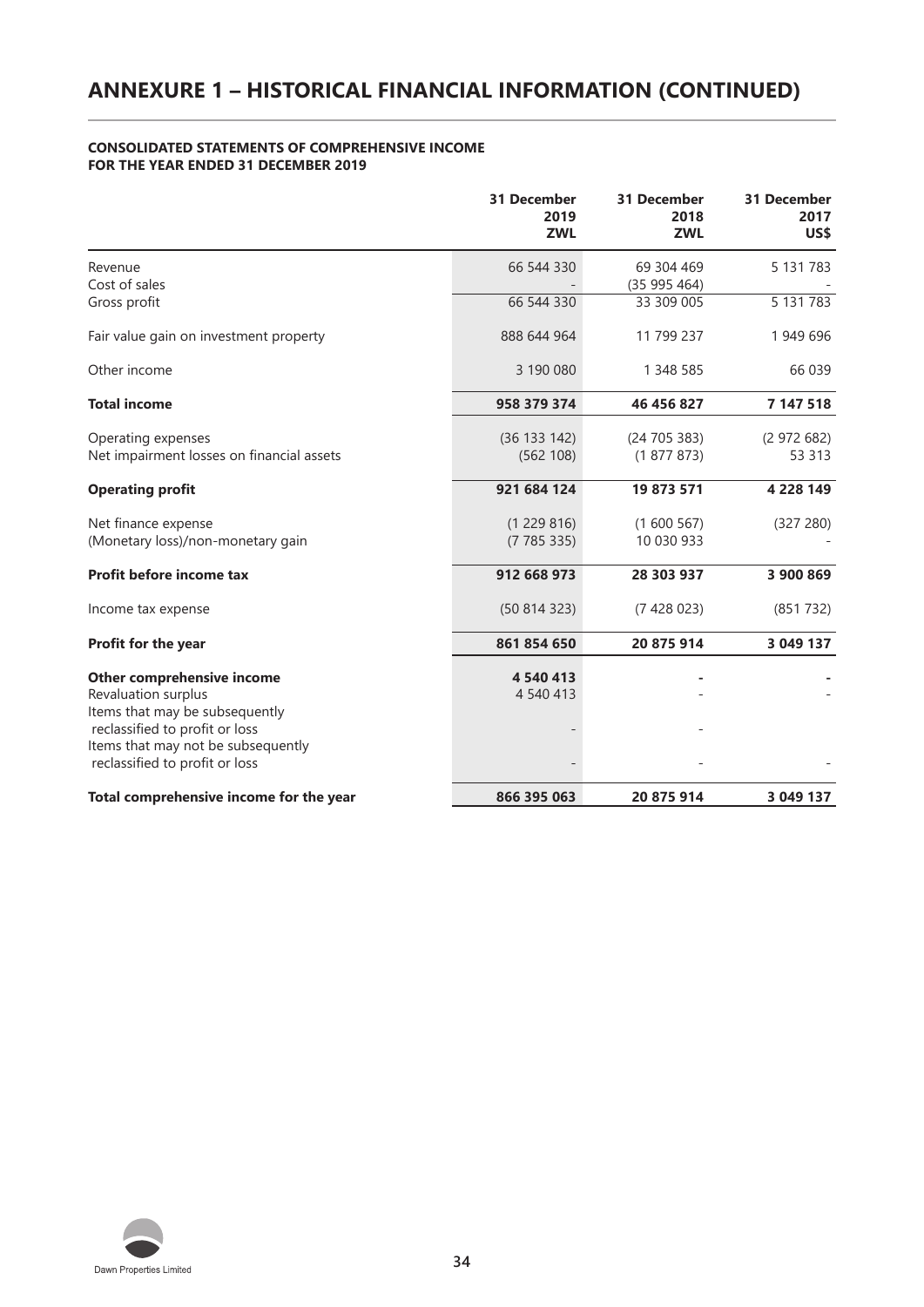# **ANNEXURE 1 – HISTORICAL FINANCIAL INFORMATION (CONTINUED)**

#### **CONSOLIDATED STATEMENTS OF CHANGES IN EQUITY FOR THE YEAR ENDED 31 DECEMBER 2019**

**Inflation Adjusted**

|                                       |              |                          |                    | <b>ATTRIBUTABLE TO OWNERS OF PARENT</b> |             |                          |               |
|---------------------------------------|--------------|--------------------------|--------------------|-----------------------------------------|-------------|--------------------------|---------------|
| <b>FOR THE YEAR ENDED</b>             |              |                          |                    |                                         |             |                          |               |
| <b>31 DECEMBER 2019</b>               |              |                          |                    |                                         |             | Non-                     |               |
|                                       | <b>Share</b> | <b>Share</b>             | <b>Revaluation</b> | <b>Retained</b>                         |             | controlling              |               |
|                                       | capital      | premium                  | reserves           | profits                                 | Total       | interest                 | Total         |
| <b>Balance as at 1 January 2017</b>   | 1965738      | 17 530 833               | 7 3 5 3 8 1 5      | 57 687 276                              | 84 537 662  |                          | 84 537 662    |
| <b>Comprehensive income</b>           |              |                          |                    |                                         |             |                          |               |
| Profit for the year                   |              |                          |                    | 3 049 137                               | 3 049 137   |                          | 3 049 137     |
| Other comprehensive income            |              |                          |                    |                                         |             |                          |               |
| <b>Total comprehensive income</b>     |              |                          |                    |                                         |             |                          |               |
| for the period                        |              | $\overline{\phantom{a}}$ | $\blacksquare$     | 3 049 137                               | 3 049 137   | $\blacksquare$           | 3 049 137     |
| Transactions with owners, in          |              |                          |                    |                                         |             |                          |               |
| their capacity as owners              |              |                          |                    |                                         |             |                          |               |
| recognised directly in equity         |              |                          |                    |                                         |             |                          |               |
| Dividend declared and paid            |              |                          |                    |                                         |             |                          |               |
| <b>Balance as at 31 December 2017</b> | 1965738      | 17 530 833               | 7 353 815          | 60 736 413                              | 87 586 799  | $\blacksquare$           | 87 586 799    |
| <b>YEAR ENDED</b>                     |              |                          |                    |                                         |             |                          |               |
| <b>31 DECEMBER 2018</b>               | <b>ZWL</b>   | ZWL                      | ZWL                | ZWL                                     | ZWL         |                          | ZWL           |
| <b>Balance as at 1 January 2018</b>   | 1965738      | 17 530 833               | 7 3 5 3 8 1 5      | 71 589 441                              | 98 439 827  |                          | 98 439 827    |
| Adjustment resulting from             |              |                          |                    |                                         |             |                          |               |
| adoption of IFRS9                     |              |                          |                    | (321 551)                               | (321 551)   | $\overline{\phantom{a}}$ | (321 551)     |
| <b>Balance as at 1 January 2018</b>   |              |                          |                    |                                         |             |                          |               |
| - restated                            | 1965738      | 17 530 833               | 7 3 5 3 8 1 5      | 71 267 890                              | 98 118 276  | $\overline{\phantom{a}}$ | 98 118 276    |
| Adjustment resulting from             |              |                          |                    |                                         |             |                          |               |
| adoption of IAS 29                    | 14 961 628   | 133 430 701              | 55 971 367         | 254 754 992                             | 459 118 688 |                          | 459 118 688   |
| Profit for the year                   |              |                          |                    | 20 875 914                              | 20 875 914  |                          | 20 875 914    |
| Other comprehensive income            |              |                          |                    |                                         |             |                          |               |
| <b>Total comprehensive income</b>     |              |                          |                    |                                         |             |                          |               |
| for the year                          |              |                          |                    | 20 875 914                              | 20 875 914  |                          | 20 875 914    |
| Transactions with owners, in          |              |                          |                    |                                         |             |                          |               |
| their capacity as owners              |              |                          |                    |                                         |             |                          |               |
| recognised directly in equity         |              |                          |                    |                                         |             |                          |               |
| Dividend declared and paid            |              |                          |                    | (1707293)                               | (1707293)   |                          | (1707293)     |
| <b>Balance as at 31 December 2018</b> | 16 927 366   | 150 961 534              | 63 325 182         | 345 191 503                             | 576 405 585 | $\blacksquare$           | 576 405 585   |
| <b>YEAR ENDED</b>                     |              |                          |                    |                                         |             |                          |               |
| <b>31 DECEMBER 2019</b>               | ZWL          | <b>ZWL</b>               | <b>ZWL</b>         | ZWL                                     | <b>ZWL</b>  |                          | ZWL           |
| <b>Balance as at 1 January 2019</b>   | 16 927 366   | 150 961 534              | 63 325 182         | 345 191 503                             | 576 405 585 |                          | 576 405 585   |
| Profit for the year                   |              |                          |                    | 861 854 650                             | 861 854 650 |                          | 861 854 650   |
| Other comprehensive                   |              |                          |                    |                                         |             |                          |               |
| income                                |              |                          | 4 540 413          |                                         | 4 540 413   |                          | 4 540 413     |
| <b>Total comprehensive</b>            |              |                          |                    |                                         |             |                          |               |
| income for the year                   |              |                          | 4 540 413          | 861 854 650                             | 866 395 063 | $\blacksquare$           | 866 395 063   |
| Transactions with owners, in          |              |                          |                    |                                         |             |                          |               |
| their capacity as owners              |              |                          |                    |                                         |             |                          |               |
| recognised directly in equity         |              |                          |                    |                                         |             |                          |               |
| Dividend declared and paid            |              |                          |                    | (7218405)                               | (7218405)   |                          | (7218405)     |
| <b>Balance as at 31 December 2019</b> | 16 927 366   | 150 961 534              |                    | 67 865 595 1 199 827 748 1 435 582 243  |             |                          | $-1435582243$ |

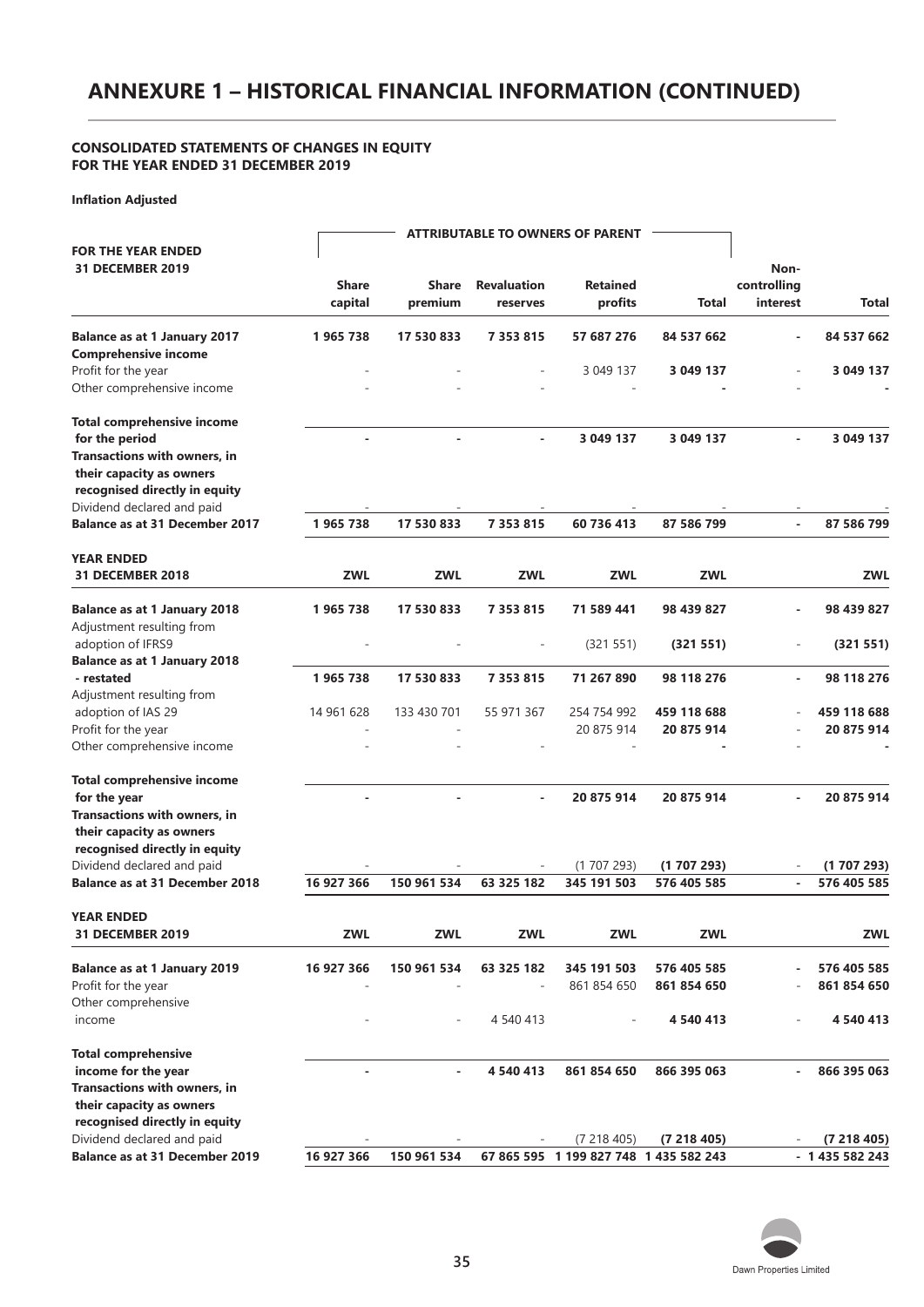# **ANNEXURE 1 – HISTORICAL FINANCIAL INFORMATION (CONTINUED)**

#### **CONSOLIDATED STATEMENTS OF FINANCIAL POSITION AS AT 31 DECEMBER 2019**

|                                          | 31 December<br>2019<br><b>ZWL</b> | 31 December<br>2018<br><b>ZWL</b> | 31 December<br>2017<br>US\$ |
|------------------------------------------|-----------------------------------|-----------------------------------|-----------------------------|
| <b>ASSETS</b>                            |                                   |                                   |                             |
| <b>Non-current assets</b>                |                                   |                                   |                             |
| Investment property                      | 1476 666 450                      | 564 021 195                       | 88 175 000                  |
| Property and equipment                   | 9 3 3 8 1 5 9                     | 7 332 423                         | 864 443                     |
| Trade and other receivables              | 19 917 539                        | 19 917 539                        |                             |
|                                          | 1 505 922 148                     | 591 271 157                       | 89 039 443                  |
| <b>Current assets</b>                    |                                   |                                   |                             |
| Inventories                              | 1734 568                          | 21 047 313                        | 5 116 873                   |
| Trade and other receivables              | 14 484 941                        | 14 579 178                        | 3 627 646                   |
| Current income tax assets                | 162 061                           | 259 498                           |                             |
| Cash and cash equivalents                | 874 178                           | 10 447 959                        | 203 390                     |
|                                          | 17 255 748                        | 46 333 948                        | 8 947 909                   |
|                                          |                                   |                                   |                             |
| <b>TOTAL ASSETS</b>                      | 1 523 177 896                     | 637 605 105                       | 97 987 352                  |
| <b>EQUITY</b>                            |                                   |                                   |                             |
| Share capital                            | 16 927 366                        | 16 927 366                        | 1965738                     |
| Share premium                            | 150 961 534                       | 150 961 534                       | 17 530 833                  |
| Revaluation reserves                     | 67 865 595                        | 63 325 182                        | 7 3 5 3 8 1 5               |
| Retained profits                         | 1 199 827 748                     | 345 191 503                       | 60 736 413                  |
|                                          | 1 435 582 243                     | 576 405 585                       | 87 586 799                  |
| <b>LIABILITIES</b>                       |                                   |                                   |                             |
| <b>Non-current liabilities</b>           |                                   |                                   |                             |
| Borrowings                               | 2 341 609                         | 9 811 187                         | 3 424 488                   |
| Deferred lease income                    | 271 059                           | 1841126                           | 204 036                     |
| Deferred tax liabilities                 | 77 085 121                        | 29 370 168                        | 4 3 2 4 2 3 7               |
|                                          | 79 697 789                        | 41 022 481                        | 7952761                     |
|                                          |                                   |                                   |                             |
| <b>Current liabilities</b><br>Borrowings | 3739536                           | 9 185 509                         | 1 074 929                   |
| Deferred lease income                    | 32 688                            | 191 724                           | 14 7 8 2                    |
| Trade and other payables                 | 4 125 640                         | 10 799 806                        | 1 173 558                   |
| Current income tax liabilities           |                                   |                                   | 184 523                     |
|                                          | 7897864                           | 20 177 039                        | 2 447 792                   |
|                                          |                                   |                                   |                             |
| <b>Total liabilities</b>                 | 87 595 653                        | 61 199 520                        | 10 400 553                  |
| <b>TOTAL EQUITY AND LIABILITIES</b>      | 1 523 177 896                     | 637 605 105                       | 97 987 352                  |

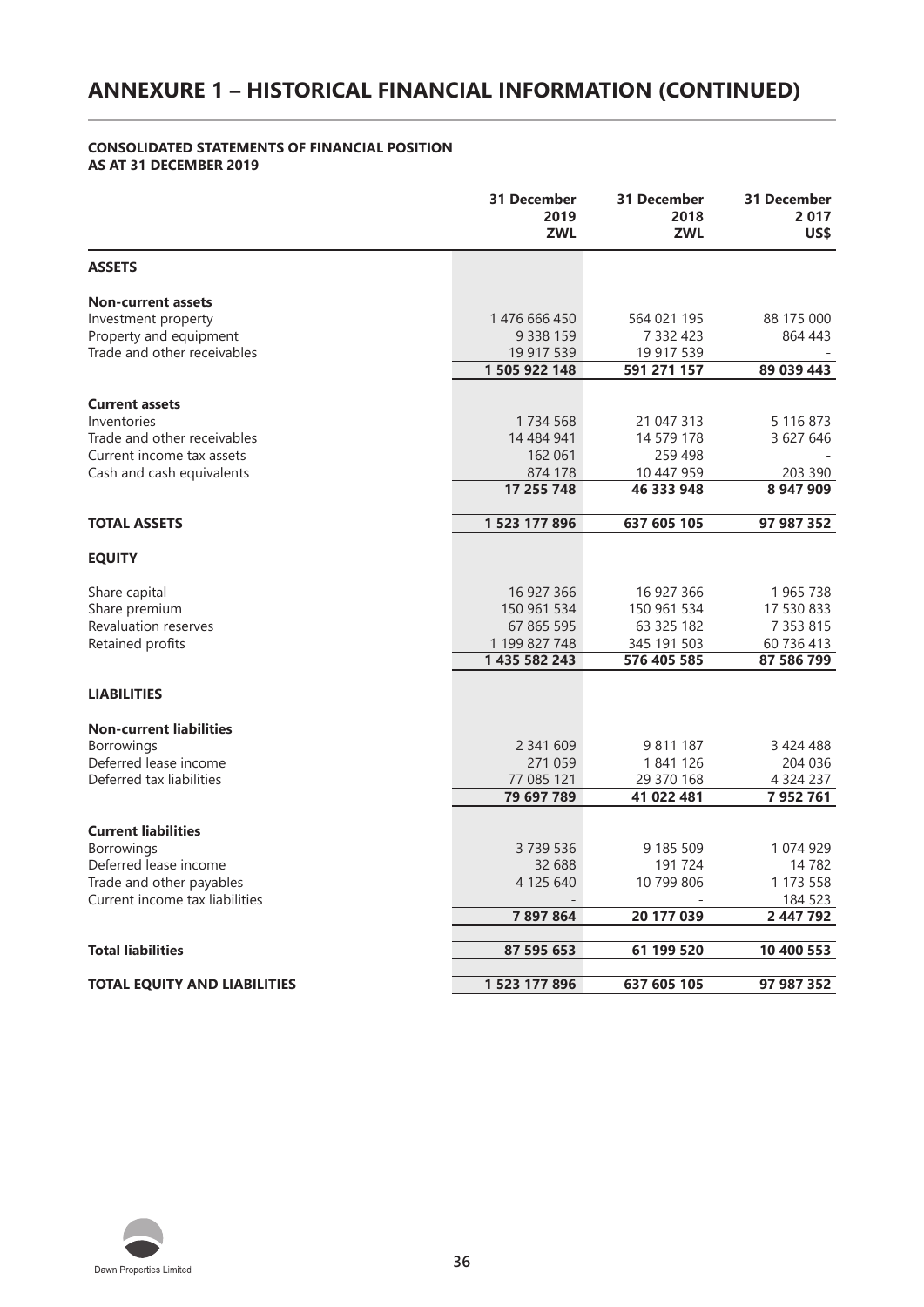#### **CONSOLIDATED STATEMENTS OF CASHFLOW FOR THE YEAR ENDED 31 DECEMBER 2019**

|                                                         | <b>31 December</b><br>2019<br><b>ZWL</b> | 31 December<br>2018<br><b>ZWL</b> | 31 December<br>2017<br>US\$ |
|---------------------------------------------------------|------------------------------------------|-----------------------------------|-----------------------------|
| <b>Cash flows from operating activities</b>             |                                          |                                   |                             |
| Profit before income tax                                | 912 668 973                              | 28 303 937                        | 3 900 869                   |
| Adjustments for:                                        |                                          |                                   |                             |
| - Fair value gain on investment properties              | (888644964)                              | (11799237)                        | (1949696)                   |
| - Monetary loss/ (non-monetary gain)                    | 7 7 8 5 3 3 5                            | (10030933)                        |                             |
| - Depreciation                                          | 1 688 044                                | 1 284 720                         | 149 119                     |
| - Impairment charge against trade and other receivables | 562 108                                  | 1877873                           | (53 313)                    |
| - Profit from disposal of equipment                     | (778566)                                 | (73 165)                          | (6092)                      |
| - Loss from disposal of investment property             |                                          | 31 057                            | 16 214                      |
| - Interest income                                       | (107884)                                 | (233 164)                         | (20395)                     |
| - Interest accrued                                      | 1 337 701                                | 2 212 958                         | 285 175                     |
| - Impairment loss on equipment                          | 2 894 562                                |                                   |                             |
| - Other provisions                                      |                                          | 98 539                            | 37 785                      |
| Operating cash before working capital changes           | 37 405 309                               | 11 672 586                        | 2 3 5 9 6 6 7               |
|                                                         |                                          |                                   |                             |
| <b>Changes in working capital:</b>                      |                                          |                                   |                             |
| Decrease/(increase) in inventories                      | (428 327)                                | 16 601 436                        | (1787341)                   |
| Decrease/(increase) in trade and other receivables      | (608797)                                 | (8724056)                         | 403 730                     |
| Increase/(decrease) in trade and other payables         | (8262344)                                | 4 085 371                         | (545 411)                   |
| Net cash generated from operations                      | 28 105 841                               | 23 635 337                        | 430 645                     |
| Income tax paid                                         | (4492887)                                | (6168904)                         | (581 124)                   |
| Interest income                                         | 107 884                                  | 233 164                           | 20 395                      |
| Interest paid                                           | (1337701)                                | (2 212 958)                       | (285 175)                   |
| Net cash generated/(utilised) in operating activities   | 22 383 137                               | 15 486 639                        | (415 260)                   |
|                                                         |                                          |                                   |                             |
| <b>Cash flow from investing activities</b>              |                                          |                                   |                             |
| Purchase of property and equipment                      | (561255)                                 | (784 761)                         | (79 783)                    |
| Proceeds from sale of property and equipment            | 782 845                                  | 150 600                           | 33 4 20                     |
| Proceeds from disposal of investment property           |                                          |                                   | 90 000                      |
| Acquisition of investment property                      |                                          | (4288544)                         |                             |
| Acquisition of leasehold improvements                   |                                          |                                   |                             |
| capitalised to investment property                      | (3065177)                                | (265 561)                         | (62 267)                    |
| Net cash used in investing activities                   | (2843587)                                | (5188266)                         | (18630)                     |
| <b>Cash flows from financing activities</b>             |                                          |                                   |                             |
| Dividend paid                                           | (7218405)                                | (1707293)                         |                             |
| Proceeds from interest bearing borrowings               | 5 000 000                                |                                   | 3 481 533                   |
| Repayment of interest-bearing borrowings                | (8915329)                                | (8951428)                         | (3, 240, 863)               |
| Net cash (utilised)/generated from financing activities | (11 133 734)                             | (10658721)                        | 240 670                     |
|                                                         |                                          |                                   |                             |
| Net increase/(decrease) in cash and cash equivalents    | 8 405 816                                | (360348)                          | (193 220)                   |
| Cash and cash equivalents at the beginning of the year  | 10 447 959                               | 1 263 357                         | 396 610                     |
| Inflation effect on cash                                | (17979597)                               | 9 544 950                         |                             |
|                                                         |                                          |                                   |                             |
| Cash and cash equivalents at the end of the year        | 874 178                                  | 10 447 959                        | 203 390                     |

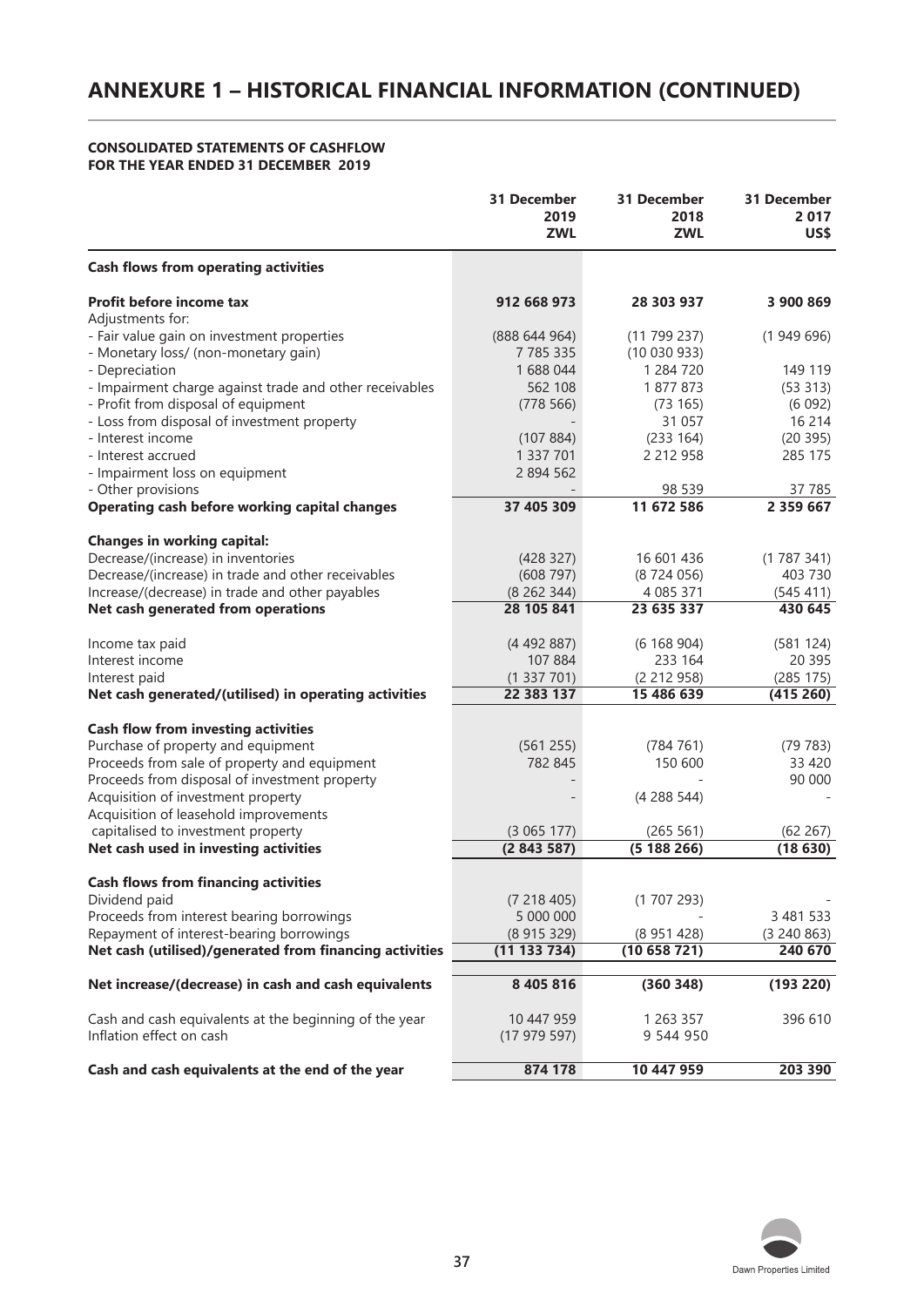

Corporate Finance

**The Board of Directors Dawn Properties Limited 8th Floor Beverly Court 100 Nelson Mandela Avenue Harare** 

27 August 2020

#### **DRAFT FAIR AND REASONABLE OPINION ON THE PROPOSED ACQUISITION OF THE ENTIRE ISSUED SHARE CAPITAL OF DAWN PROPERTIES LIMITED BY AFRICAN SUN LIMITED**

#### **Introduction**

In a letter dated 20 May 2020 African Sun Limited ("ASL") communicated its intention to acquire the entire issued share capital of Dawn Properties Limited ("Dawn") "the Proposed Transaction". After a number of subsequent engagements ASL submitted a more detailed offer proposing that the transaction be settled using newly issued ASL shares using a swap ratio of 3,988 Dawn shares for 1 ASL share with Dawn shareholders holding circa 41,6% of the issued share capital of the merged entity.

#### **Scope**

The board of directors of Dawn has appointed Imara Corporate Finance Zimbabwe to act as Independent Financial Advisor as required by the Zimbabwe Stock Exchange Listing Requirements and the Companies and Other Business Entities Act [Chapter 24:31], to provide its opinion on whether the terms and conditions of the proposed share swap with ASL are fair and reasonable to the shareholders of Dawn.

For the purposes of our opinion, our assessment of fairness is primarily based on quantitative issues, whilst the assessment of reasonableness is based primarily on qualitative factors.

A transaction may be said to be fair if the benefits received by the shareholders as a result of the transaction are equal to or greater than the value ceded by the shareholders as determined in accordance with an accepted valuation approach, or unfair if the opposite would hold true. Hence the Proposed Transaction would be considered fair to the shareholders of Dawn if the number of Dawn shares to be exchanged for each ASL share using the proposed swap ratio is within the range implied by the fair values of 100% of the issued share capital of Dawn and ASL.

A transaction may be considered reasonable even though the consideration may be lower than fair value after considering other qualitative factors related to the Proposed Transaction.

Fair and reasonable opinions do not purport to cater for individual shareholders but rather the larger general body of shareholders. Also an individual shareholder's decision may be influenced by such shareholder's particular circumstances and various options available to them. Accordingly a shareholder should consult an independent advisor if in any doubt as to the quantitative and qualitative merits or otherwise of the Proposed Transaction.

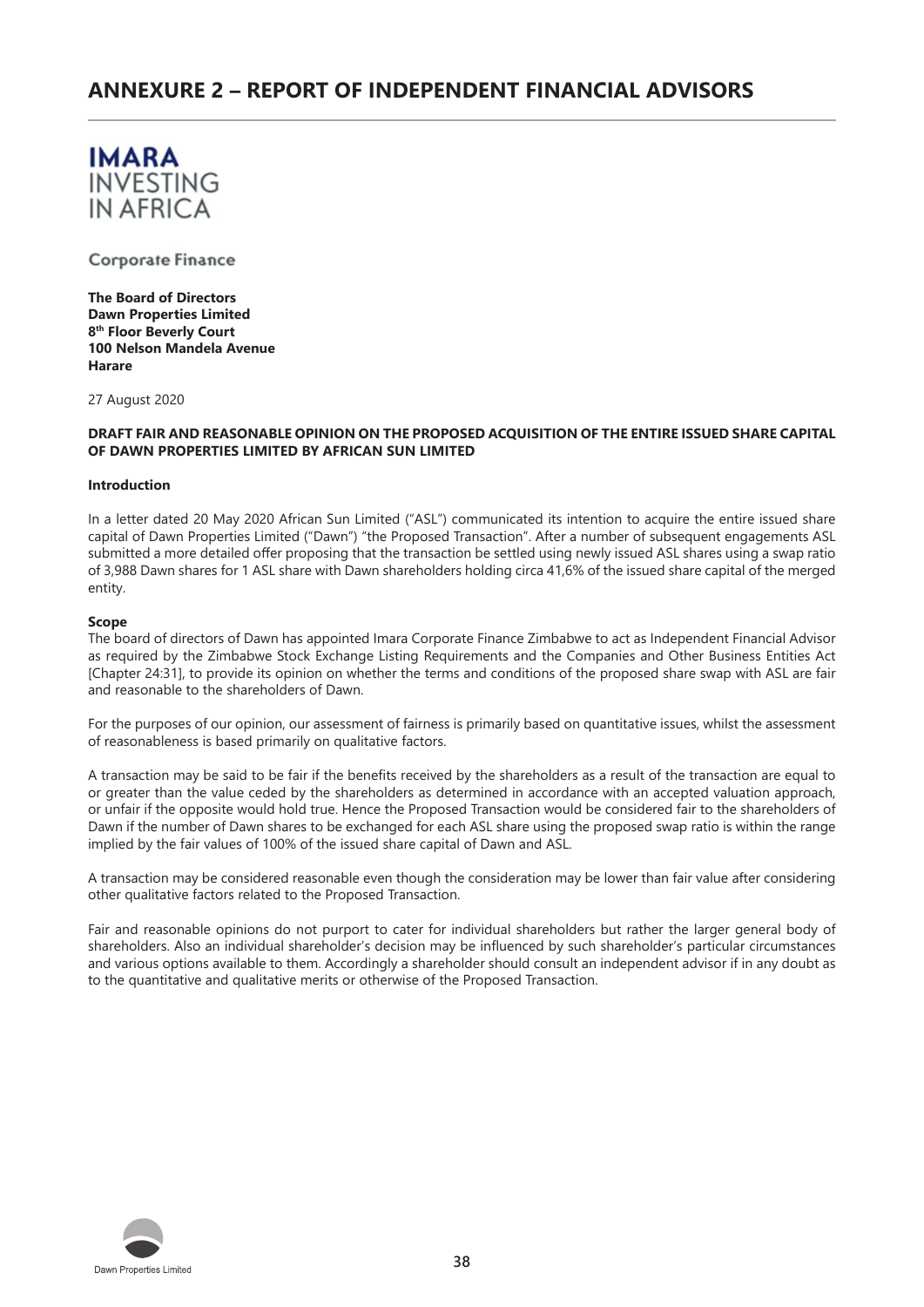# **ANNEXURE 2 – REPORT OF INDEPENDENT FINANCIAL ADVISORS (CONTINUED)**

#### **Information considered**

In arriving at our opinion we have considered the following information which has been provided by our financial information services providers (Capital IQ, ZFN, and Bloomberg), the management teams of ASL and Dawn and Inter–Horizon Advisory Services (Private) Limited or obtained from publicly available sources:

- 1. information on Dawn and ASL including the history, nature of businesses, the products and services they provide, the main drivers of value in the respective businesses, revenues and costs, key customers and where appropriate competitor activity;
- 2. audited financial information for ASL and Dawn for the financial years ended 31 December 2017 to 2019;
- 3. unaudited management accounts for Dawn for the periods 31 May 2020 and 30 June 2020;
- 4. projected financial information for Dawn for the financial years ending 31 December 2020 to 2024, including supporting assumptions and schedules, as prepared by Dawn management;
- 5. projected financial information for ASL for the financial years ending 31 December 2020 to 2024, including supporting assumptions and schedules, as prepared by Inter–Horizon Advisory Services (Private) Limited and ASL management;
- 6. the ASL proforma statement of financial position regarding the Proposed Transaction based on the swap ratio in the offer from ASL;
- 7. recent share trading data (volumes and prices) for ASL and Dawn and other publicly available financial information on listed companies with operations similar to those of Dawn and ASL;
- 8. the valuation reports for Dawn's property portfolio; and
- 9. other publicly available information relevant to the industry in which Dawn operates.

Where practical, we have corroborated the reasonability of the information provided to us for the purpose of our opinion including publicly available information whether in writing or obtained in discussion with the management of Dawn.

Imara has also considered and reviewed the offer circular to Dawn shareholders dated 7 September 2020 of which this report forms a part off.

#### **Our approach to considering the Proposed Transaction and procedures performed**

#### **Valuation and assessment of quantitative and other factors**

In considering the terms and conditions of the Proposed Transaction we performed a valuation of 100% of the issued share capital of ASL and a valuation of 100% of the issued share capital of Dawn. We also reviewed property valuation reports for DPL's property portfolio.

For the purposes of our valuation work we used the relative valuation and the asset valuations as our primary approaches for Dawn and the income approach and relative valuation approaches for ASL. In addition we considered and used the market approach (based on publicly available share trading data over a period of 360 days for both Dawn and ASL) to complement the results of our primary approaches.

In performing our valuations we considered the sensitivity of the valuation results to changes in assumptions around key business value drivers. Finally we compared the number of the Dawn shares to be exchanged for each ASL share to the number of shares implied by our range of fair values of Dawn and ASL and we considered the terms and conditions of the offer.

#### **Assessment of qualitative and other factors**

Our assessment of reasonableness included considering:

- the Proposed Transaction consideration in relation to the prevailing trading prices of Dawn and ASL prior to receipt of the offer and the prevailing trading prices at key times within the evolution of the Proposed Transaction;
- the current relationship between the two companies and the fact that the majority of property investments owned by Dawn are hotels leased by ASL which results in a substantial amount of economic value in particular Dawn's current and forecast revenue mix being driven in principle driven by the same economic drivers, industry risks and rewards as ASL;
- the long term lease agreements between Dawn and ASL;
- The opportunity for Dawn shareholders to gain a larger exposure to the revenues and margins inherent in ASL's hotel management business model that at present are limited by the terms and conditions of the lease agreements in force;
- The evolution of Dawn's current business model, its prospects for diversifying its operations and revenue streams; and • An assessment of other key material risks in ASL business that the shareholders of Dawn are currently not exposed to.

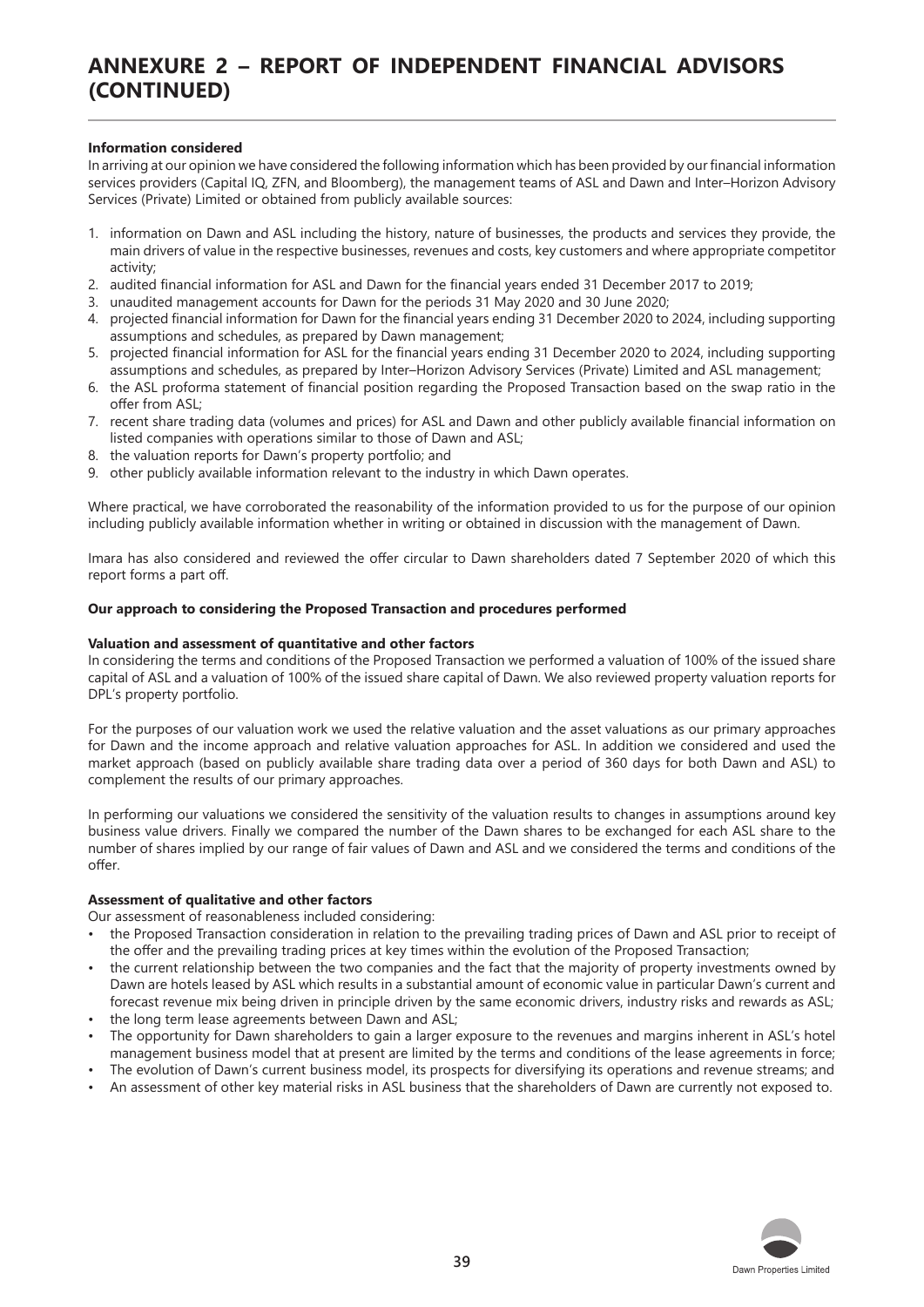# **ANNEXURE 2 – REPORT OF INDEPENDENT FINANCIAL ADVISORS (CONTINUED)**

In considering the terms and conditions of the Proposed Transaction we have performed the following procedures:

- considered the background information on Dawn and ASL;
- considered the rationale for the Proposed Transaction;
- considered the nature and the terms and conditions of the lease agreements between Dawn and ASL;
- considered information made available by management of Dawn and ASL that included an overview of the Zimbabwe hospitality sector and the broader property sector in Zimbabwe and prospects for the two companies, their individual business models and synergies that may arise from the Proposed Transaction;
- considered any reasonably probable beneficial and significant effects of the Proposed Transaction on the business and prospects of Dawn and ASL in particular cost synergies and the forecast Cashflows; and
- considered other qualitative aspects of the Proposed Transaction.

#### **Opinion**

Based upon and subject to the foregoing, we are of the opinion that the terms and conditions of the proposed acquisition of the entire issued share capital of Dawn by ASL are fair and reasonable to the shareholders of Dawn.

Our opinion on the fairness of the Proposed Transaction is based the proposed swap ratio of 3,988 Dawn shares for every 1 ASL share falling within the range of swap ratios derived from the fair value range for Dawn and ASL shares. Our opinion on reasonableness is primarily derived from our understanding of the structure of the relationship of the two companies as defined by the long term leases in force, their sharing of common economic drivers and the prospects for potential synergies to be derived from the Proposed Transaction as we currently understand it.

Our opinion is necessarily based upon the information available to us up to 27 August 2020, including in respect of the financial, regulatory, securities market and other conditions and circumstances existing and disclosed to us at the date thereof.

Accordingly, it should be understood that subsequent developments may affect this opinion, which we are under no obligation to update, revise or re-affirm. We have not undertaken to update this report for events and circumstances occurring subsequent to the date of its issuance.

#### **Limiting conditions**

The financial forecasts for Dawn and ASL used in the income approach relate to uncertain future events and are based on assumptions, which may not remain valid for the whole of the forecast period. Consequently, forecast financial information cannot be relied upon to the same extent as that derived from audited financial statements for completed accounting periods. We express no opinion as to how closely the actual results of ASL and Dawn will correspond to the financial projections provided to us.

Our procedures and inquiries did not constitute an audit in terms of International Standards on Auditing. Accordingly, we cannot express an audit opinion on the financial data or other information used in arriving at our opinion. Further, this opinion does not contain all the information required for an investment decision and the content may not be relied upon as such by any third party. This opinion shall not, in whole or in part, be disclosed, reproduced, disseminated, quoted, summarised or referred to at any time, in any manner or for any purpose, save for inclusion in this Circular, without the prior written consent of Imara Corporate Finance Zimbabwe.

#### **Independence**

We confirm that we have no financial interest in Dawn and in ASL and in the outcome of the Proposed Transaction. Furthermore, we confirm that our professional fees are fixed and are not contingent upon the successful conclusion of the Proposed Transaction.

#### **Consent**

We hereby consent to this letter being included in the circular to Dawn shareholders to be issued on or about 7 September 2020.

Yours faithfully

#### **Imara Corporate Finance Zimbabwe (Private) Limited**

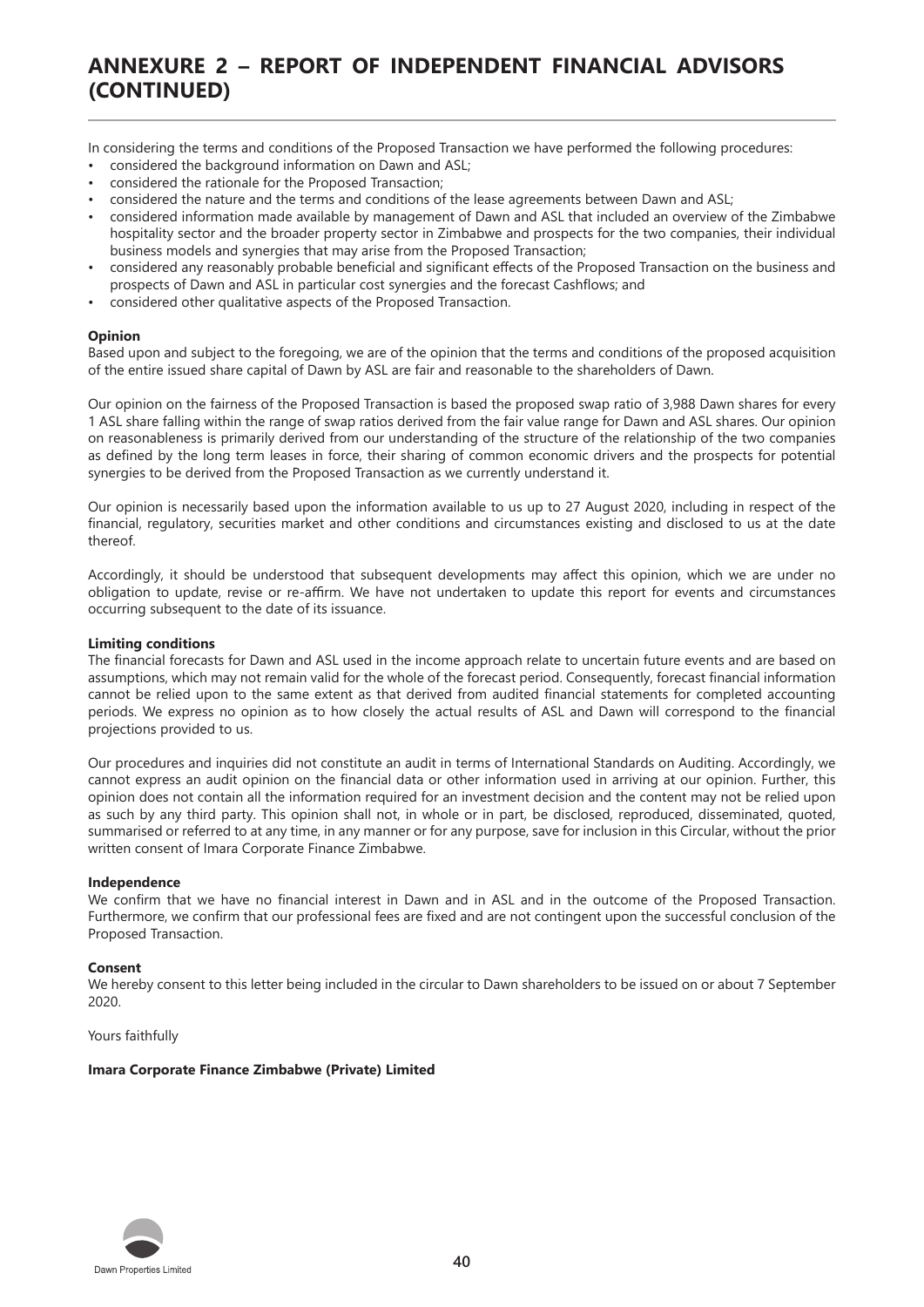# **ANNEXURE 3 – NOTICE OF EXTRAORDINARY GENERAL MEETING**



*(Incorporated in Zimbabwe on 17 June 2003 under Company Registration Number 9363/2003)*

#### **NOTICE OF EXTRAORDINARY GENERAL MEETING OF SHAREHOLDERS**

**NOTICE IS HEREBY GIVEN** that an Extraordinary General Meeting ("EGM") of the Shareholders of Dawn Properties Limited to be held virtually by electronic means, on Monday, 19th October 2020, at 1000 hours, for the purpose of transacting the following business: -

**TO CONSIDER** and, if deemed fit, to pass, with or without modification, the following Resolutions:

#### **ORDINARY RESOLUTION 1 – APPROVAL OF THE PROPOSED TRANSACTION**

**THAT** the proposed transaction, being, the Offer made by African Sun Limited to acquire up to 100% of the issued share capital of Dawn Properties Limited by means of a share swap through the issuance of 616,129,718 new African Sun Limited ordinary shares to Dawn Shareholders at a swap ration of 1 African Sun Limited ordinary share for every 3.988075946 Dawn Properties Limited ordinary shares with the result that Dawn Shareholders who accept the offer will become Shareholders in African Sun Limited and Dawn Properties Limited may become a subsidiary of African Sun Limited, and otherwise for the implementation of the Transaction described in the Circular to Shareholders be and is hereby approved.

#### **ORDINARY RESOLUTION 2 - DIRECTORS AUTHORISATION AND EMPOWERMENT**

**THAT** the Company, through the Directors, be and is hereby authorised and empowered to take all steps and actions to give effect to Resolution 1 above, and to implement the Transaction, including signing all resolutions and agreements for the purpose.

#### **BY ORDER OF THE BOARD**

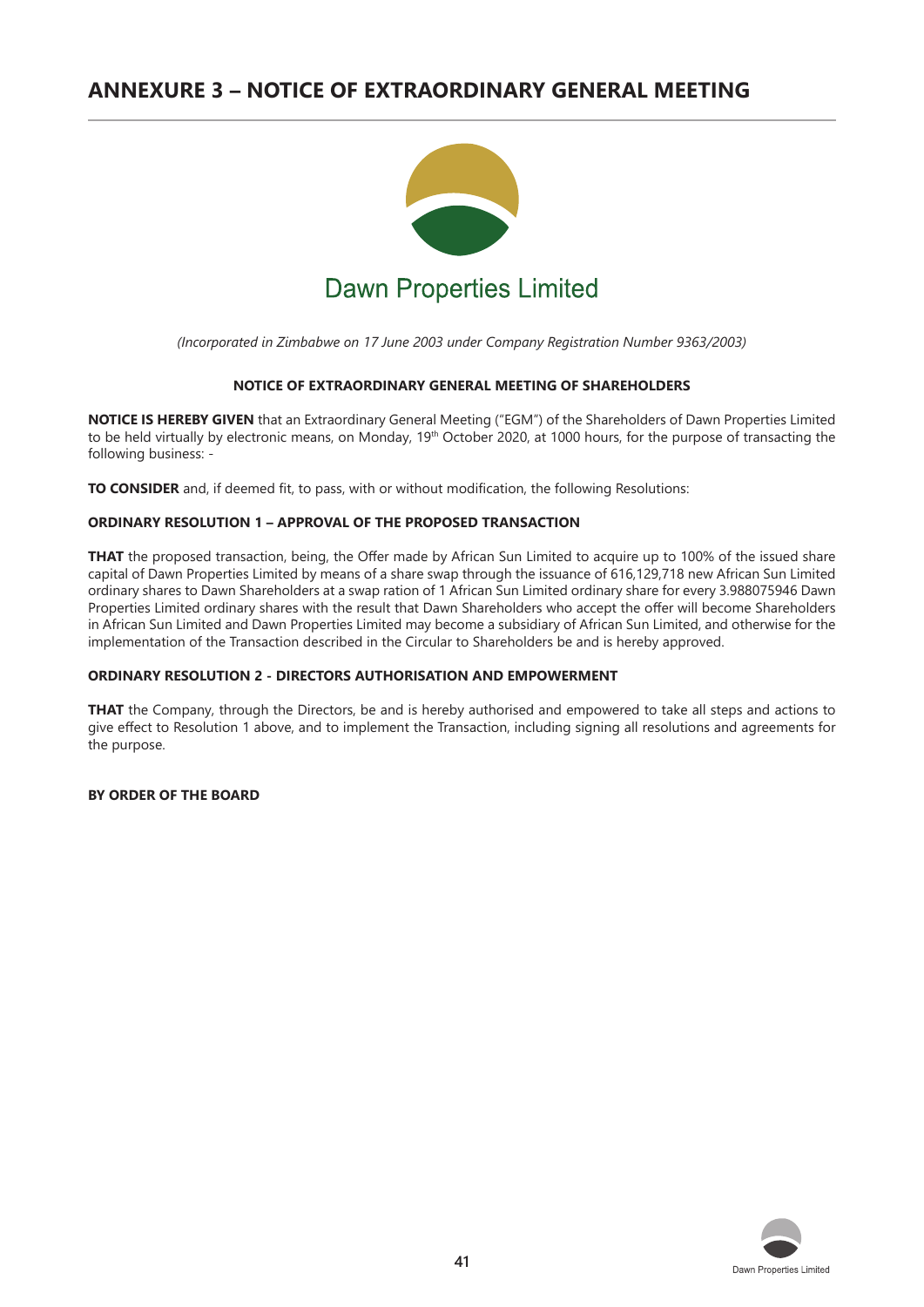# **ANNEXURE 4 – FORM OF PROXY**

I / We ………………………………………………………….…………………………………………………………………………………………………………………………..

#### Being member/members of the above Company, hereby appoint:

Mr. / Mrs. / Ms. / Dr ……….………………………………….……………………………………………………………………………………………………………………..

Of……………………………………………………………….…………………………………………………………………………………………………………………………….

Or failing him or her/the Chairman of the EGM…………….……………………………………………………………………………………………………….. Of…………………………….………………………………………………………………………………………………………………………………………………………………

As my/our proxy to vote for me/us on my/our behalf at the EGM of the Company to be held, on Monday, 19<sup>th</sup> of October 2020, at 1000 hours and at any adjournment thereof, for the purpose of considering and, if deemed fit passing, with or without modification, the resolutions to be proposed thereat in accordance with the following instructions:

| <b>Resolutions</b>                                                                                                                                                                                                                                                                                                                                                                                                                                                                                                                                                                                                                                                                                                                                                                                                                    | For | <b>Against</b> | <b>Abstain</b> |
|---------------------------------------------------------------------------------------------------------------------------------------------------------------------------------------------------------------------------------------------------------------------------------------------------------------------------------------------------------------------------------------------------------------------------------------------------------------------------------------------------------------------------------------------------------------------------------------------------------------------------------------------------------------------------------------------------------------------------------------------------------------------------------------------------------------------------------------|-----|----------------|----------------|
| <b>ORDINARY RESOLUTION 1- APPROVAL OF THE PROPOSED TRANSACTION</b><br><b>THAT</b> , the proposed transaction, being, the Offer made by African Sun Limited to<br>acquire up to 100% of the issued share capital of Dawn Properties Limited by means<br>of a share swap through the issuance of 616,129,718 new African Sun Limited ordinary<br>shares to Dawn Shareholders at a swap ration of 1 African Sun Limited ordinary share for<br>every 3.988075946 Dawn Properties Limited ordinary shares with the result that Dawn<br>Shareholders who accept the offer will become Shareholders in African Sun Limited and<br>Dawn Properties Limited may become a subsidiary of African Sun Limited, and otherwise<br>for the implementation of the Transaction described in the Circular to Shareholders be<br>and is hereby approved. |     |                |                |
| <b>ORDINARY RESOLUTION 2 - DIRECTORS AUTHORISATION AND EMPOWERMENT</b><br><b>THAT,</b> The Directors be and are hereby authorised and empowered to take all steps and<br>actions to give effect to the Ordinary Resolution 1 and to implement the Transaction,<br>including signing all resolutions and agreements for the purpose.                                                                                                                                                                                                                                                                                                                                                                                                                                                                                                   |     |                |                |

| $\sim$ | uа | . |
|--------|----|---|
|--------|----|---|

Signature(s) of member ……………………………………………………………………………………………………………

#### **NOTE**

- 1. In terms of Section 171 of the Companies and Other Business Entities Act (Chapter 24:31), members are entitled to appoint one or more proxies to act in the alternative and to attend and vote and speak in their place. A proxy need not also be a member of the Company.
- 2. Regulation 74 of the Company's Articles of Association provides that the instrument appointing a proxy shall be deposited at the office of the Company not less than 48 hours before the time appointed for holding the meeting.
- 3. Shareholders in the form of a corporate body must provide documentary evidence establishing the authority of a person signing the Form of Proxy in a representative capacity; this authority must take the form of a resolution of the corporate body.

FOR OFFICIAL USE NUMBER OF SHARES HELD

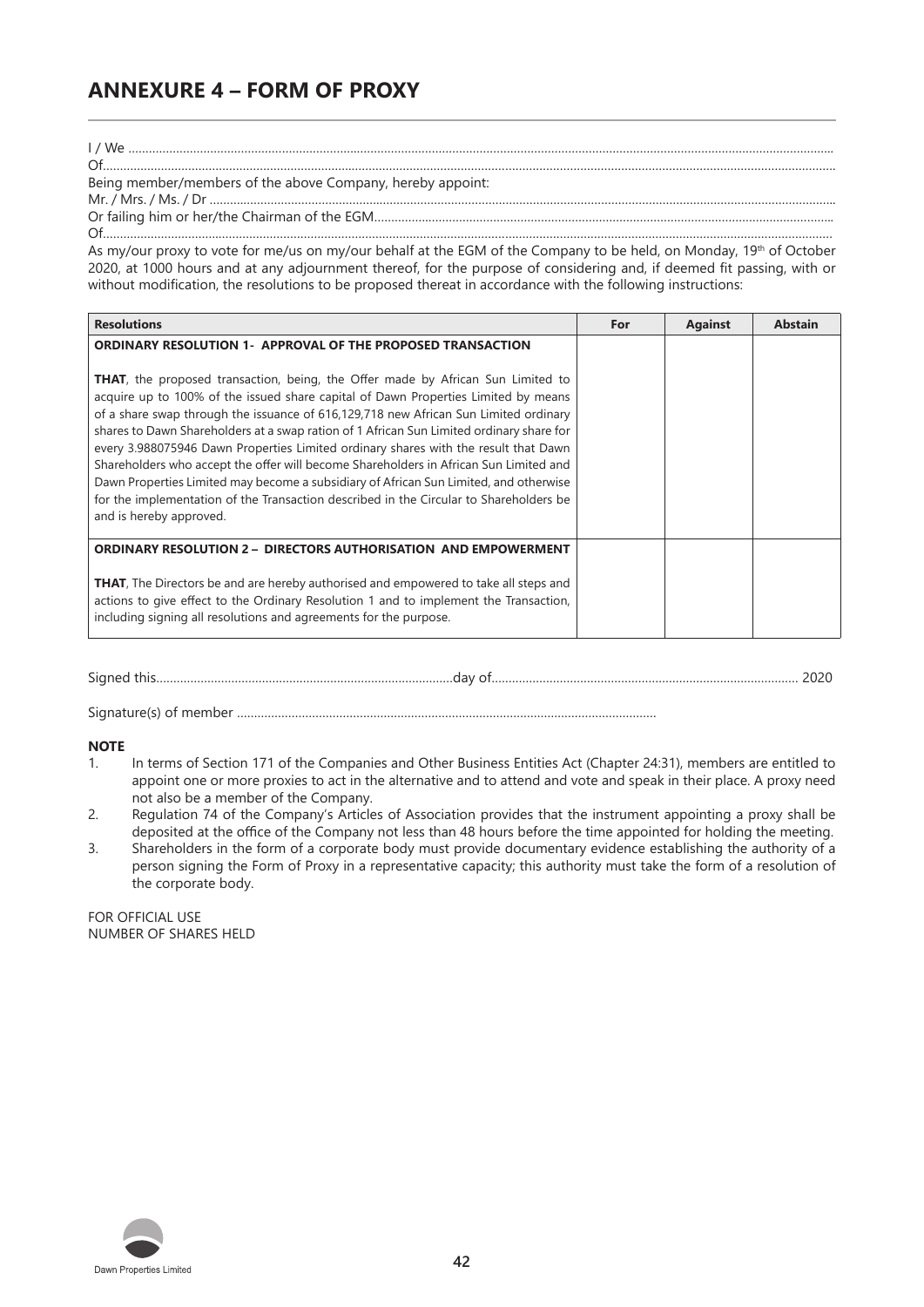#### **INSTRUCTIONS FOR SIGNING AND LODGING THIS FORM OF PROXY**

- 1. A Shareholder may insert the name of a proxy or the names of two alternative proxies of the Shareholder's choice in the space provided, with or without deleting "the Chairman of the EGM", but any such deletion must be initialed by the Shareholder. The person whose name appears first on the form of proxy will, unless his/her name has been deleted, be entitled to act as a proxy to the exclusion of those whose names follow.
- 2. A Shareholder's instruction to the proxy must be indicated by the insertion of the relevant number of votes exercisable by that shareholder in the appropriate space/s provided as well as by means of a cross whether the shareholder wishes to vote, for, against or abstain from the resolutions. Failure to comply with the above will be deemed to authorize the proxy to vote or abstain from voting at the EGM as he/she deems fit in respect of all the Shareholder's votes exercisable thereat. A Shareholder or his/her proxy is not obliged to use all the votes exercisable by the Shareholder or by his/her proxy or cast them in the same way.
- 3. Deletion of any printed matter and the completion of any blank spaces need not be signed or initialed. Any alteration or correction must be initialed by the signatory or signatories.
- 4. The Chairman shall be entitled to decline to accept the authority of a person signing the proxy form:
	- (i) under a power of attorney
	- (ii) on behalf of a company unless that person's power of attorney or authority is deposited at the offices of the Company's transfer secretaries, or the registered office of the Company, not less than 48 hours before the meeting.
- 5. If two or more proxies attend the meeting, then that person attending the meeting whose name appears first on the proxy form and whose name is not deleted shall be regarded as the validly appointed proxy.
- 6. When there are joint holders of shares, any one holder may sign the form of proxy. In the case of joint holders, the senior who tenders a vote will be accepted to the exclusion of other joint holders. Seniority will be determined by the order in which names stand in the register of members.
- 7. The completion and lodging of this form of proxy will not preclude the member who grants this proxy form from attending the EGM and speaking and voting in person thereat to the exclusion of any proxy appointed in terms hereof should such member wish to do so.
- 8. In order to be effective, completed proxy forms must reach the Company's Transfer Secretaries or the registered office of the Company not less than 48 hours before the time appointed for the holding of the EGM.
- 9. Please ensure that name(s) of the member(s) on the form of proxy and the voting form are the same as those on the share register.

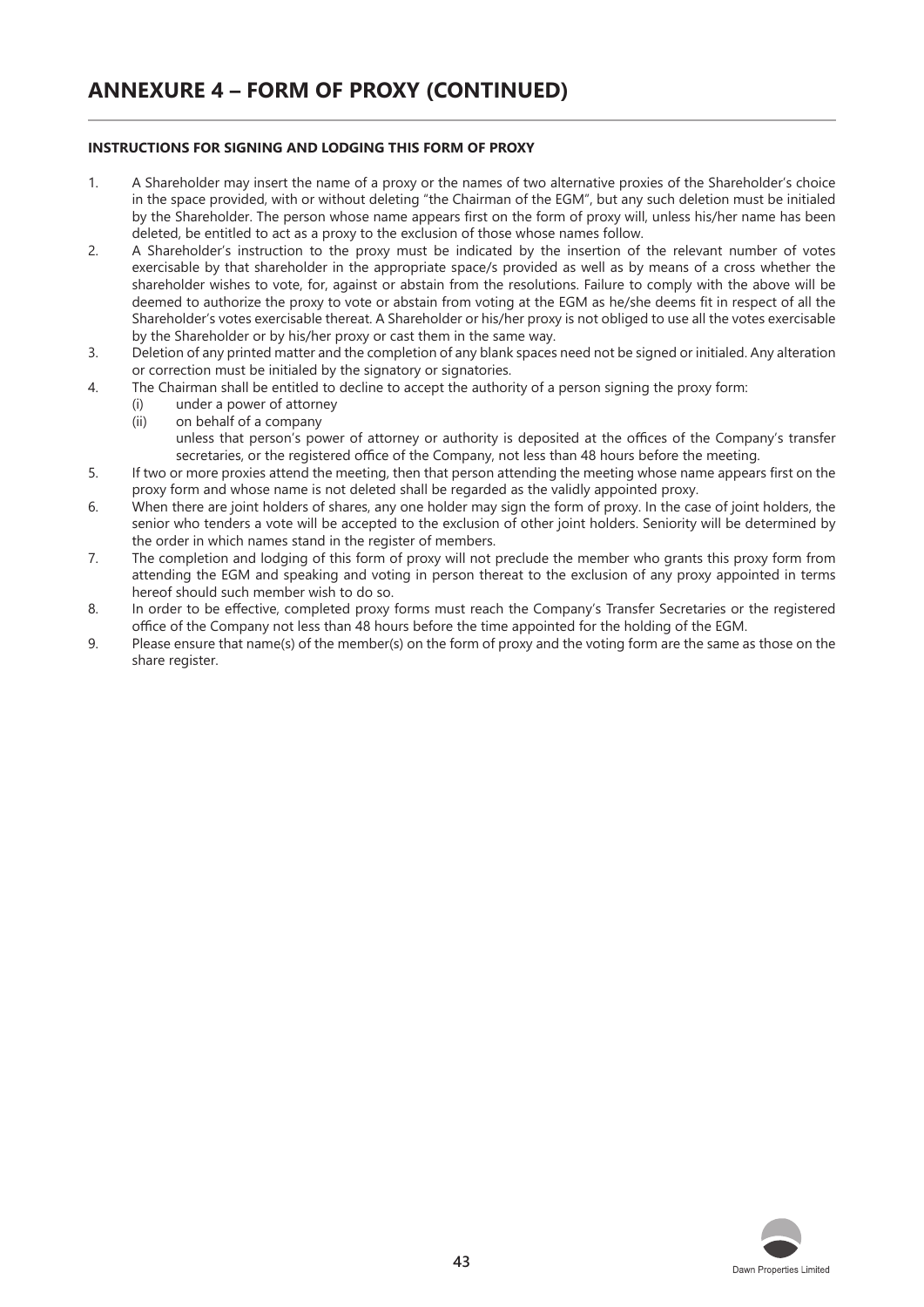## **ANNEXURE 5 – FORM OF ACCEPTANCE**



*(Incorporated in Zimbabwe on 17 June 2003 under Company Registration Number 9363/2003)*

#### **THIS FORM IS FOR USE BY DAWN PROPERTIES LIMITED SHAREHOLDERS ONLY**

This form must be completed by all Dawn Properties Limited Shareholders who are recorded in the Dawn Properties Limited shareholders' register at any time during which the Offer is open, and who wish to accept the Offer.

#### **Instructions for completion:**

Part A: Must be completed by all Dawn Properties Limited Shareholders who wish to accept the Offer. If you are in doubt of the action you should take, please consult your accountant, lawyer, banker, stockbroker or other professional advisor immediately.

This form must be returned to the Transfer Secretaries together with the relevant Documents of Title, to be received prior to the closing date of the Offer, which is Friday 13 November 2020 by 1600hrs. If your Share Certificate/s have been dematerialised you should return this Form of Acceptance, Surrender and Transfer duly completed and accurate information that is consistent with the information provided to the CSD. African Sun, at their sole discretion, dispense with the surrender of such Documents of Title upon production of satisfactory evidence that the Document of Title has been lost or destroyed and upon provision of suitable indemnity. Unless otherwise agreed by African Sun, only indemnity forms obtained from the Transfer Secretaries (available upon request) will be regarded as suitable.

Signatories may be called upon for evidence of their authority or capacity to sign this Form of Acceptance, Surrender and Transfer.

In the case of Non-resident shareholders, the Offer Consideration will be settled as per the normal settlement process of buying and selling shares on the ZSE. The Form of Acceptance Surrender and Transfer that follows these instructions makes provision for furnishing the banking details to be used. The attached Form of Acceptance, Surrender and Transfer makes provisions for a substitute address and/or banking details for this Mandatory Offer only.

Kindly forward your instructions, together with the Documents of Title in respect of your Dawn Properties Limited shares to the Transfer Secretaries, as follows:

#### **Transfer Secretaries By hand, courier, or post:** Corpserve (Private) Limited 2<sup>nd</sup> Floor, ZB Center 56 Union Avenue Harare Zimbabwe

To indicate your intention to participate in the Offer, Forms of Acceptance, Surrender and Transfer may be returned to the Transfer Secretaries electronically by email (corpserve@escrowgroup.org) however, **acceptance will only be processed upon receipt of the original forms** returned by post or delivered by hand to the Transfer Secretaries at the address indicated above. Kindly note that the return of the Form of Acceptance, Surrender and Transfer electronically by email or fax will not be deemed to be an acceptance of this Offer until the original Form of Acceptance, Surrender and Transfer has been received by post or delivery. For any queries in relation to the Form of Acceptance, Surrender and Transfer, contact Corpserve Transfer Secretaries.

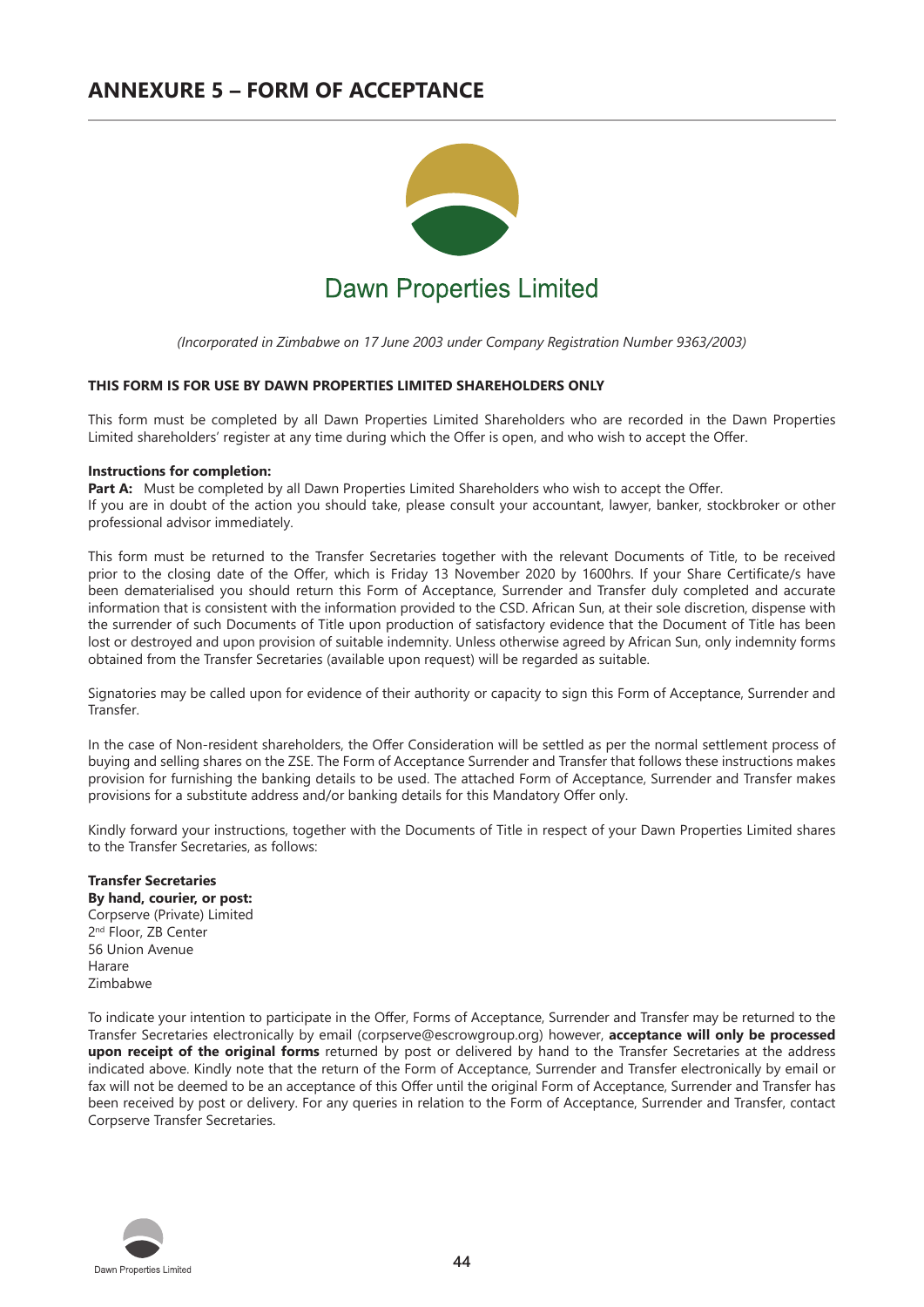Dear Sir/Madam

## **The Offer**

I/We the undersigned, hereby irrevocably and unconditionally accept the Offer of 1 African Sun Limited share for every 3.988075946 Dawn Shares, the details of which are included in the enclosed Circular. I/We also cede ownership and accept the transfer of ownership of the Dawn shares to African Sun.

#### **Part A – ALL DAWN PROPERTIES LIMITED SHAREHOLDERS ACCEPTING THE OFFER MUST PLEASE COMPLETE THIS SECTION IN BLOCK LETTERS**

| Surname:                              |  |
|---------------------------------------|--|
| Given Names (in full):                |  |
| Title (Mr., Mrs., Miss., Ms., Other): |  |
| Address:                              |  |
|                                       |  |
|                                       |  |
| Telephone:                            |  |
| Mobile:                               |  |
| Email address                         |  |

I/We hereby surrender the undermentioned shares/share certificates:

| Name of registered holder<br>(separate form for each holder) | Certificate number/CSD number (in<br>numerical order) (if applicable) | Number of Dawn Shares |
|--------------------------------------------------------------|-----------------------------------------------------------------------|-----------------------|
|                                                              |                                                                       |                       |
|                                                              |                                                                       |                       |
|                                                              |                                                                       |                       |
|                                                              |                                                                       |                       |
|                                                              | Total                                                                 |                       |

| Signature of Shareholder:       | Stamp and address of agent<br>lodging this form (if any) |
|---------------------------------|----------------------------------------------------------|
| Date:                           |                                                          |
|                                 |                                                          |
| Assisted by me (if applicable): |                                                          |
|                                 |                                                          |
| State full name and capacity:   |                                                          |
|                                 |                                                          |
| Date:                           |                                                          |
| Telephone number (home):        |                                                          |
| Telephone number (work):        |                                                          |
| Mobile Number:                  |                                                          |

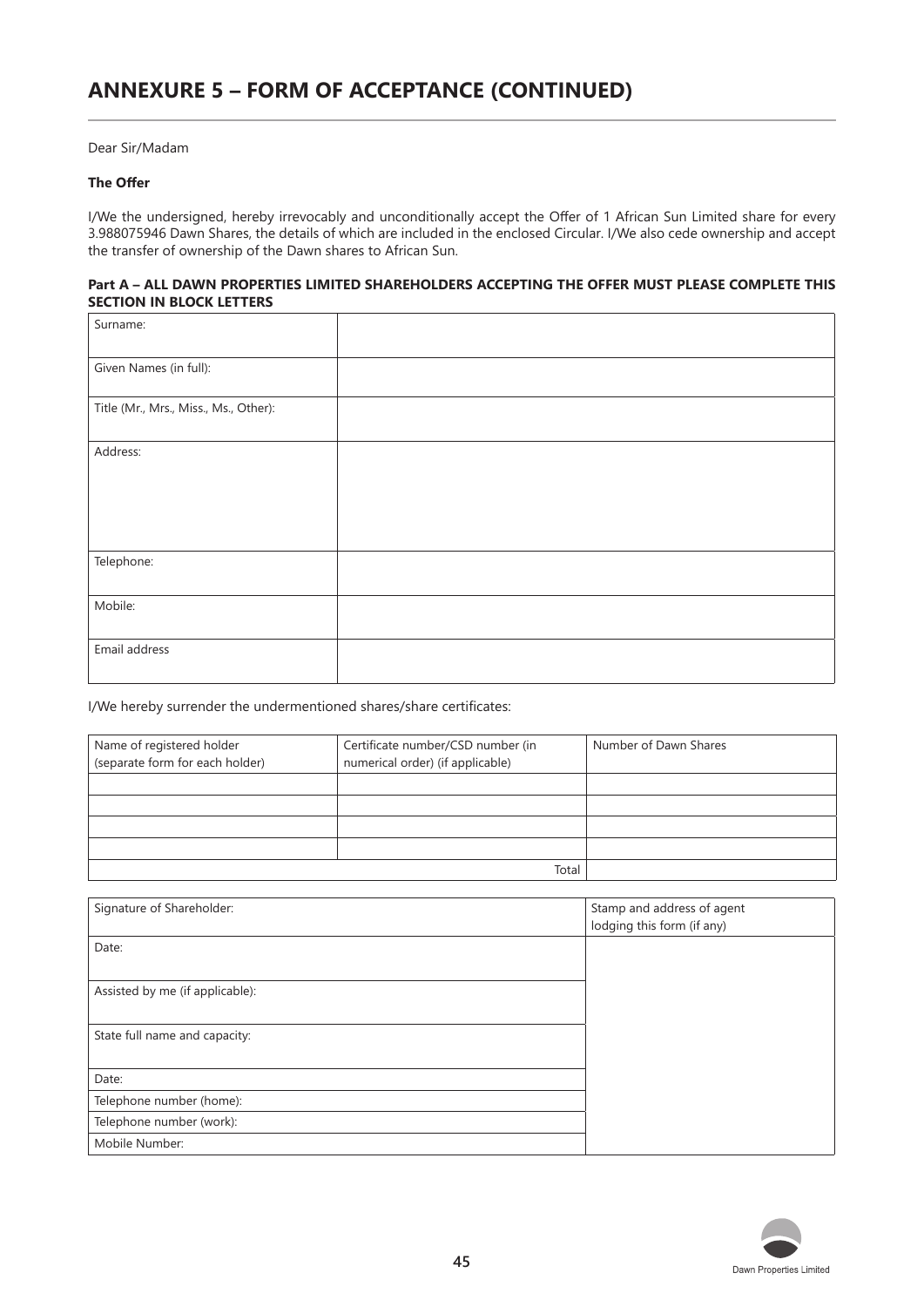#### **Notes:**

- 1. No receipts will be issued for Documents of Title lodged unless specifically requested. Lodging agents who require special transaction receipts are requested to prepare such receipts and submit them for stamping together with the Documents of Title lodged. Additional copies of this Form of Acceptance, Surrender and Transfer are available upon request from the Transfer Secretaries.
- 2. Any alteration to this Form of Acceptance, Surrender and Transfer must be signed in full and not initialled. Any alteration may not be accepted by African Sun.
- 3. If this Form of Acceptance, Surrender and Transfer is signed under a power of attorney, then such power of attorney or a notarial certified copy hereof, must be sent with the form for noting, unless it has already been noted by the Transfer Secretaries.
- 4. Where the Dawn Properties Limited Shareholder is a company or a close corporation or other juristic person, a certified copy of all Directors' or members' or other resolution authorising the signing of this Form of Acceptance, Surrender and Transfer must be submitted together with this form.
- 5. Where the Dawn Properties Limited shares are jointly held, this Form of Acceptance, Surrender and Transfer must be signed by all joint holders; however, African Sun shall be entitled to, in its absolute discretion, accept the signature of that holder whose name stands first in the register in respect of such Dawn Properties Limited Shares.
- 6. The Offer is made gross of tax, and where applicable Capital Gains Tax & other related costs will be deducted at source prior to settlement of the Consideration
- 7. Shareholders with CSD accounts will have their new African Sun shares credited automatically to their electronic accounts.